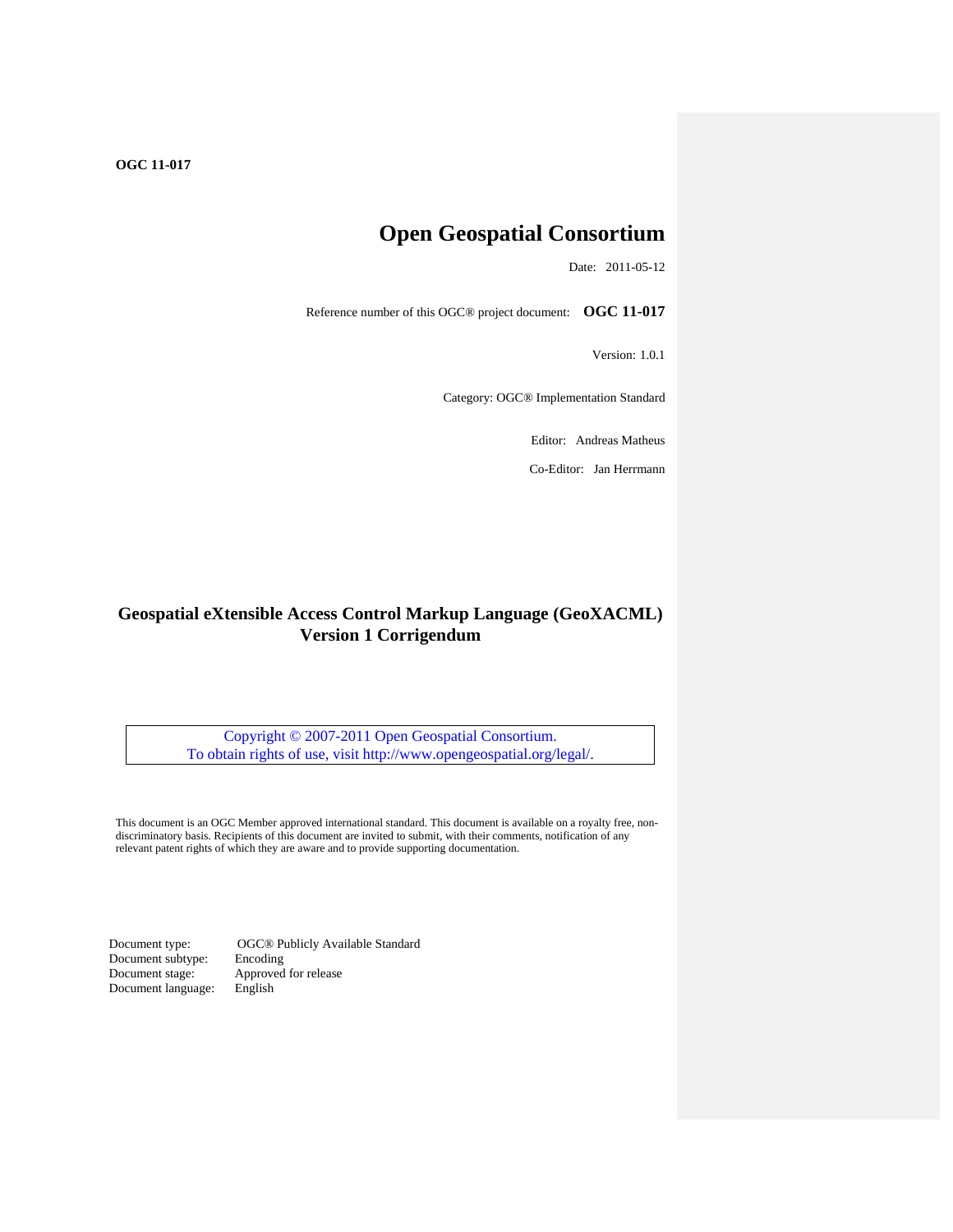# **Disclaimer**

Issues of absolute or relative accuracy of feature geometry and positioning data and the computational stability of finite precision arithmetic as used in all computers will affect results where distance measure, geometry or positional values are compared. For this reason, and the variety of statistically valid but different implementation approaches to these issues, Boolean criteria as used in XACML or GeoXACML policy statements will not always produce uniform results across geographic implementations. For these reasons, users of this technology should not ask for fine gradations of measures that their data or coordinate transformation cannot support, but should alternately allow a "tolerant" approach where feasible which might give access to slightly more data than would be given in a perfect computational, but impossible to implement, environment.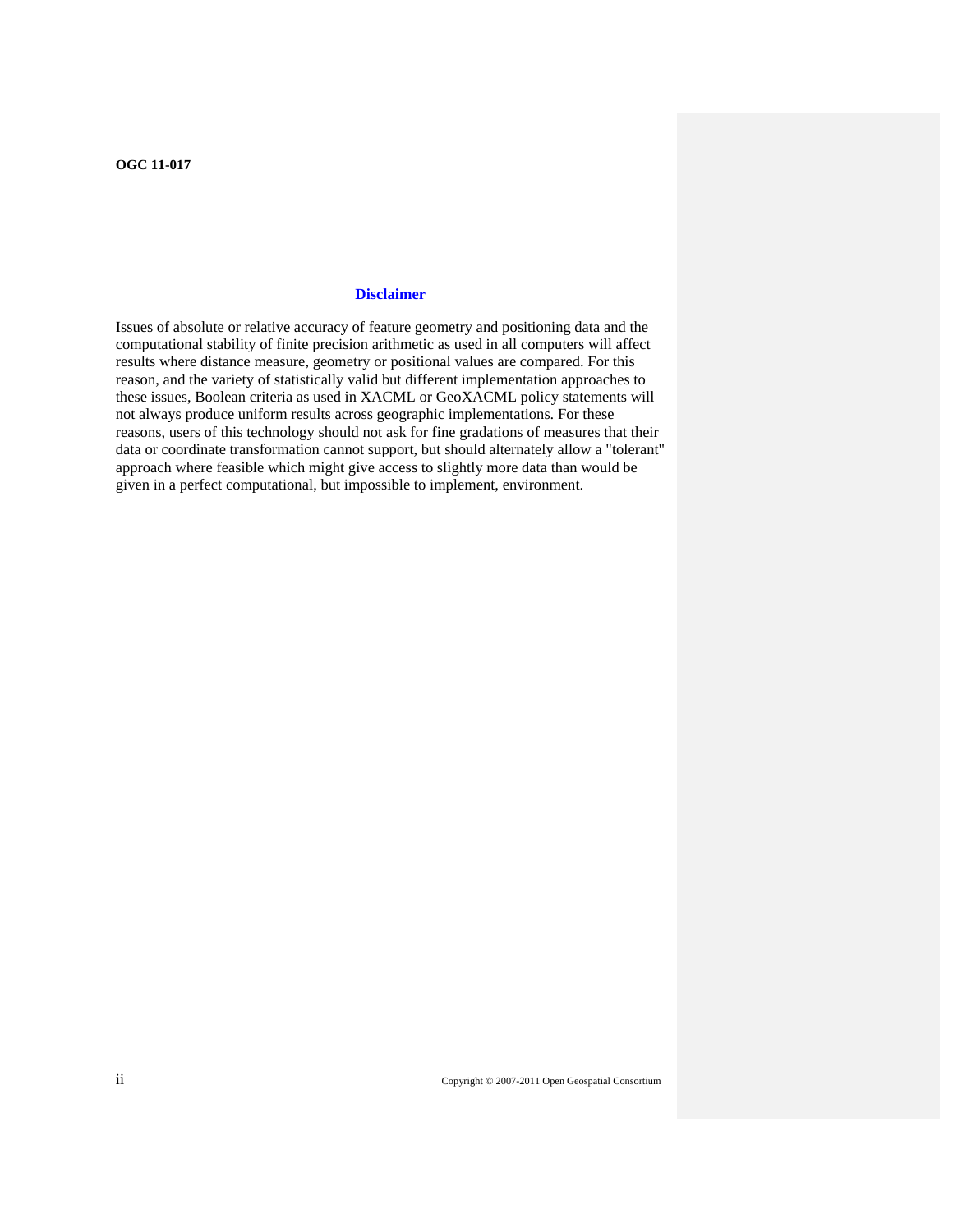# **Contents**

| i.                                                                     |                                                             |
|------------------------------------------------------------------------|-------------------------------------------------------------|
| ii.                                                                    |                                                             |
| iii.                                                                   |                                                             |
| iv.                                                                    |                                                             |
| V <sub>1</sub>                                                         |                                                             |
| vi.                                                                    |                                                             |
| vii.                                                                   |                                                             |
| 1                                                                      |                                                             |
| 2                                                                      |                                                             |
| 3                                                                      |                                                             |
| 4<br>4.1                                                               | Terms and definitions from eXtensible Access Control Markup |
| 5<br>5.1<br>5.2                                                        |                                                             |
| 6<br>6.1<br>6.2<br>6.3<br>6.3.1<br>6.3.2<br>6.3.3                      |                                                             |
| 7<br>8.1<br>8.2<br>8.2.1<br>8.2.2<br>8.2.3<br>8.3<br>8.4<br>8.5<br>9.1 |                                                             |
| 9.2                                                                    |                                                             |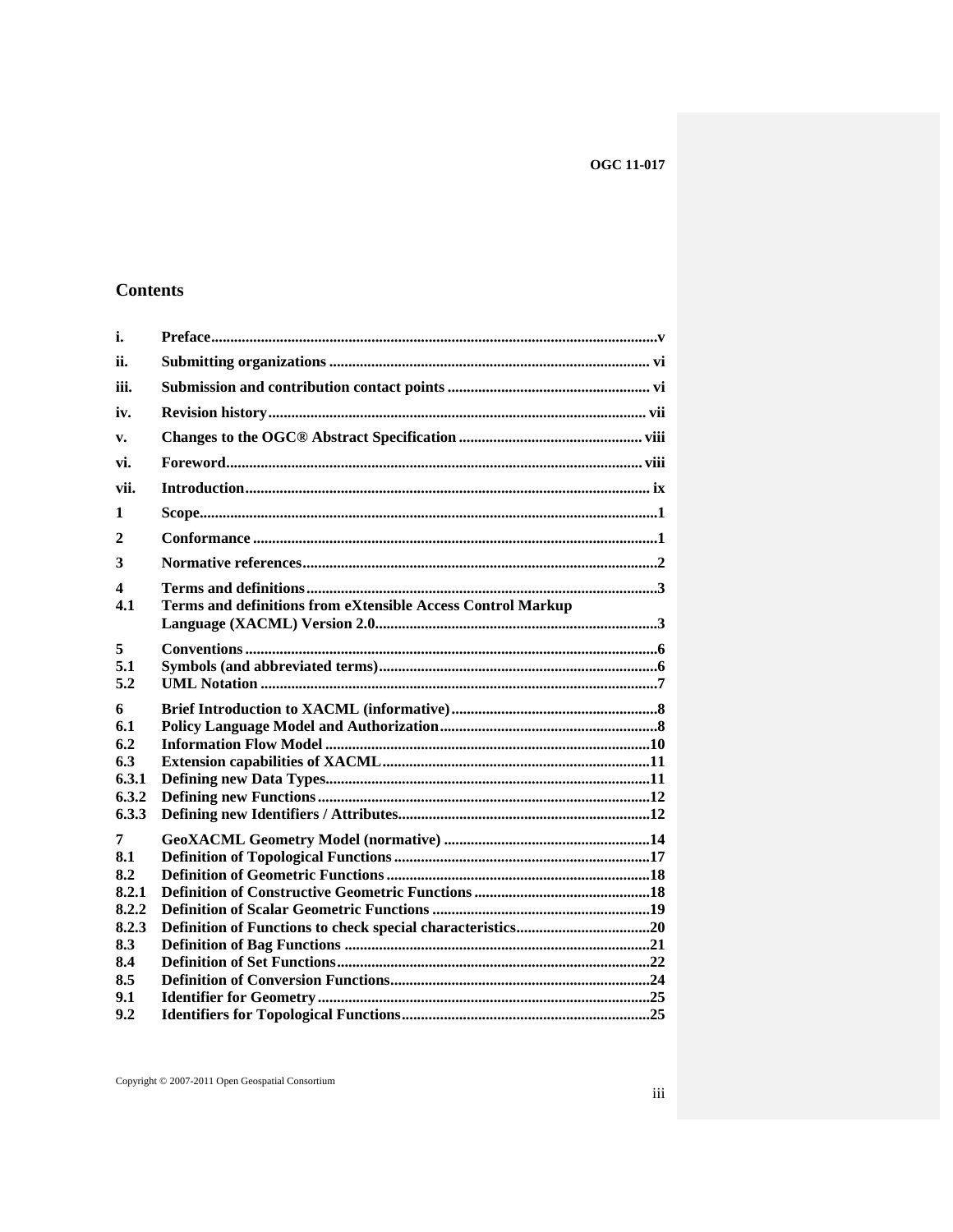| <b>OGC 11-017</b> |  |  |
|-------------------|--|--|
|-------------------|--|--|

| 9.3            |                                                                             |  |
|----------------|-----------------------------------------------------------------------------|--|
| 9.3.1          |                                                                             |  |
| 9.3.2          |                                                                             |  |
| 9.3.3          |                                                                             |  |
| 9.4            | <b>Identifiers for Bag Functions for XACML Bags containing Geometries27</b> |  |
| 9.5            |                                                                             |  |
| 9.6            |                                                                             |  |
|                |                                                                             |  |
| Annex A        |                                                                             |  |
| A.1            |                                                                             |  |
| A.2            |                                                                             |  |
| A.3            |                                                                             |  |
| A.4            |                                                                             |  |
| A.5            |                                                                             |  |
| A.6            |                                                                             |  |
| A.6.1          |                                                                             |  |
| A.6.2          |                                                                             |  |
| A.6.3          |                                                                             |  |
| A.6.4          |                                                                             |  |
| A.6.5          |                                                                             |  |
| <b>Annex B</b> | GeoXACML Conformance Definition and Tests (normative)33                     |  |
| B.1            |                                                                             |  |
| B.2            |                                                                             |  |
| B.3            |                                                                             |  |
| B.4            |                                                                             |  |
| B.4.1          |                                                                             |  |
| B.4.2          |                                                                             |  |
| B.5            |                                                                             |  |
| B.5.1          |                                                                             |  |
| B.5.2          |                                                                             |  |
| B.6            |                                                                             |  |
| B.6.1          |                                                                             |  |
| B.6.2          |                                                                             |  |
| Annex C        | Example for protecting a OpenGIS® Web Service (informative) 37              |  |
| C.1            |                                                                             |  |
| C.2            |                                                                             |  |
| C.2.1          |                                                                             |  |
|                | Protect access to a particular layer for GetMap operations38                |  |
| C.2.2          | Protect access to a particular area using the GetMap operation 39           |  |
| C.2.3          | Protect access to a particular area using the GetFeatureInfo operation40    |  |
| C.3            |                                                                             |  |
| C.3.1          | Protect access to particular feature types using the GetFeature             |  |
|                | 42                                                                          |  |
| C.3.2          | Protect access to a particular area and feature types using the             |  |
|                |                                                                             |  |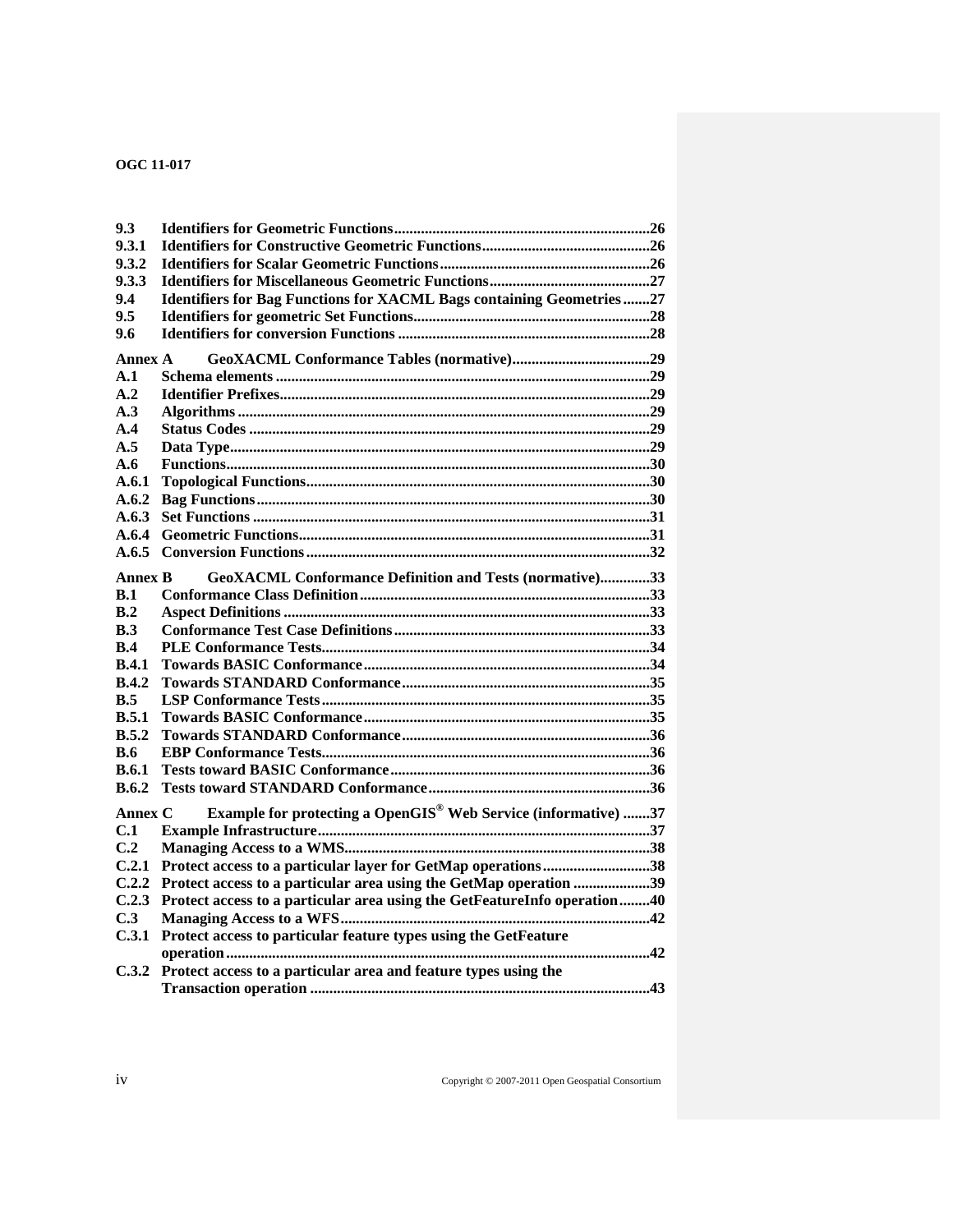# <span id="page-4-1"></span><span id="page-4-0"></span>**i. Preface**

The Policy Language introduced in this document defines a geo-specific extension to the XACML Policy Language, as defined by the OASIS standard "eXtensible Access Control Markup Language (XACML), Version 2.0" [\[1\]](#page-11-2). Due to the similarity of XACML version 2.0 to it's predecessor versions (e.g. 1.0 or 1.1), the extension described in this document also represents a valid extension for earlier XACML versions.

As being an extension to OASIS eXtensible Access Control Markup Language (XACML), GeoXACML provides support for spatial data types and spatial authorization decision functions. Those data types and functions can be used to define additional spatial constraints for XACML based policies.

Beside a schema to encode policies, XACML includes a context schema which includes a specification of the generic data level interface to the XACML processor (PDP). As GeoXACML defines extensions for the policy encoding schema only, it does not affect the XACML context schema and therefore does not include an interface specification of any kind.

In addition XACML includes a model for an access control system. This incorporates stereotype definitions of a Policy Enforcement Point (PEP), Policy Decision Point (PDP), Policy Administration Point (PAP) and Policy Information Point (PIP) as well as their relations to each other in the context of an access control system. For the purpose of GeoXACML this model is of informative character.

Attention is drawn to the point that this document defines a rule based Policy Language suitable to express access rights. By using the introduced Policy Language, named GeoXACML, an interoperable access control system can be implemented. It's important to highlight, that GeoXACML is not designed to be a Rights Expression Language, typically used to enforce usage rights in the context of Digital Rights Management. In that sense, this specification is not meant to be an implementation specification in regard to the GeoDRM RM, as released by the OGC as "The OpenGIS® Abstract Specification Topic 18: Geospatial Digital Rights Management Reference Model (GeoDRM RM)" [\[9\].](#page-54-0) However, this geo-specific extension to the existing OASIS standard can be seen as the baseline for the development of an implementation specification in the context of [\[9\].](#page-54-0)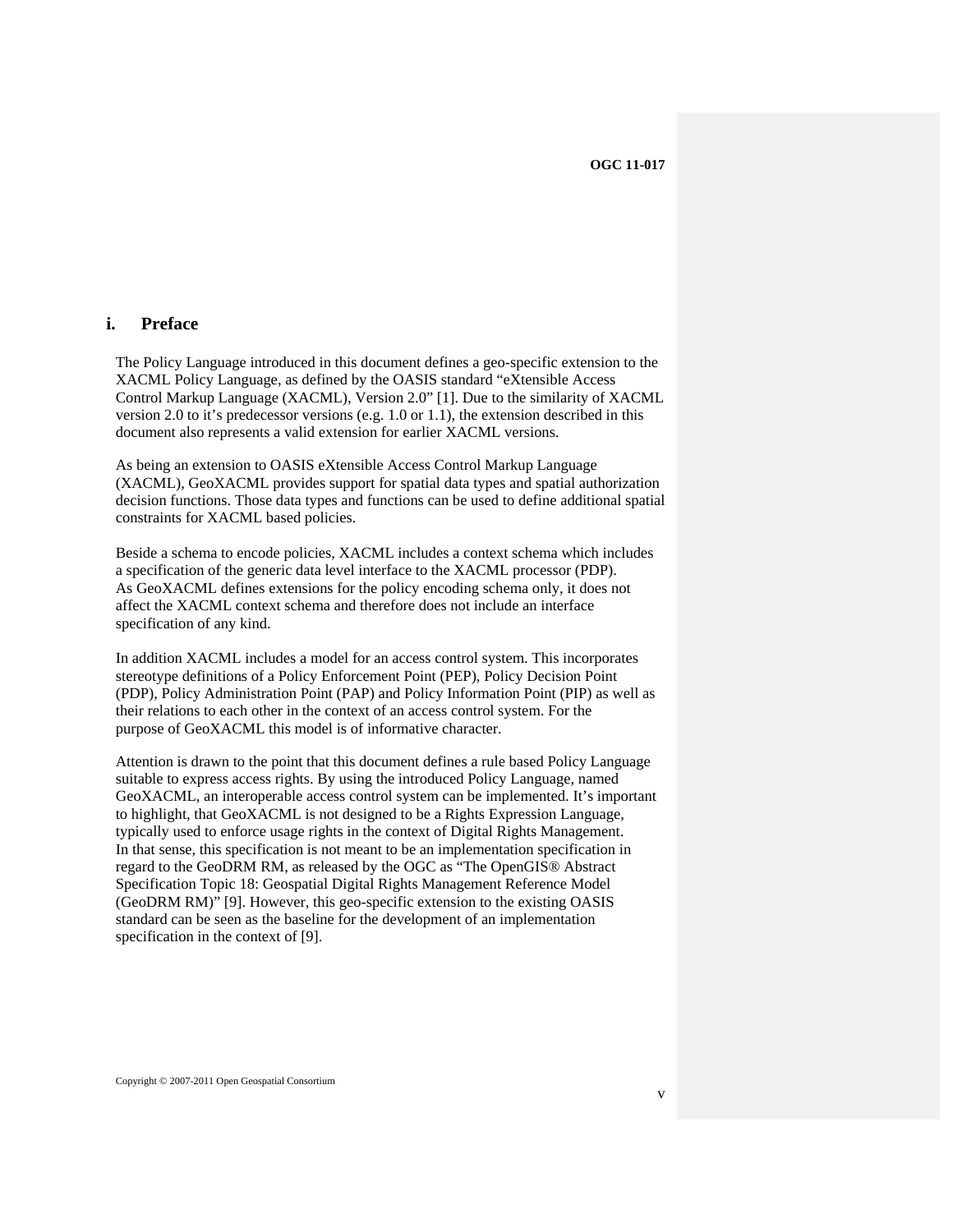# <span id="page-5-1"></span><span id="page-5-0"></span>**ii. Submitting organizations**

The following organizations submitted this Implementation Specification to the Open Geospatial Consortium Inc. as a Request For Comment (RFC):

Universität der Bundeswehr München Andreas Matheus Werner-Heisenberg-Weg 39 D-85579 Neubiberg Germany andreas.matheus(at)unibw.de

# Galdos Systems Inc.

Ron Lake 1300-409 Granville St Vancouver V6C 1T2 Canada Rlake(at)galdosinc.com

# <span id="page-5-2"></span>**iii. Submission and contribution contact points**

All questions regarding this submission should be directed to the editor, the submitters or the contributors:

| <b>CONTACT</b>         | <b>COMPANY</b>                         | EMAIL.                         |
|------------------------|----------------------------------------|--------------------------------|
| <b>Andreas Matheus</b> | Universität der Bundeswehr München     | Andreas.Matheus(at)unibw.de    |
| Ron Lake               | Galdos Systems Inc.                    | rlake(at)galdosinc.com         |
| Jan Herrmann           | Ludwig-Maximilians-Universität München | jan.herrmann(at)lmu.de         |
| John Herring           | Oracle USA                             | john.herring(at)oracle.com     |
| Martin Kyle            | Sierra Systems Group Inc.              | MartinKyle(at)SierraSystem.com |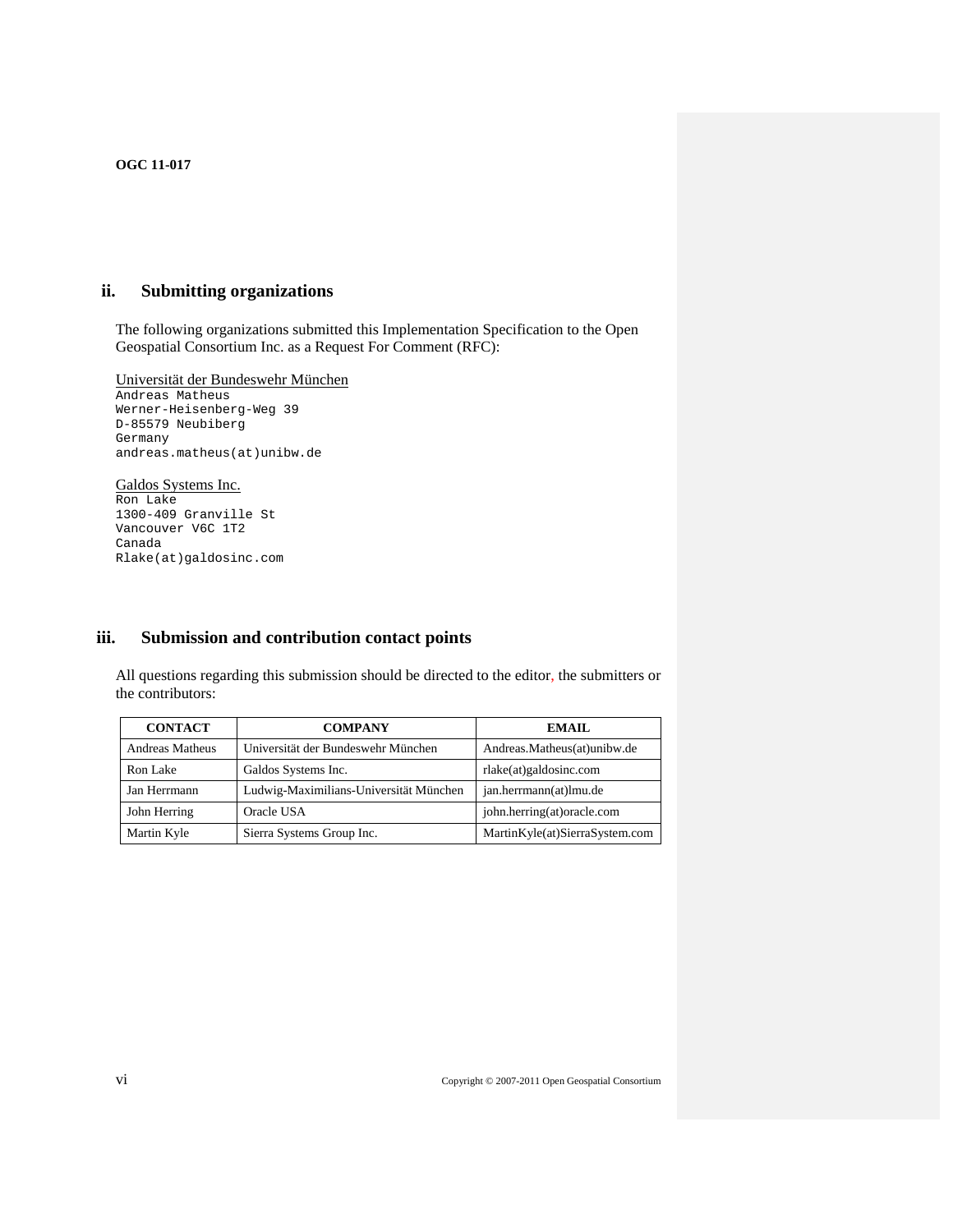# <span id="page-6-1"></span><span id="page-6-0"></span>**iv. Revision history**

| Date                             | <b>Release</b> | Author                                                | Paragraph<br>modified | <b>Description</b>                                                                                                                                           |
|----------------------------------|----------------|-------------------------------------------------------|-----------------------|--------------------------------------------------------------------------------------------------------------------------------------------------------------|
| 2007-01-22                       | 0.1.0          | <b>Andreas Matheus</b>                                | A11                   | <b>Initial Writing</b>                                                                                                                                       |
| 2007-02-28                       | 0.2.0          | <b>Andreas Matheus</b>                                | A11                   | Formatting                                                                                                                                                   |
| 2007-03-19                       | 0.3.0          | Michael Mendonca                                      | All                   | <b>GML</b> corrections                                                                                                                                       |
| $2007 - 08 - 06$ –<br>2007-08-14 | 0.4.0          | Jan Herrmann<br><b>Andreas Matheus</b>                |                       | Incorporation of comments received during<br>the $30$ day period for public comment<br>Adding more geo-specific definitions.                                 |
| 2007-08-16                       | 0.5.0          | John Herring                                          | 2. Annex A            | Description conformance classes                                                                                                                              |
| 2007-08-22                       | 0.6.0          | Jan Herrmann<br><b>Andreas Matheus</b>                |                       | Clarification of test cases, geometry<br>collections and bag functions                                                                                       |
| 2007-08-27                       | 0.7.0          | Jan Herrmann<br><b>Andreas Matheus</b>                | throughout            | <b>Editorial corrections</b>                                                                                                                                 |
| 2007-09-06                       | 0.7.1          | Martin Kyle                                           | throughout            | More editorial corrections                                                                                                                                   |
| 2007-9-21 –<br>2007-10-25        | 0.8.0          | Jan Herrmann<br><b>Andreas Matheus</b>                | 7,8,9, Annex A        | Incorporation of comments and decisions<br>from the TC meeting $17.-21.9.2007$                                                                               |
| 2007-10-29                       | 0.8.1          | Martin Kyle                                           |                       | 7,8, Annex A,B Minor corrections, add Round Caps                                                                                                             |
| 2007-10-30                       | 0.8.2          | Jan Herrmann<br><b>Andreas Matheus</b><br>Martin Kyle | 7, 8, A, B            | Incorporation of comments from Martin<br>Kyle and adding the Unit of Measure<br>'metre" for functions Buffer, Area,<br>Distance, IsWithinDistance,<br>Length |
| $2007 - 11 - 5$                  | 0.8.3          | John R. Herring                                       |                       | Editing for English and Simple Features.                                                                                                                     |
| $2007 - 11 - 8$                  | 0.8.4          | Jan Herrmann<br><b>Andreas Matheus</b>                |                       | Update for Unit of Measure and convert<br>function, URN corrections                                                                                          |
| 2007-11-9                        | 0.8.5          | John R. Herring                                       |                       |                                                                                                                                                              |
| $2007 - 11 - 12$                 | 0.8.6          | Jan Herrmann<br><b>Andreas Matheus</b>                |                       | Minor corrections                                                                                                                                            |
| $2007 - 11 - 13$                 | 0.8.7          | <b>Andreas Matheus</b>                                | 8.2.1                 | Correction of Buffer function                                                                                                                                |
|                                  |                |                                                       | 8.5                   | Correct title to " conversion functions"                                                                                                                     |
|                                  |                |                                                       | 9.6                   | Insert of conversion function URNs                                                                                                                           |
|                                  |                |                                                       | page ii               | Insert of additional disclaimer                                                                                                                              |
| $2007 - 11 - 16$                 | 0.9            | <b>Andreas Matheus</b>                                | throughout            | Final formatting                                                                                                                                             |
| 2011-02-10                       | Errata         | <b>Andreas Matheus</b>                                | A.6.5                 | Incorporating CR 121 - OGC 10-199                                                                                                                            |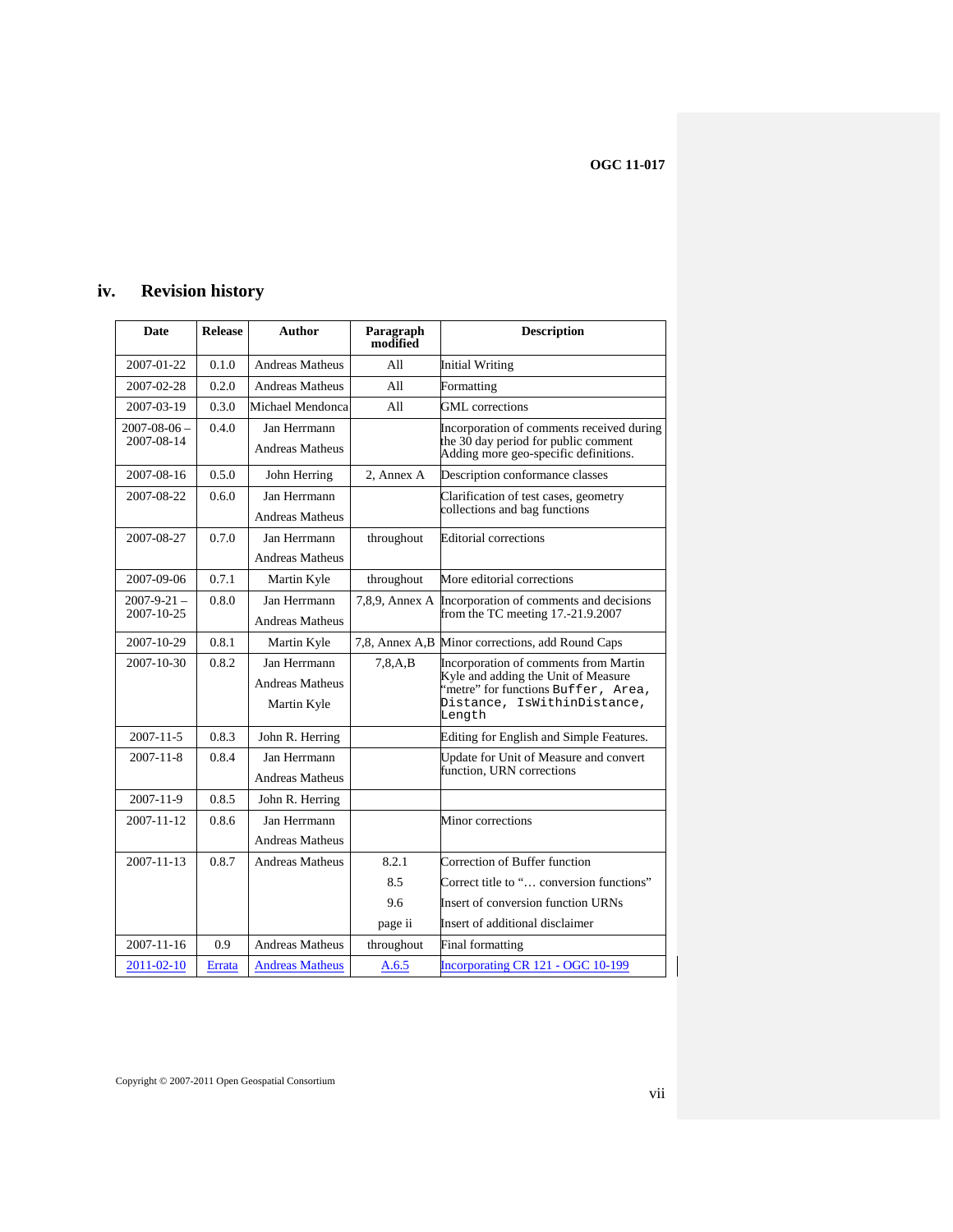# <span id="page-7-1"></span><span id="page-7-0"></span>**v. Changes to the OGC® Abstract Specification**

The OpenGIS® Abstract Specification does not require changes to accommodate this standard.

Even though this document does not require the change of OGC specifications, it has influence on the "OpenGIS® Web Service Common Implementation Specification" [\[11\],](#page-54-1) because GeoXACML can be used to establish an Access Control Mechanism to protect the access to OpenGIS Web Services (OWS). In that sense, an OWS can reply with error code exceptions, currently not defined in [\[11\]](#page-54-1).

A Change Request to [\[11\]](#page-54-1) shall be developed to specify exceptions, relevant in term of Access Control.

A Change Request to "Definition identifier URNs in OGC namespace" [\[15\]](#page-54-2) is required to register the GeoXACML URN identifiers in the OGC context. In this Change Request, the following base identifiers are to be defined: "urn:ogc:def:dataType:geoxacml:1.0" and "urn:ogc:def:function:geoxacml:1.0". This document and the existing extensions define all GeoXACML identifier URNs.

# <span id="page-7-2"></span>**vi. Foreword**

Attention is drawn to the possibility that some of the elements of this document may be the subject of patent rights. The Open Geospatial Consortium Inc. shall not be held responsible for identifying any or all such patent rights.

Recipients of this document are requested to submit, with their comments, notification of any relevant patent claims or other intellectual property rights of which they may be aware that might be infringed by any implementation of the standard set forth in this document, and to provide supporting documentation.

This document is not comprehensive by itself, because it defines an extension to an existing OASIS standard, as defined in [\[1\]:](#page-11-2) "eXtensible Access Control Markup Language (XACML) Version 2.0". It is therefore highly recommended to use this document ONLY together with [\[1\]](#page-11-2).

This document is also the core specification of a multi-part specification. Therefore, it is only meaningful if used with AT LEAST one extension.

Normative Annex A defines the conformance tables.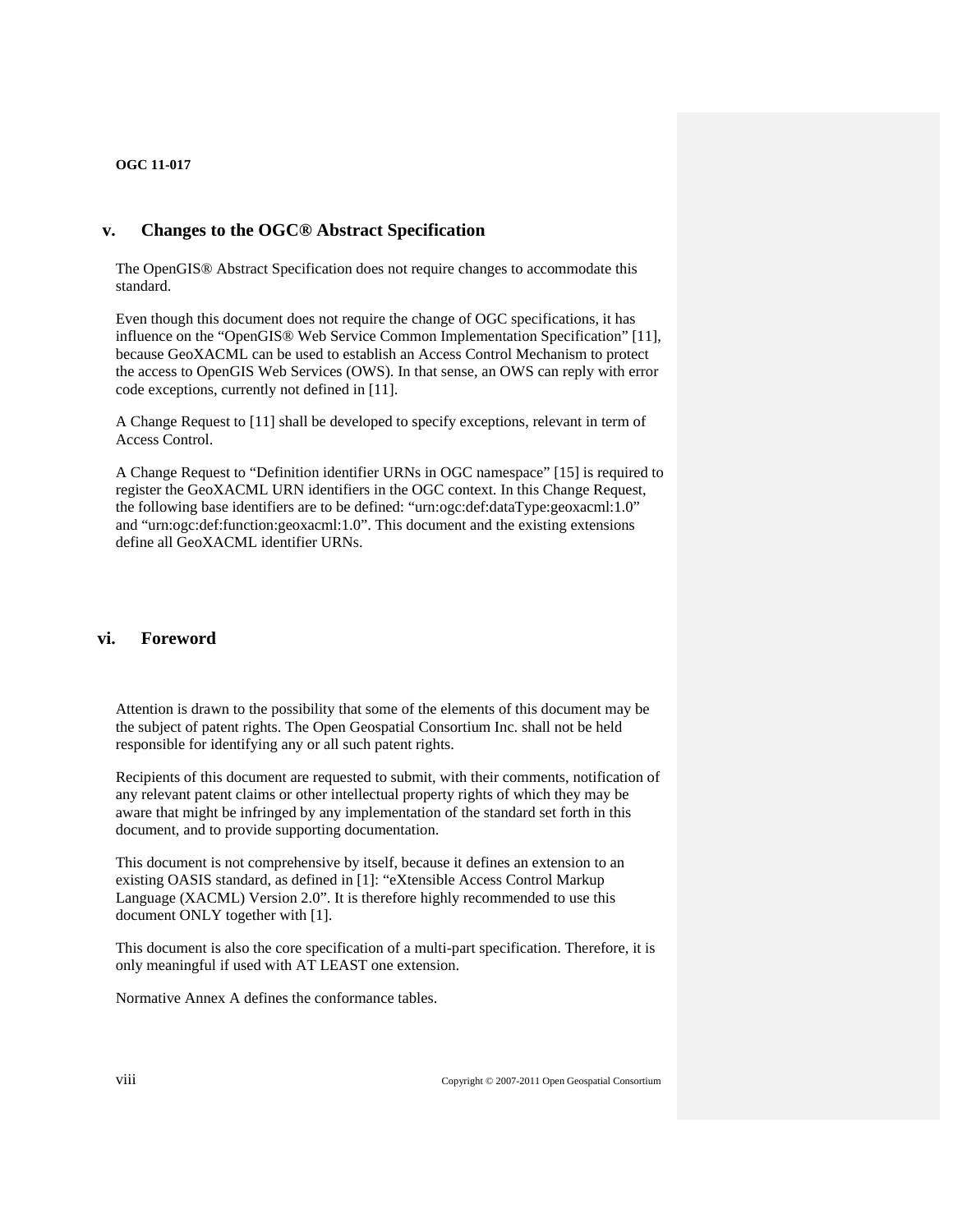<span id="page-8-0"></span>Normative Annex B defines the conformance definitions and tests.

Informative Annex C provides an example how to protect a WMS and WFS with geospecific rights.

Please note that definitions taken from other specifications are shaded in 5% grey. They are included in the specification for the purpose of easy reading. However, the reader is urged to follow the references to the normative definitions.

# <span id="page-8-1"></span>**vii. Introduction**

Though much geographic information is freely accessible, there are also strong requirements for its protection. The need for managed access to geographic information may be the result of many different driving forces including legal requirements and commercial interests.

In contrast to a "persistent protection mechanism," defined by the Geospatial Digital Rights Management Reference Model (GeoDRM-RM) to be a mechanism that "*remains in force regardless of where the content of the original resource is located or reproduced*" (p. 25, [\[9\]\)](#page-54-0), an Access Control System allows to manage access to information, until it is obtained by the user and stored on a local computer system. Thinking of a service oriented Spatial Data Infrastructure, a GeoDRM System would manage the access at the time (i) the user accesses the geographic information from the service and (ii) afterwards, when the geographic information is stored somewhere else. The limitations of an Access Control System are such that access is typically used for online control at the time the user initiates a request to the service or before the response (corresponding to the request) is submitted to the user. After the (geographic) information has left the service, it is no longer managed by the access control system.

In the real world, one can find numerous use cases where the establishment of access control is sufficient. In these cases the complexity of the security system can be reduced significantly by merely using an Access Control System, rather than a Security System implementing the GeoDRM-RM.

The eXtensible Access Control Markup Language (XACML), as defined in the OASIS standard [\[1\]](#page-11-2), allows establishing an Access Control System which can be used to manage access for Service Oriented Architectures (SOA). In that sense, it can be used to protect information by the declaration of rights through the specified Policy Language. Even though XACML is meant to be used as a multi-purpose language, it does not have the capabilities to express geo-specific constraints on access rights, as it is relevant for managing access to geographic information.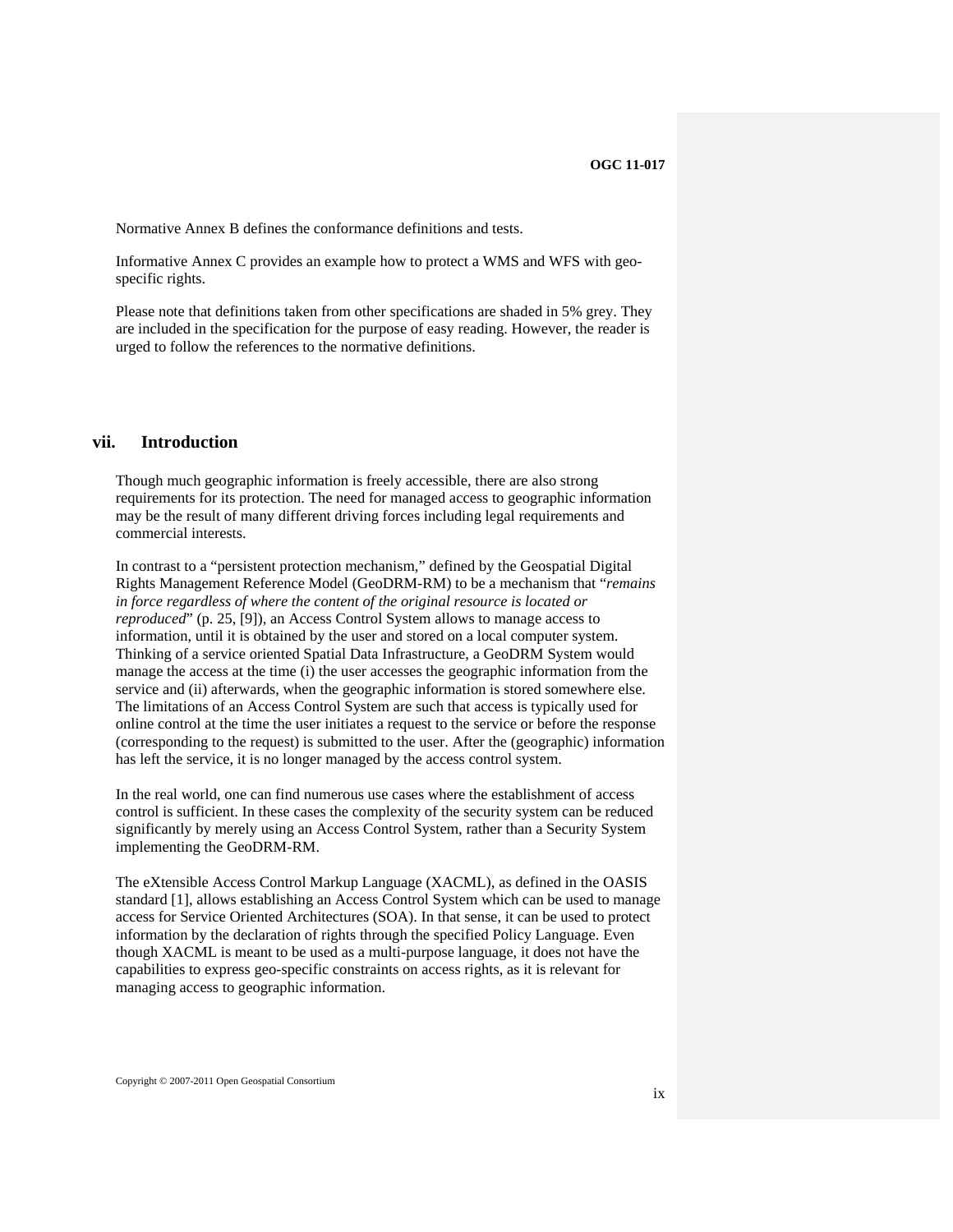This document defines the Geospatial eXtensible Access Control Markup Language (GeoXACML) as a standardized geo-specific extension to the existing XACML Policy Language as defined in [\[1\],](#page-11-2) that allows managing access to geographic information and services in an interoperable way across jurisdictions.

Arguments for standardization from this perspective include:

- o the need for interoperability of rules and policies, respectively, if harmonization of distributed or hierarchical policy sets is required (e.g. GSDI rules, Inspire rules, NSDI rules each refining the access rights for globally available web services)
- o a common Policy Language as an important requirement to facilitate the development of sophisticated tools for access control systems
- o the re-use of highly reliable software components, implemented in compliance to the defined Policy Language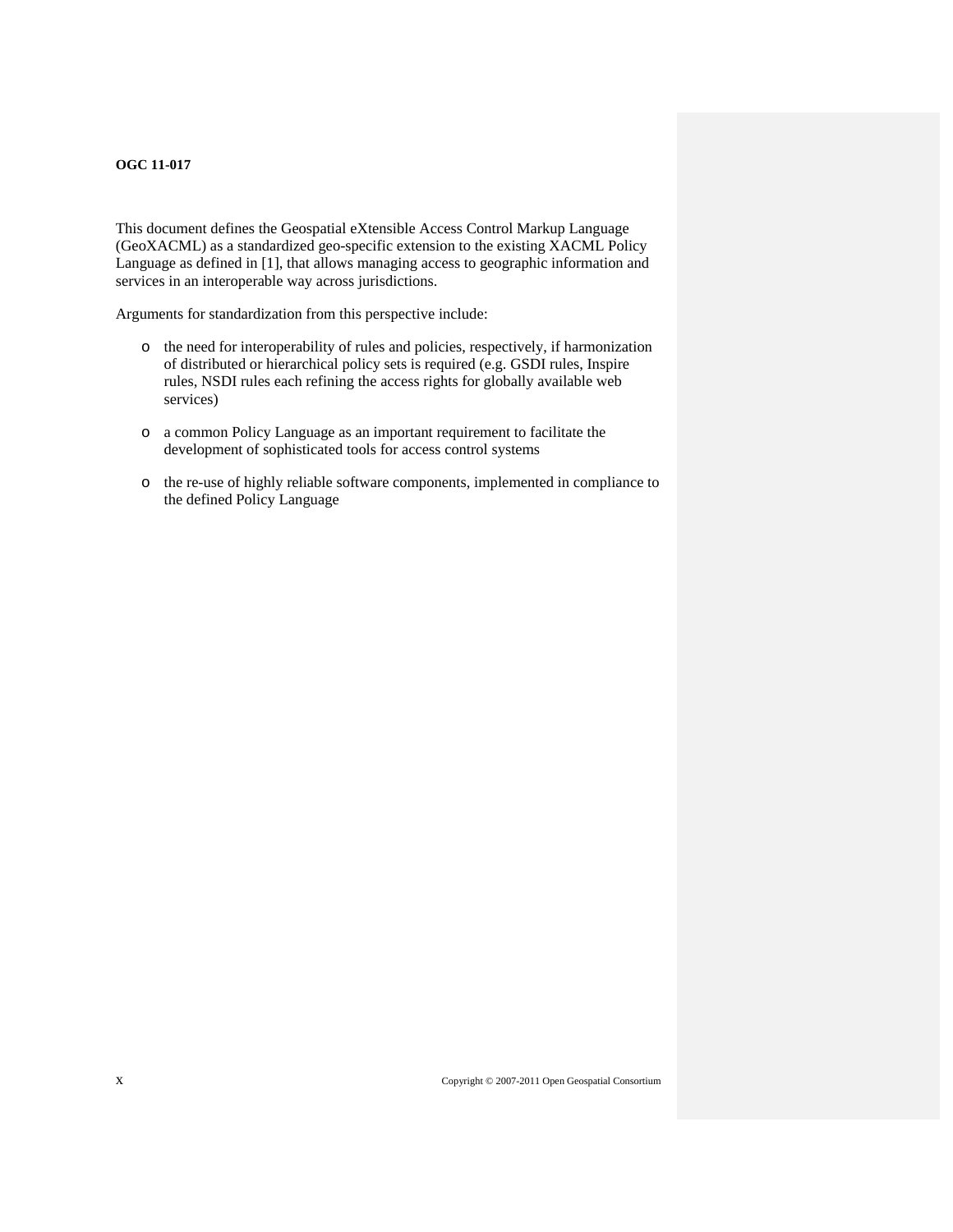# <span id="page-10-1"></span><span id="page-10-0"></span>**OpenGIS® Geospatial eXtensible Access Control Markup Language (GeoXACML) Implementation Specification – Version 1.0**

# **1 Scope**

The Geospatial eXtensible Access Control Markup Language (GeoXACML) defines an extension to the XACML Policy Language that supports the declaration and enforcement of access restrictions on geographic information. GeoXACML is a geospatial extension to the OASIS standard "eXtensible Access Control Markup Language (XACML) Version 2.0", as defined in [\[1\].](#page-11-2)

The extension to XACML is based on the extensibility points, as they are introduced in section 8 (p. 89, [\[1\]\)](#page-11-2). In short, GeoXACML defines:

- the geometry model on which the geometric data types in access rules have to be based on,
- the different encoding languages for geometric data types (which are provided in the extensions to this core specification),
- the testing functions for topological relationships between geometries, and
- the geometric functions.

# <span id="page-10-2"></span>**2 Conformance**

Because GeoXACML uses the existing extension points of XACML, a GeoXACML Policy Language is based on the same XML Policy Schema as XACML is. However, a GeoXACML Policy may include specific attribute data types and condition functions, which are defined in GeoXACML only. Therefore a PDP, supporting GeoXACML Policies SHALL be capable of performing authorization decisions on XACML policies; the opposite is not true.

In order to claim conformance with the GeoXACML specification, an implementation of a **PDP** SHALL be conform to:

- (i) the XACML specification as stated in [\[1\]](#page-11-2), section 10 AND
- (ii) the normative sections of this document, in particular conformance tables, defined in Annex A and tests defined in Annex B AND
- (iii) **at least** one geometry encoding as specified in an extension to this document and with the geometry model as defined in chapter 7 of this document<sup>[1](#page-10-3)</sup>.

The implementation must pass conformance tests from different categories, as defined in Annex B.

 $\overline{a}$ 

<span id="page-10-3"></span><sup>&</sup>lt;sup>1</sup> Remark: The geometry model defined in chapter 7 is based on the simple feature geometry types as defined in [4].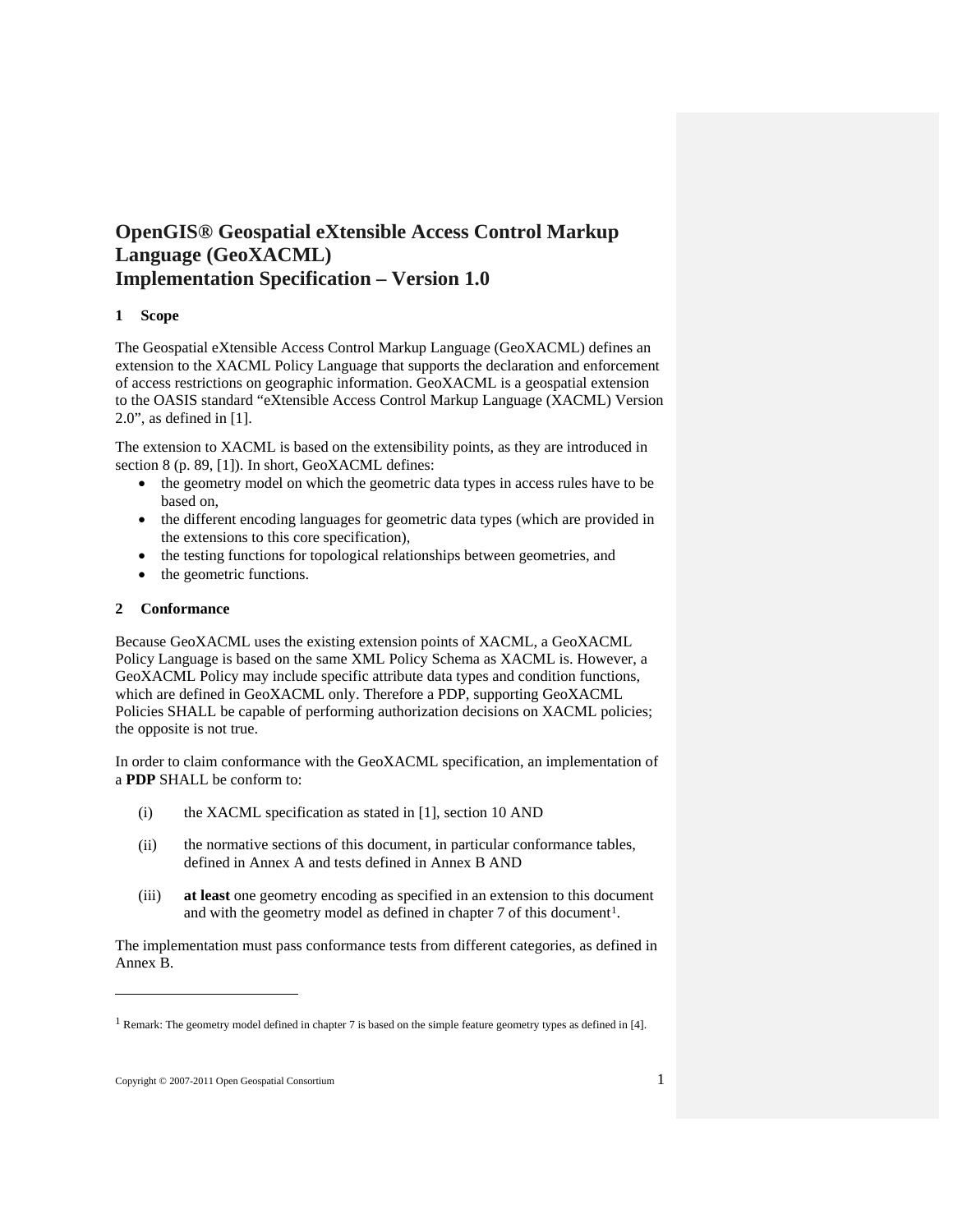#### <span id="page-11-2"></span><span id="page-11-0"></span>**3 Normative references**

- <span id="page-11-3"></span>[1] OASIS, *eXtensible Access Control Markup Language (XACML) Version 2.0, 1 Feb 2005*, [http://docs.oasis-open.org/xacml/2.0/access\\_control-xacml-2.0-core-spec](http://docs.oasis-open.org/xacml/2.0/access_control-xacml-2.0-core-spec-os.pdf)[os.pdf](http://docs.oasis-open.org/xacml/2.0/access_control-xacml-2.0-core-spec-os.pdf)
- [2] OASIS, *eXtensible Access Control Markup Language (XACML) Version 2.0 Policy XML Schema: access\_control-xacml-2.0-policy-schema-os.xsd*
- <span id="page-11-4"></span>[3] OASIS, *eXtensible Access Control Markup Language (XACML) Version 2.0 - Context XML Schema: access\_control-xacml-2.0-context-schema-os.xsd*
- [4] OGC, *Open Geospatial Consortium Inc.: OpenGIS® Implementation Specification for Geographic information - Simple feature access - Part 1: Common architecture*, *Version: 1.2.0, Date: 2006-10-05,* [http://portal.opengeospatial.org/files/?artifact\\_id=18241](http://portal.opengeospatial.org/files/?artifact_id=18241)
- <span id="page-11-5"></span><span id="page-11-1"></span>[5] National Institute of Standards and Technology (NIST), *NIST Guide to SI Units*: *B. 9 Factors for units listed by kind of quantity or field of science*, <http://physics.nist.gov/Pubs/SP811/appenB9.html>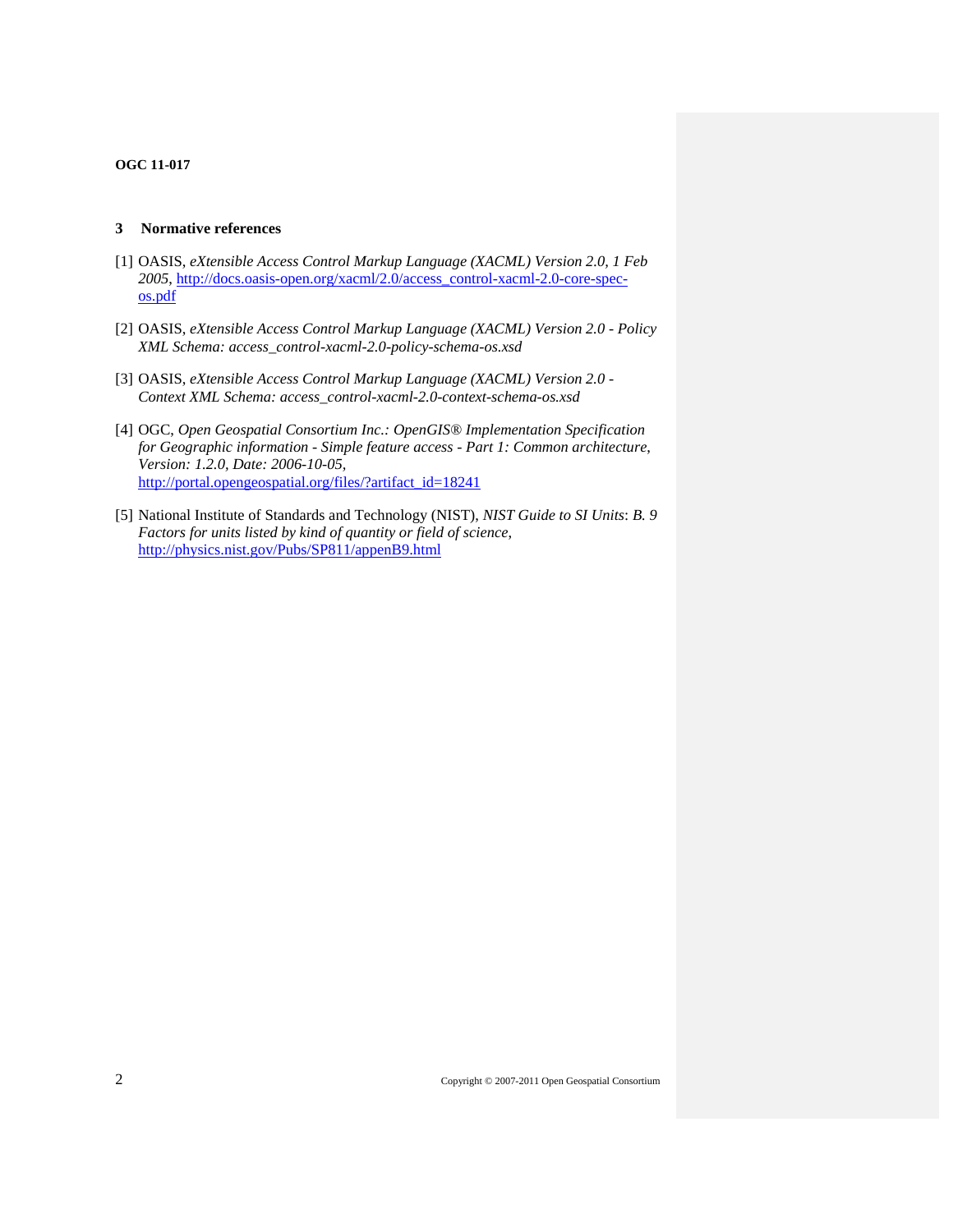#### <span id="page-12-1"></span><span id="page-12-0"></span>**4 Terms and definitions**

<span id="page-12-2"></span>For the purposes of this document, the following terms and definitions apply. Please note that terms and definitions taken from other specifications are informative and shaded 5% grey. They are included here for easy reading. For the normative definition, please follow the reference.

#### **4.1 Terms and definitions from eXtensible Access Control Markup Language (XACML) Version 2.0**

For the normative definitions, please see [\[1\].](#page-11-2)

**Access** - Performing an action

**Access control** - Controlling access in accordance with a policy

**Action** - An operation on a resource

**Applicable policy** - The set of policies and policy sets that governs access for a specific decision request

**Attribute** - Characteristic of a subject, resource, action or environment that may be referenced in a predicate or target (see also – named attribute)

**Authorization decision** - The result of evaluating applicable policy, returned by the PDP to the PEP. A function that evaluates to "Permit", "Deny", "Indeterminate" or "NotApplicable", and (optionally) a set of obligations

**Bag** – An unordered collection of values, in which there may be duplicate values

**Condition** - An expression of predicates. A function that evaluates to "True", "False" or "Indeterminate"

**Conjunctive sequence** - a sequence of predicates combined using the logical 'AND' operation

**Context** - The canonical representation of a decision request and an authorization decision

**Context handler** - The system entity that converts decision requests in the native request format to the XACML canonical form and converts authorization decisions in the XACML canonical form to the native response format

**Decision** – The result of evaluating a rule, policy or policy set

**Decision request** - The request by a PEP to a PDP to render an authorization decision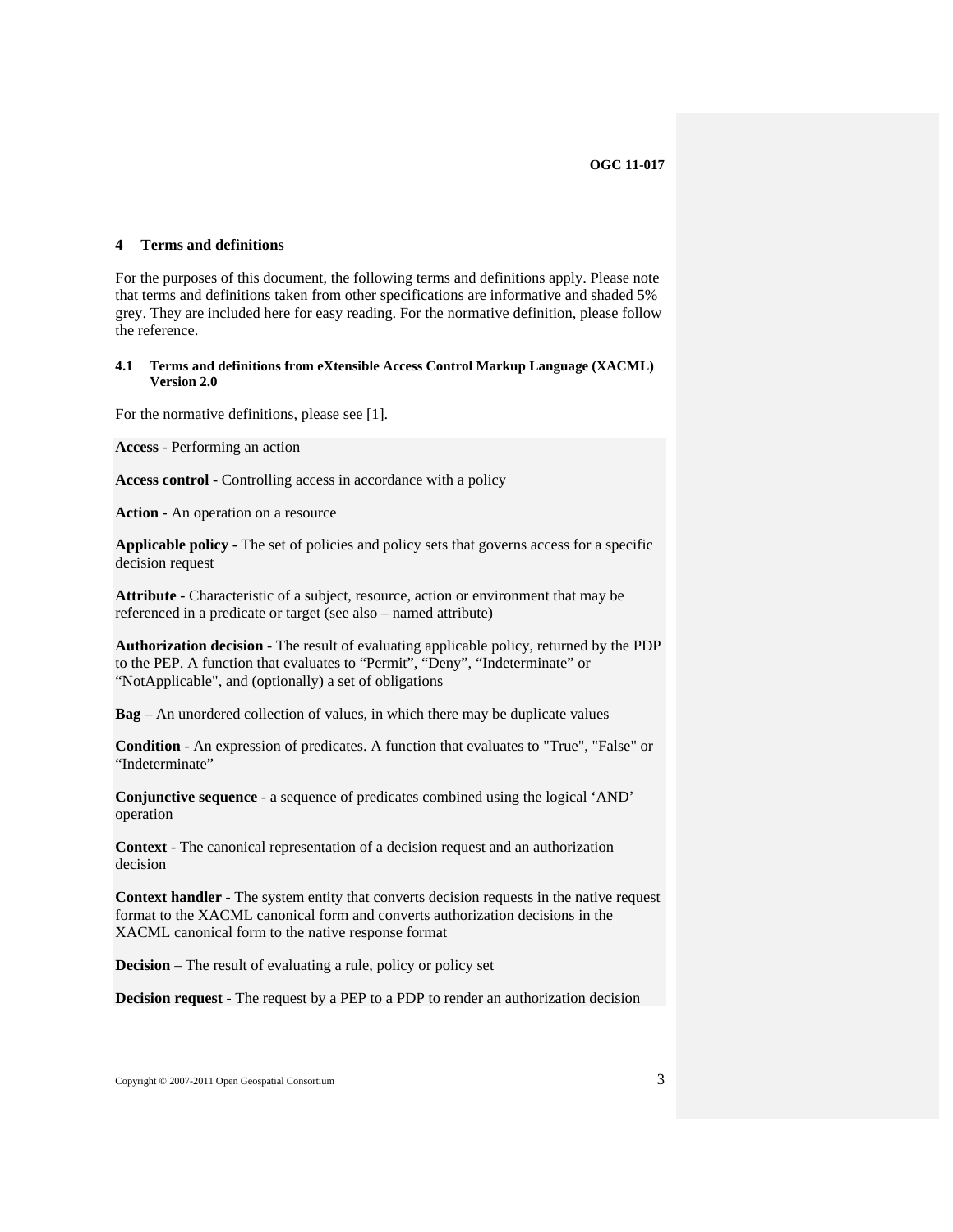**Disjunctive sequence** - a sequence of predicates combined using the logical 'OR' operation

**Effect** - The intended consequence of a satisfied rule (either "Permit" or "Deny")

**Environment** - The set of attributes that are relevant to an authorization decision and are independent of a particular subject, resource or action

**Named attribute** – A specific instance of an attribute, determined by the attribute name and type, the identity of the attribute holder (which may be of type: subject, resource, action or environment) and (optionally) the identity of the issuing authority

**Obligation** - An operation specified in a policy or policy set that should be performed by the PEP in conjunction with the enforcement of an authorization decision

**Policy** - A set of rules, an identifier for the rule-combining algorithm and (optionally) a set of obligations. May be a component of a policy set

**Policy administration point (PAP)** - The system entity that creates a policy or policy set

**Policy-combining algorithm** - The procedure for combining the decision and obligations from multiple policies

**Policy decision point (PDP)** - The system entity that evaluates applicable policy and renders an authorization decision. This term is defined in a joint effort by the IETF Policy Framework Working Group and the Distributed Management Task Force (DMTF)/Common Information Model (CIM) in [RFC3198]. This term corresponds to "Access Decision Function" (ADF) in [ISO10181-3].

**Policy enforcement point (PEP)** - The system entity that performs access control, by making decision requests and enforcing authorization decisions. This term is defined in a joint effort by the IETF Policy Framework Working Group and the Distributed Management Task Force (DMTF)/Common Information Model (CIM) in [RFC3198]. This term corresponds to "Access Enforcement Function" (AEF) in [ISO10181-3].

**Policy information point (PIP)** - The system entity that acts as a source of attribute values

**Policy set** - A set of policies, other policy sets, a policy-combining algorithm and (optionally) a set of obligations. May be a component of another policy set

**Predicate** - A statement about attributes whose truth can be evaluated

**Resource** - Data, service or system component

**Rule** - A target, an effect and a condition. A component of a policy

**Rule-combining algorithm** - The procedure for combining decisions from multiple rules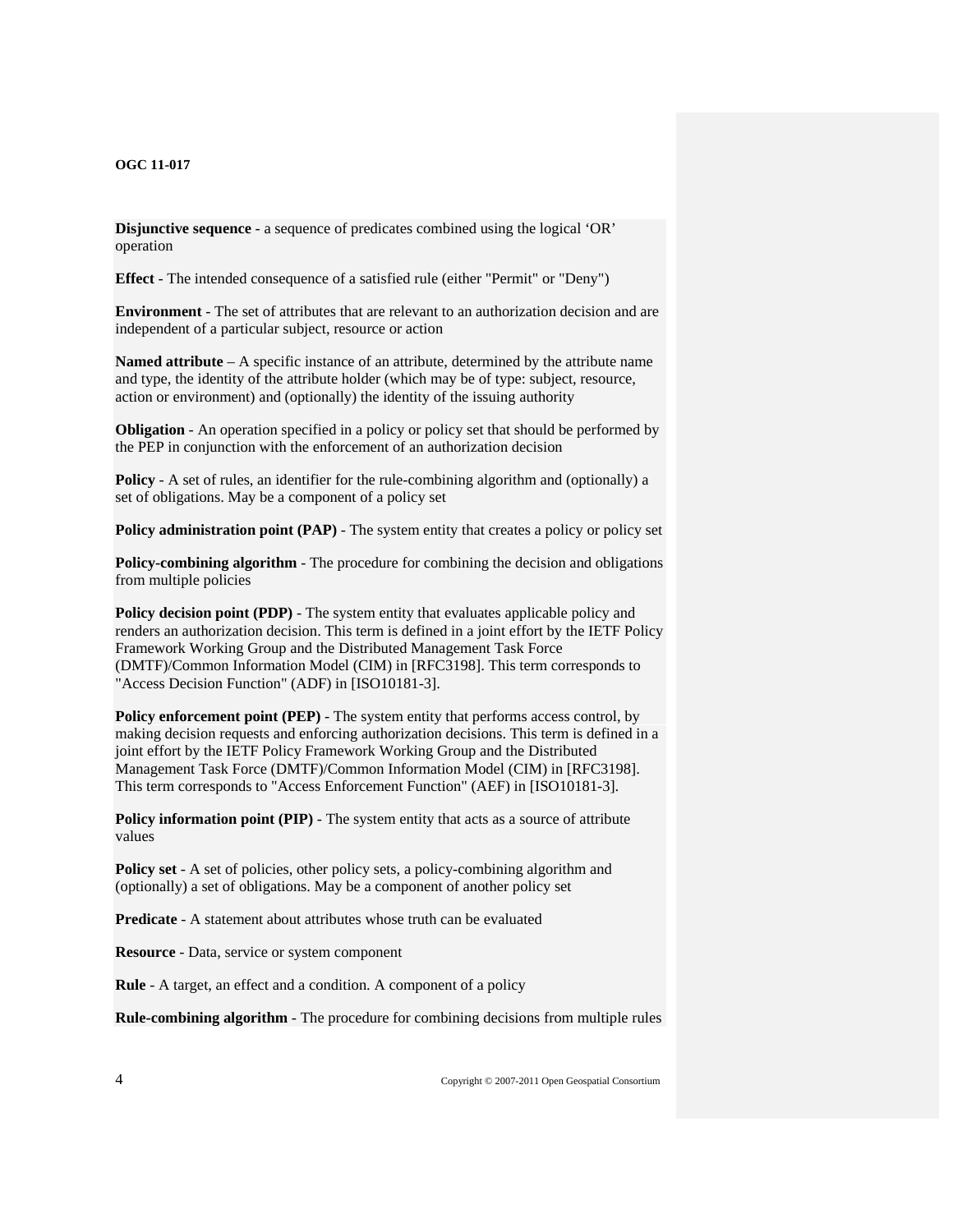**Subject** - An actor whose attributes may be referenced by a predicate

**Target** - The set of decision requests, identified by definitions for resource, subject and action, that a rule, policy or policy set is intended to evaluate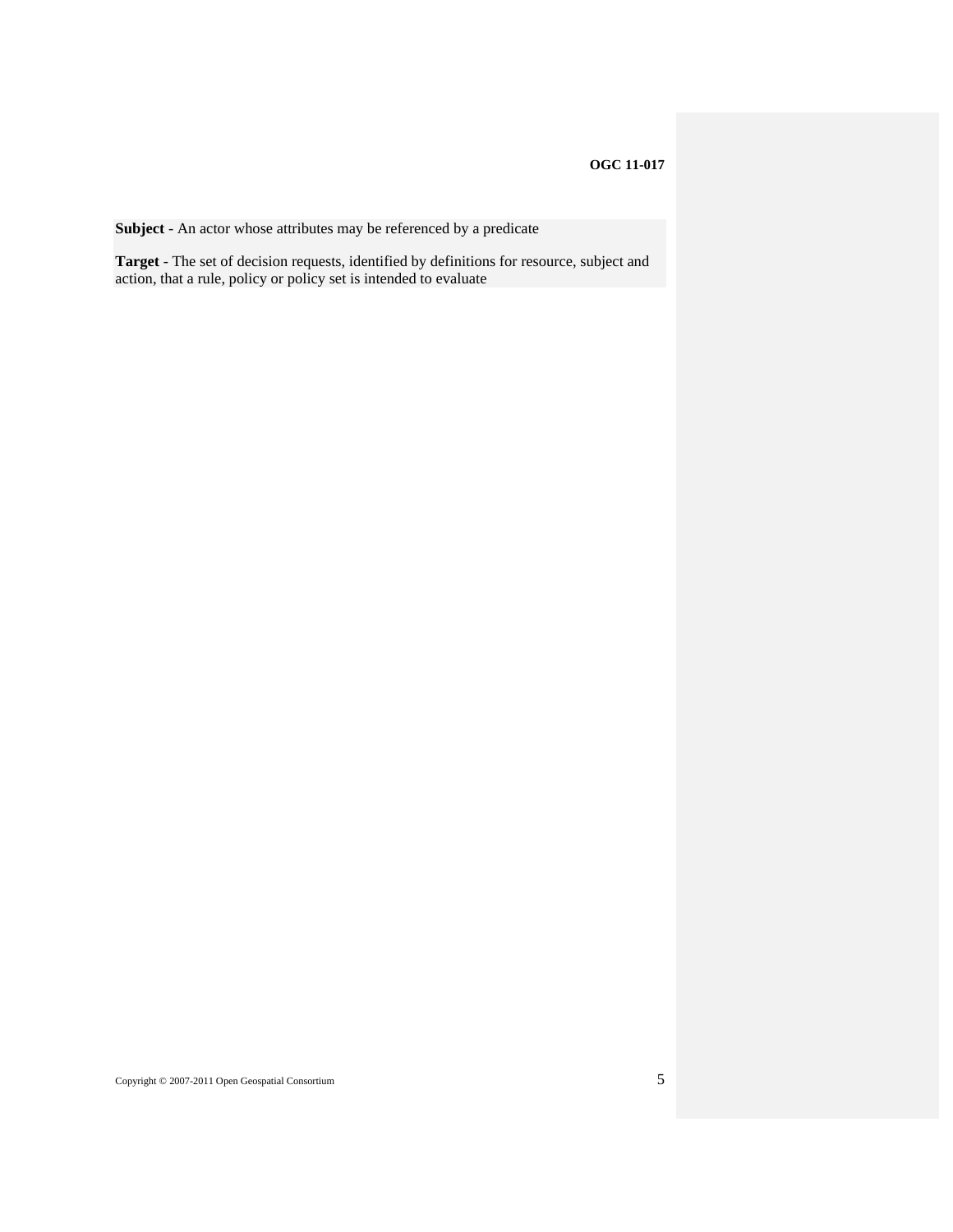<span id="page-15-2"></span><span id="page-15-1"></span><span id="page-15-0"></span>

| <b>Conventions</b><br>5 |                                                                      |
|-------------------------|----------------------------------------------------------------------|
| 5.1                     | Symbols (and abbreviated terms)                                      |
| 1 <sub>D</sub>          | One Dimensional                                                      |
| 2D                      | Two Dimensional                                                      |
| 3D                      | Three Dimensional                                                    |
|                         | GeoXACML Geospatial eXtensible Access Control Markup Language        |
| GeoDRM                  | Geospatial Digital Rights Management                                 |
|                         | GeoDRM-RM Geospatial Digital Rights Management - Reference Model     |
| <b>GML</b>              | Geography Markup Language                                            |
| <b>ISO</b>              | International Organization for Standardization                       |
| <b>OASIS</b>            | Organization for the Advancement of Structured Information Standards |
| <b>OGC</b>              | Open Geospatial Consortium                                           |
| <b>OWS</b>              | <b>OpenGIS Web Services</b>                                          |
| PAP                     | Policy Administration Point                                          |
| <b>PDP</b>              | Policy Decision Point                                                |
| <b>PEP</b>              | Policy Enforcement Point                                             |
| <b>PIP</b>              | Policy Information Point                                             |
| <b>SAML</b>             | Security Assertion Markup Language                                   |
| <b>SOA</b>              | Service Oriented Architecture                                        |
| UML                     | Unified Modeling Language                                            |
| <b>XACML</b>            | eXtensible Access Control Markup Language                            |
| <b>XML</b>              | eXtensible Markup Language                                           |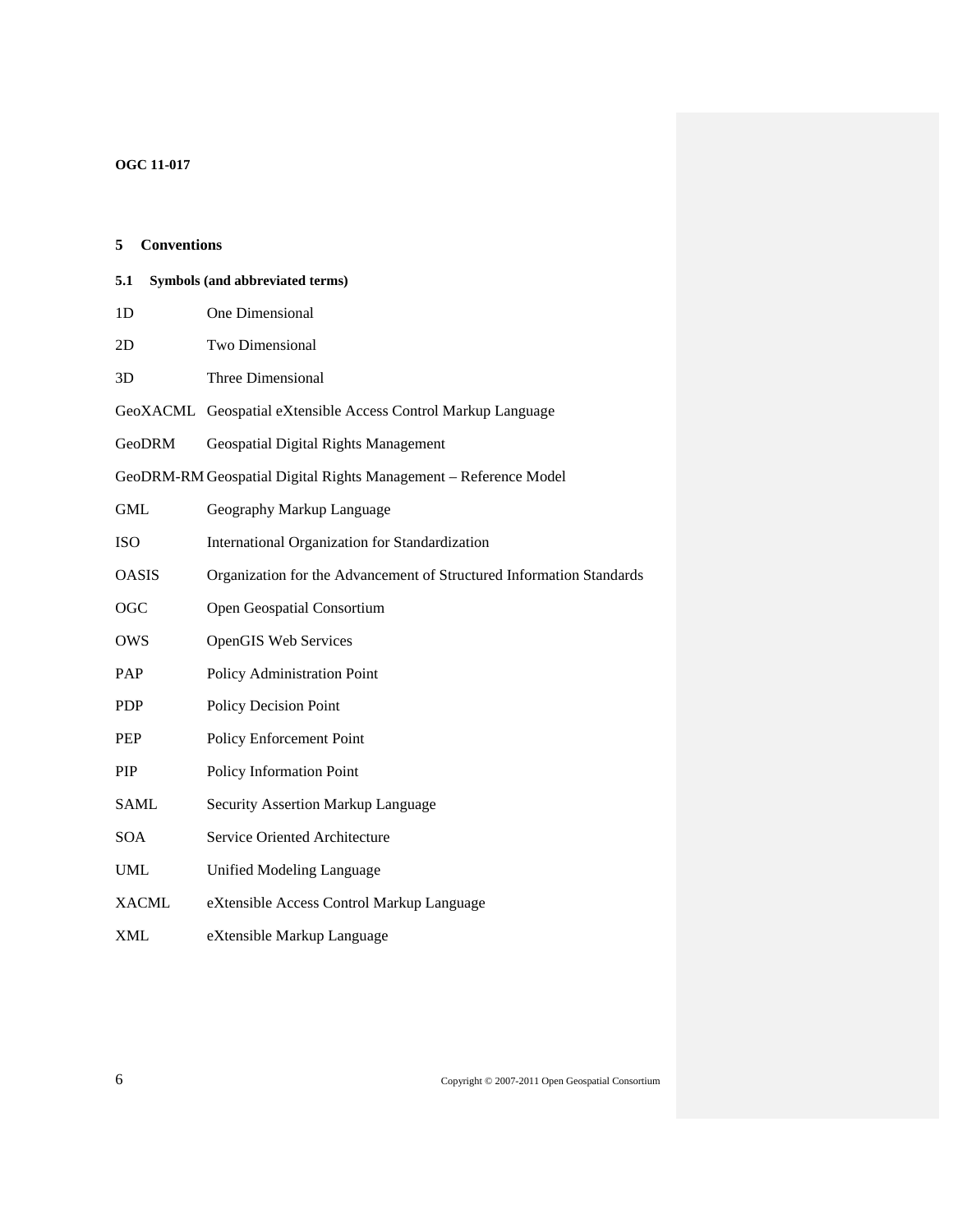# <span id="page-16-1"></span><span id="page-16-0"></span>**5.2 UML Notation**

The diagrams that appear in this standard are presented using the Unified Modelling Language (UML) static structure diagram. The UML notations used in this standard are described in the diagram below.



**Figure 1 — UML notation**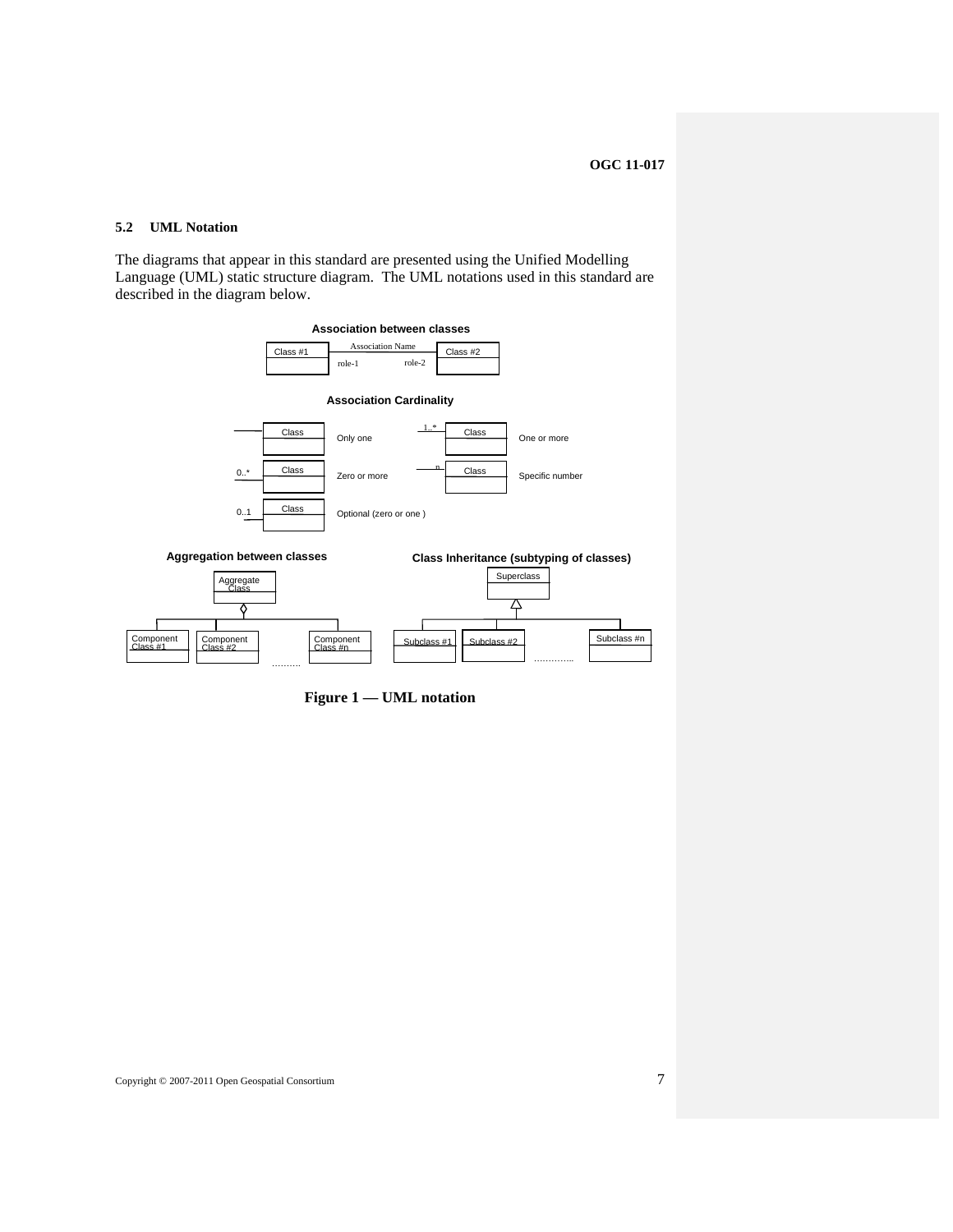#### <span id="page-17-1"></span><span id="page-17-0"></span>**6 Brief Introduction to XACML (informative)**

It is the intention of this chapter to give a brief informative introduction of XACML as defined in [\[1\],](#page-11-2) before GeoXACML is defined in the next chapters.

A short primer on XACML is available as a Technology Report at the OASIS Cover Pages; see [\[8\]](#page-54-3) for more information.

<span id="page-17-2"></span>The XACML standard can be separated into two main sections, which are introduced in more detail in the following sections: (i) Policy Language and Authorization Model as well as (ii) Information Flow Model.

#### **6.1 Policy Language Model and Authorization**

The XACML Policy Language Model defines an XML encoding for expressing general purpose access restrictions and extension points to define your own Attribute Values, Functions, etc. The entire set of access restrictions defines an XACML Policy. The Policy is structured, according to the following UML diagram (see Figure 2).

The top level element is the <PolicySet>. It can host zero or more <PolicySet> elements, which can be included inline or by reference. This powerful feature allows the reuse of pre-defined policy segments as well as the integration of multiple policies.

Each <PolicySet> element can host one or more <Policy> elements, which is the container for a set of <Rule> elements. Inside the <Rule> element, conditions can be formed to express complex access restrictions, using the <Condition> element.

Each <PolicySet>, <Policy> and <Rule> element have a <Target> element, which can be used to define simple matching conditions for the Subject, Action, Resource and Environment. This allows the effective structuring of a policy into sub-trees, which eases the maintenance of rights defined in a policy. On the other hand, the simple matching in a  $\langle$ Target $\rangle$  element ensures fast decision making, when it comes to deriving an authorization decision.

The flexible matching of Subjects in the <Target> element supports direct association of access rights to subjects or roles, as defined in the RBAC profile of XACML ("Core and hierarchical role based access control (RBAC) profile of XACML v2.0", [\[6\]](#page-54-4)).

In order to derive an authorization decision (i.e. XACML authorization decision) for a given request, the XACML policy is traversed from the top (i.e. <PolicySet> element) to the leaves (i.e. <Rule> elements). For all matching <Rule> elements, their Effect (i.e. Permit or Deny) is taken as the most basic driver for the authorization decision. By traversing up the policy the effects of all Rules – associated to a  $\langle$ Policy $\rangle$  element – are combined using the RuleCombiningAlgorithm. The resulting effects of all <Policy> elements are matched on the next highest level, until reaching the top <PolicySet>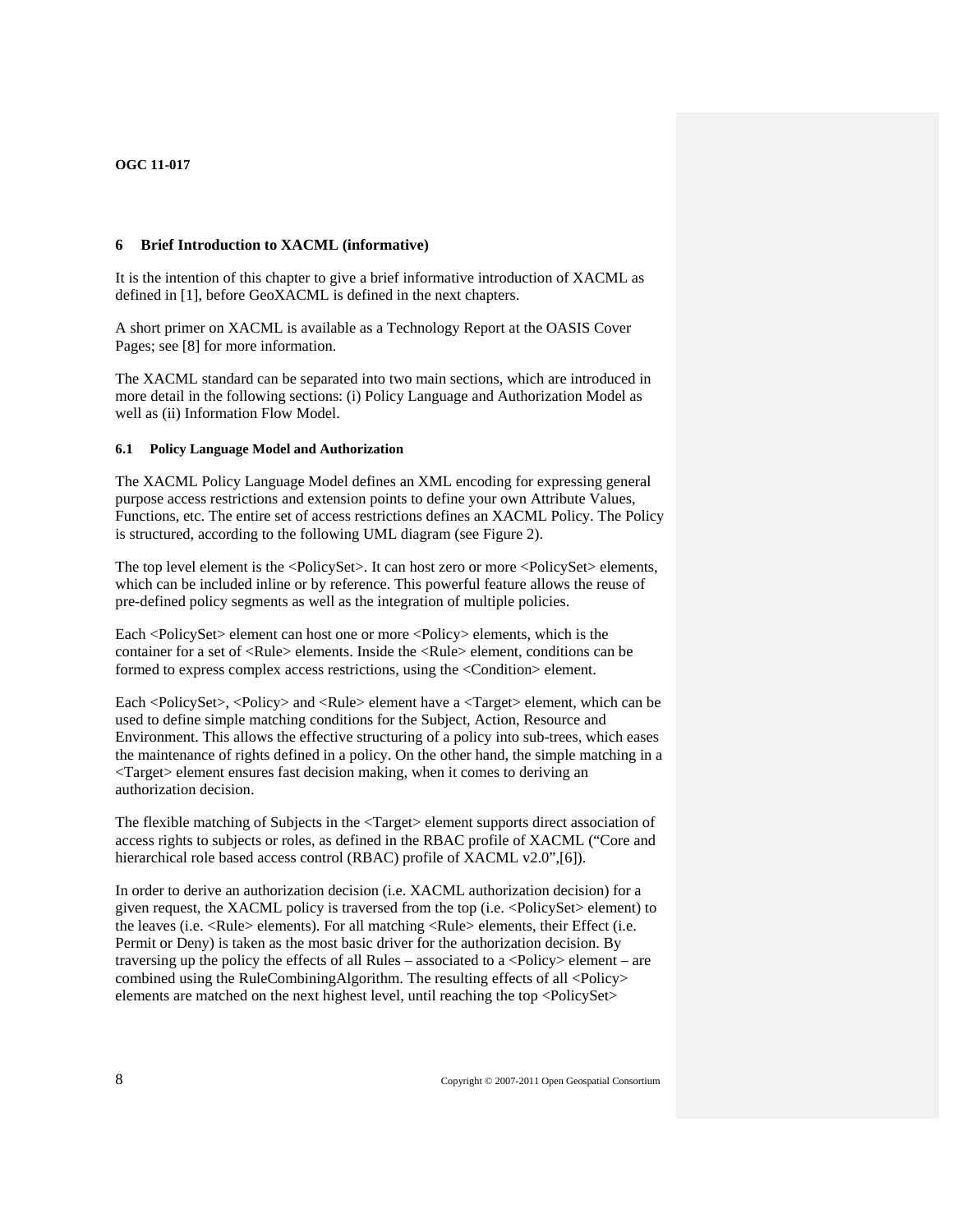element; the PolicyCombiningAlgorithm creates the final effect of the entire policy, which represents the authorization decision.

The XACML Policy Language defines four different results for the authorization decision: (i) Permit, (ii) Deny, (iii) Indeterminate and (iv) NotApplicable. Finally, the process of deriving an authorization decision can result in an error, which is documented as additional information in the <Decision> element.

In addition, the decision can be "Permit with Obligation", which can be expressed in the <Obligation> element, attached to the <Policy> or <PolicySet> element.



**Figure 2 — XACML Policy Language Model**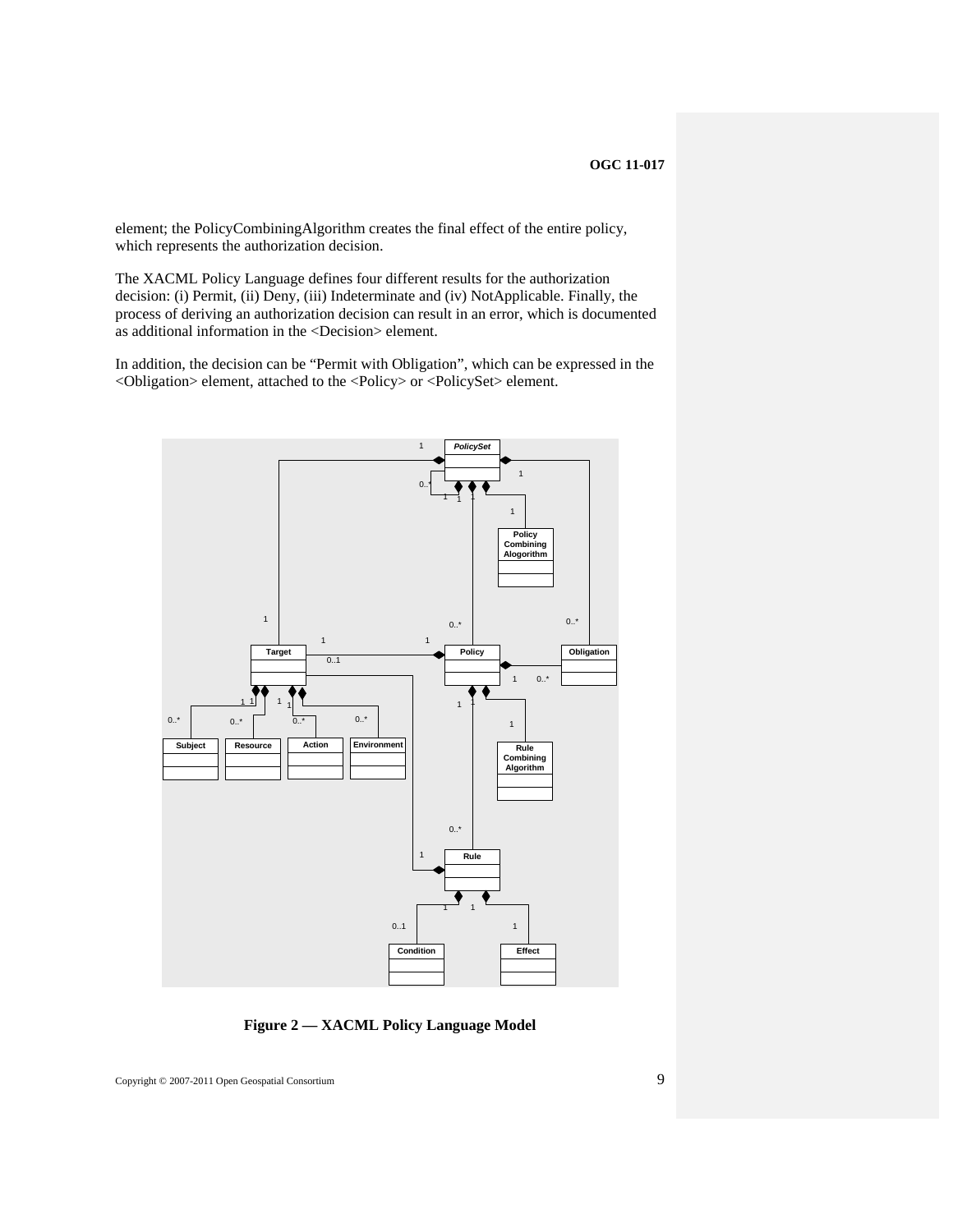# <span id="page-19-1"></span><span id="page-19-0"></span>**6.2 Information Flow Model**

The XACML Information Flow Model defines the architecture of a modular and distributed access control system. In addition, it defines the exchange of messages between the components and the structure of the messages. The following figure illustrates the informative architecture and the sequence of messages, sent between the components of the access control system.



**Figure 3 — XACML Information Flow Model**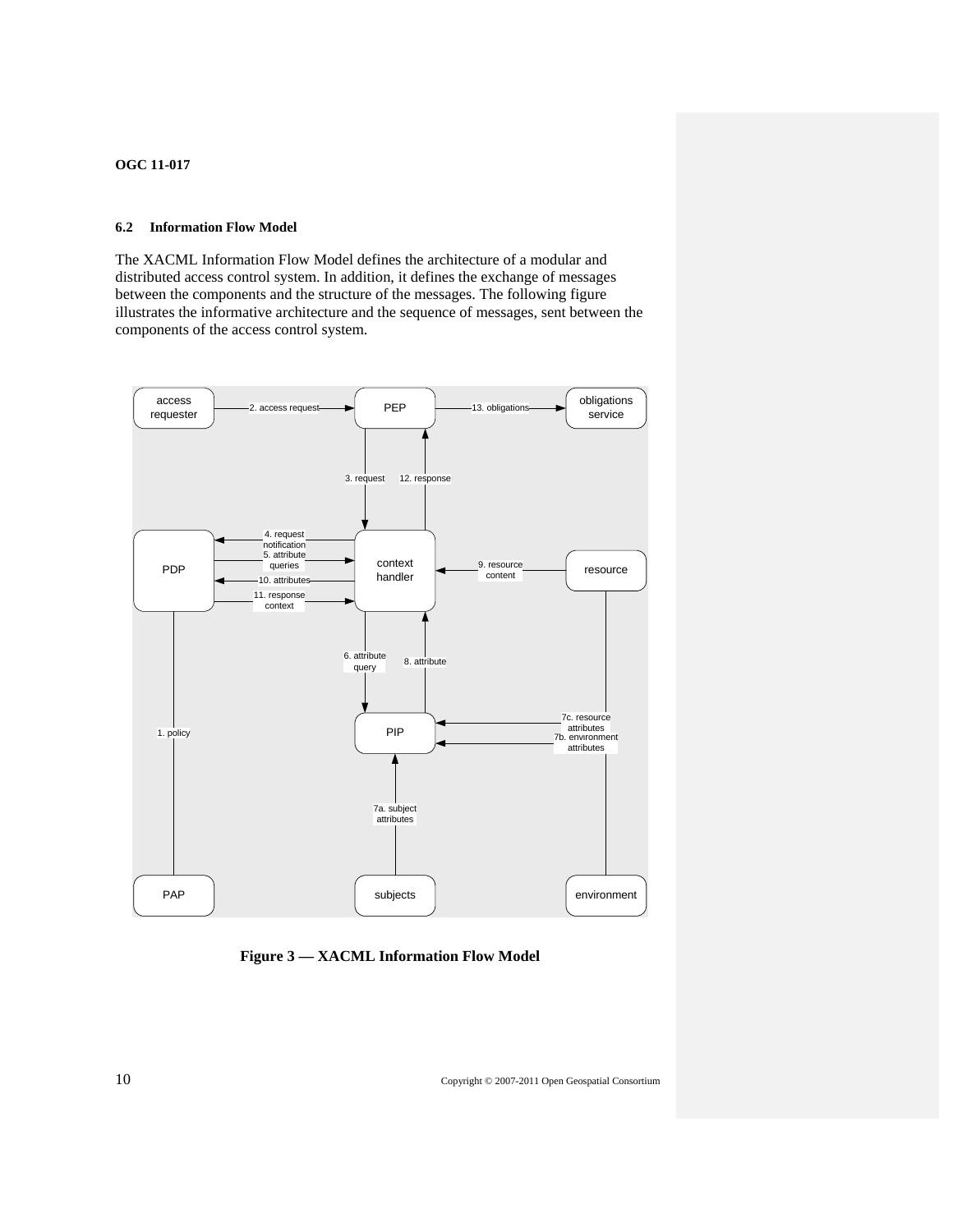<span id="page-20-0"></span>The Policy Administration Point (PAP) is the component that allows one or multiple policy administrators to maintain access rights in a set of policies. In addition, the PAP might provide an interface for requesting policies, as it is defined in the "SAML 2.0 profile of XACML v2.0" of the XACML standard (see [\[7\]](#page-54-5)).

The Policy Decision Point (PDP) is the component that derives an authorization decision based on a request, received from one or multiple Policy Enforcement Point(s) (PEP). A PDP may request policies from the PAP or use a policy repository on file or in a database.

The Policy Enforcement Point (PEP) can be characterized as a binary switch that either forwards the intercepted request from the client to the service (and the response from the service to the client respectively) or replies with an adequate error message. The decision if the request or response is to be forwarded or blocked depends on the authorization decisions, received from the PDP. Because the PEP must request authorization decisions in a particular XACML message format, it is the duty of the context handler to collect all relevant information and prepare the authorization decision request message. The information, collected by the context handler can include the identity information about the user, the action to be taken on the resource, information about the resource itself, the IP address of the client, the time of the request, certificate information, etc… In order to collect all relevant information, it can be required to request such information from the Policy Information Point (PIP).

#### <span id="page-20-1"></span>**6.3 Extension capabilities of XACML**

The XACML specification defines the non-normative extensibility points (section 8, [\[1\]](#page-11-2)). For this specification, it is important to note that the DataType, FunctionId and AttributeId can be extended.

Please see the XACML schema definitions in access\_control-xacml-2.0-policy-schemaos.xsd ([\[2\]\)](#page-11-3) for the XML format of the elements.

#### **6.3.1 Defining new Data Types**

<span id="page-20-2"></span>An <AttributeValue> element has an attribute named DataType, which is of type xs:anyURI. According to the extension capabilities of XACML, additional attribute values can be defined by associating a unique DataType identifier to it.

Section 8.2 of the XACML specification states that *"<xacml:AttributeValue> and <xacml-context:AttributeValue> elements MAY contain an instance of a structured XML data-type."*.

This capability allows the definition of geometry data types, as defined by GeoXACML.

```
<xs:element name="AttributeValue" type="xacml:AttributeValueType" 
substitutionGroup="xacml:Expression"/> 
<xs:complexType name="AttributeValueType" mixed="true"> 
   <xs:complexContent mixed="true">
```
Copyright © 2007-2011 Open Geospatial Consortium 11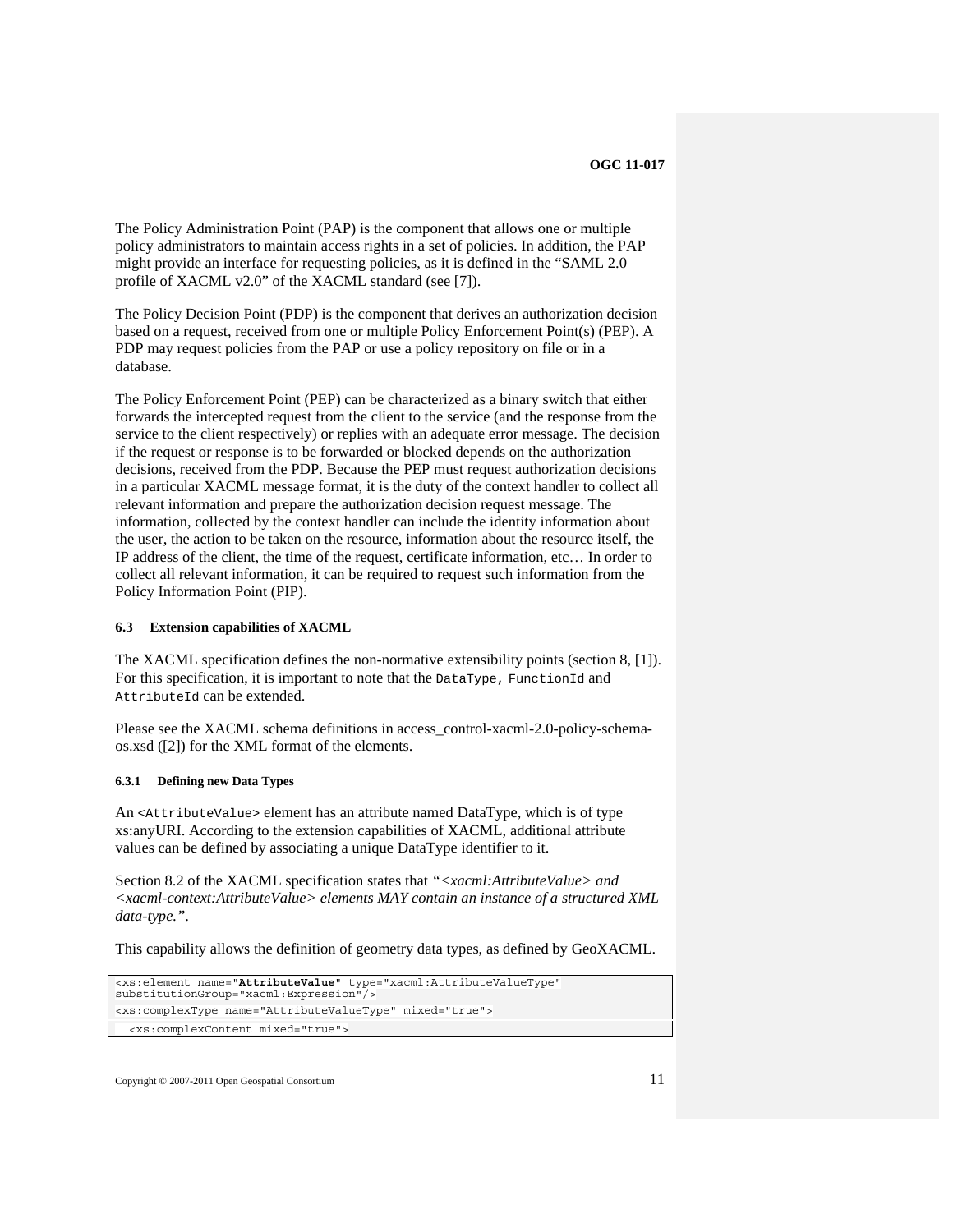```
 <xs:extension base="xacml:ExpressionType"> 
       <xs:sequence> 
         <xs:any namespace="##any" processContents="lax" minOccurs="0" 
maxOccurs="unbounded"/> 
       </xs:sequence> 
       <xs:attribute name="DataType" type="xs:anyURI" use="required"/> 
       <xs:anyAttribute namespace="##any" processContents="lax"/> 
     </xs:extension> 
   </xs:complexContent> 
</xs:complexType>
```
#### **Figure 4 — XACML schema definition of the <AttributeValue> element**

#### <span id="page-21-1"></span>**6.3.2 Defining new Functions**

A <Function> element has an attribute named FunctionId, which is of type xs:anyURI. According to the extension capabilities of XACML, additional functions can be defined by associating a unique FunctionId to it.

This capability allows the definition of geo-specific functions, as defined by GeoXACML.

```
<xs:element name="Function" type="xacml:FunctionType"/> 
<xs:complexType name="FunctionType"> 
   <xs:attribute name="FunctionId" type="xs:anyURI" use="required"/> 
 </xs:complexType>
```
#### **Figure 5 — XACML schema definition of the <Function> element**

#### **6.3.3 Defining new Identifiers / Attributes**

<span id="page-21-2"></span>An <AttributeDesignator> element allows fetching information from an XACML AuthorizationDecisionRequest based on named attributes. In order to specify new names for attributes, the <AttributeDesignatorType> has an attribute named AttributeId. In order to use GeoXACML specific data types, the value of the attribute DataType SHALL be used according to the specified data types. According to the extension capabilities of XACML, additional identifier-names or attribute-names can be defined by associating a unique AttributeId to it.

An <AttributeSelector> element allows fetching information from an XACML AuthorizationDecisionRequest based on the XML encoded information as it can be inserted into the <ResourceContent> element. The value of the attribute named DataType SHALL be used according to the specified data types.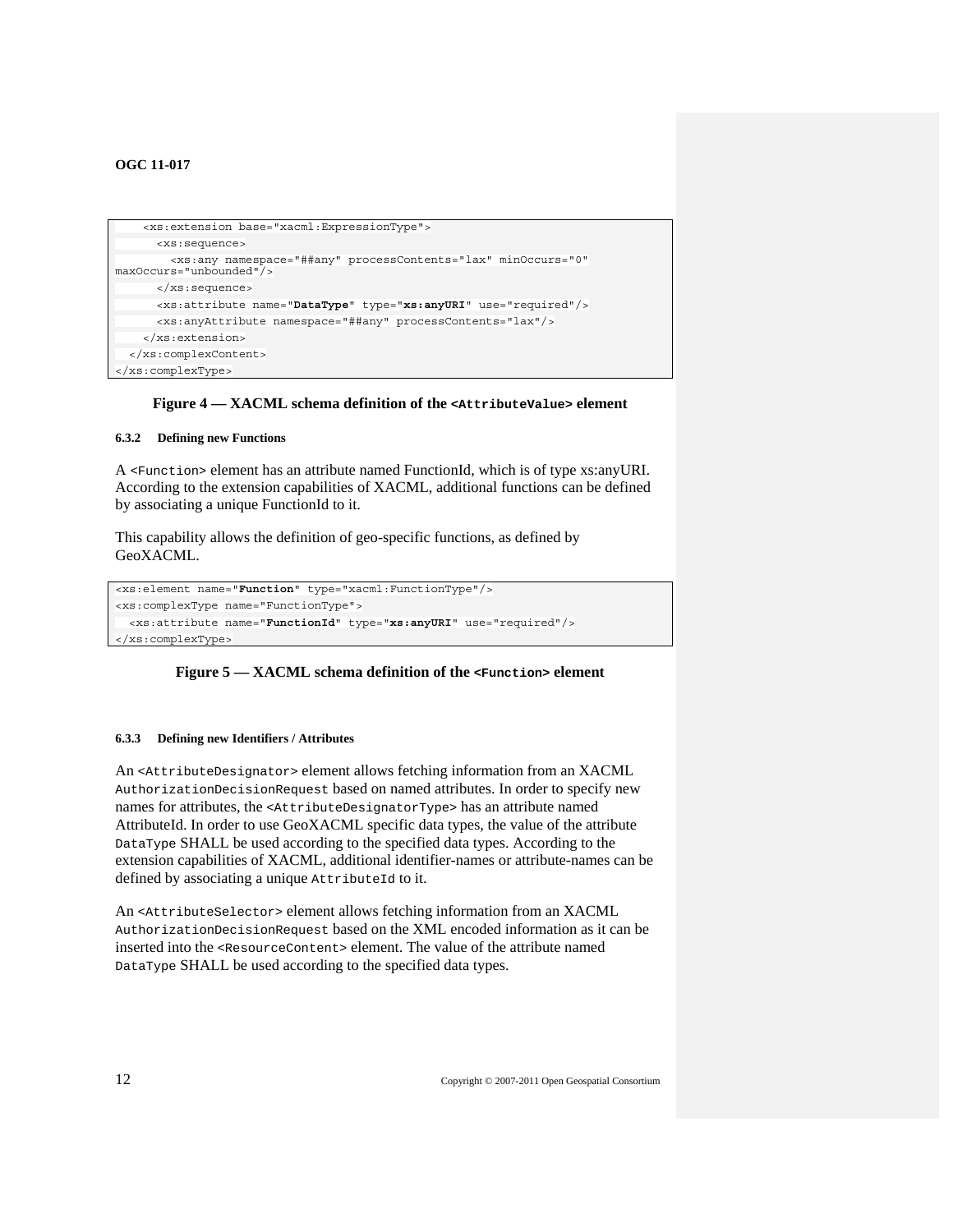These capabilities allow the fetching of geo-specific information using either the XACML AttributeDesignator or the AttributeSelector without modifying any XACML schema (policy or authorization decision request schema).

The following two figures highlight the extension points in the XACML schema that are used by GeoXACML.

```
<xs:complexType name="AttributeDesignatorType"> 
  <xs:complexContent> 
    <xs:extension base="xacml:ExpressionType"> 
       <xs:attribute name="AttributeId" type="xs:anyURI" use="required"/> 
       <xs:attribute name="DataType" type="xs:anyURI" use="required"/> 
       <xs:attribute name="Issuer" type="xs:string" use="optional"/> 
       <xs:attribute name="MustBePresent" type="xs:boolean" use="optional" 
default="false"/> 
     </xs:extension> 
   </xs:complexContent> 
</xs:complexType>
```
#### **Figure 6 — XACML schema definition of the <AttributeDesignatorType> element**



**Figure 7 — XACML schema definition of the <AttributeSelectorType> element**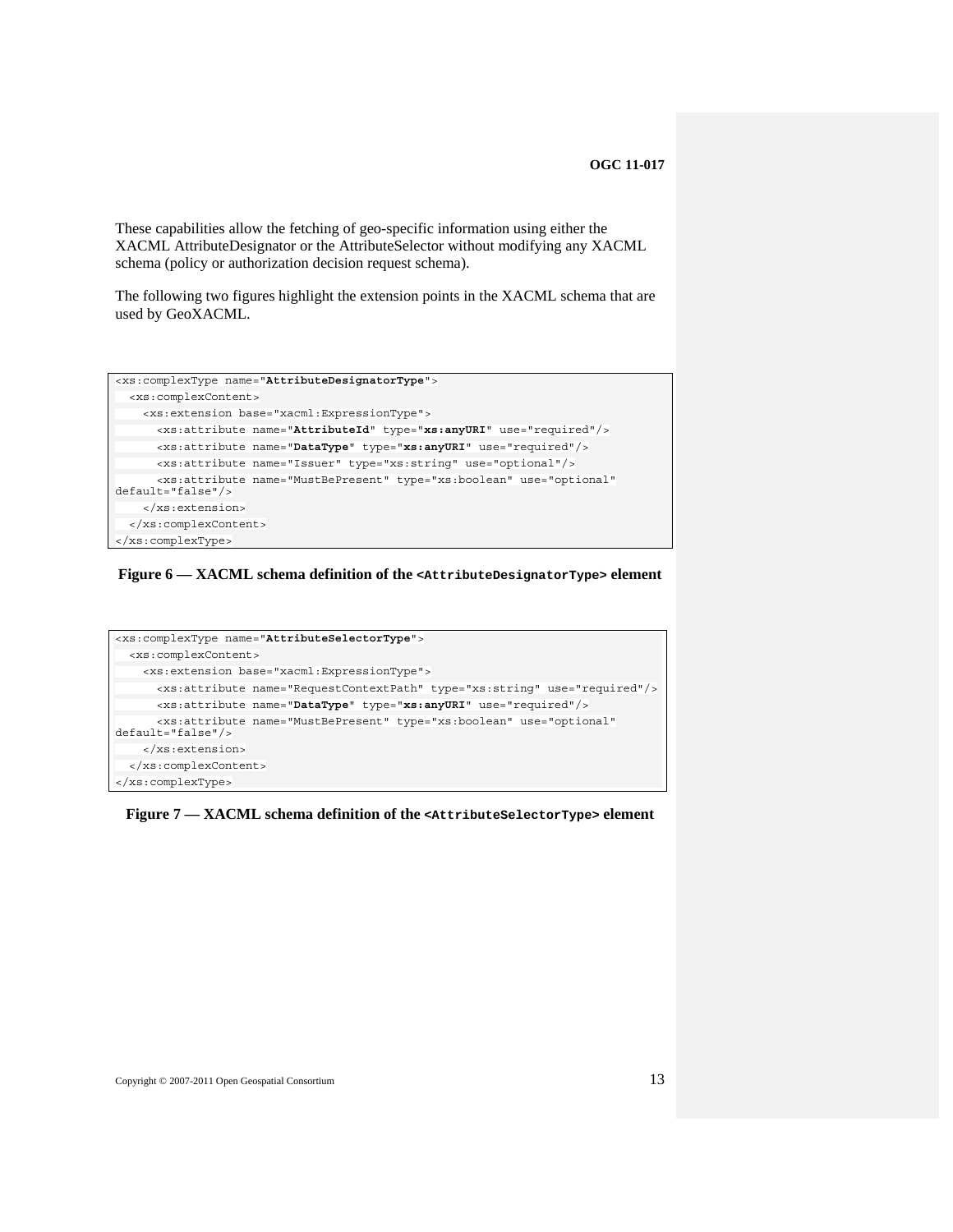### <span id="page-23-1"></span><span id="page-23-0"></span>**7 GeoXACML Geometry Model (normative)**

This chapter describes the GeoXACML core geometry model. It is separated from the encoding for geometries which is to be used in GeoXACML policy declarations. It is important to note, that the actual XML encoding of these geometries can vary. Therefore, this specification provides multiple extension parts in which a particular encoding is defined.

Any conformant implementation for GeoXACML SHALL support at least one geometry schema encoding (introduced in the extension parts of this document) supporting the geometry types listed below.

In this standard, the underlying geometry models of all geometry schema encodings in the extension parts are based on the geometry definitions as specified in the OpenGIS® Implementation Specification for Geographic information - Simple feature access - Part 1: Common architecture, Version: 1.2.0 ([\[4\]](#page-11-4)).

In order to support a flexible and straight forward solution for allowing geometric data types that easily comply with the base XACML specification, GeoXACML extends XACML by only one new data type that is named ["urn:ogc:def:dataType:geoxacml:1.0:geometry](#page-34-3)".

This implies that the data type of every geometric attribute value, bag of geometric values or pointers to geometric data (i.e. AttributeSelector or AttributeDesignator) in a GeoXACML policy SHALL always be ["urn:ogc:def:dataType:geoxacml:1.0:geometry"](#page-34-3).

By using a super class for all geometric data types (see [\[4\]](#page-11-4)) as the only spatial data type in GeoXACML, this specification becomes stable even if new extensions parts will be added. Additionally, the use of the geometric super class as the only new data type in GeoXACML simplifies the declaration of the function signatures as well as the implementation of GeoXACML conformant access control systems.

As all extensions are based on the underlying geometry model of [4], the specific values for a geometry <AttributeValue> of data type

["urn:ogc:def:dataType:geoxacml:1.0:geometry](#page-34-3)" must be represented by of one of the following basic types:

*Remark: The definitions are listed here for easy reading. For the normative definitions, please see [\[4\]](#page-11-4).* 

**Point** - A Point is a 0-dimensional geometric object and represents a single location in coordinate space. A Point has an x-coordinate value, a y-coordinate value. If called for by the associated Spatial Reference System, it may also have coordinate values for z and m.

**LineString** - A LineString is a Curve with linear interpolation between Points. Each consecutive pair of Points defines a Line segment.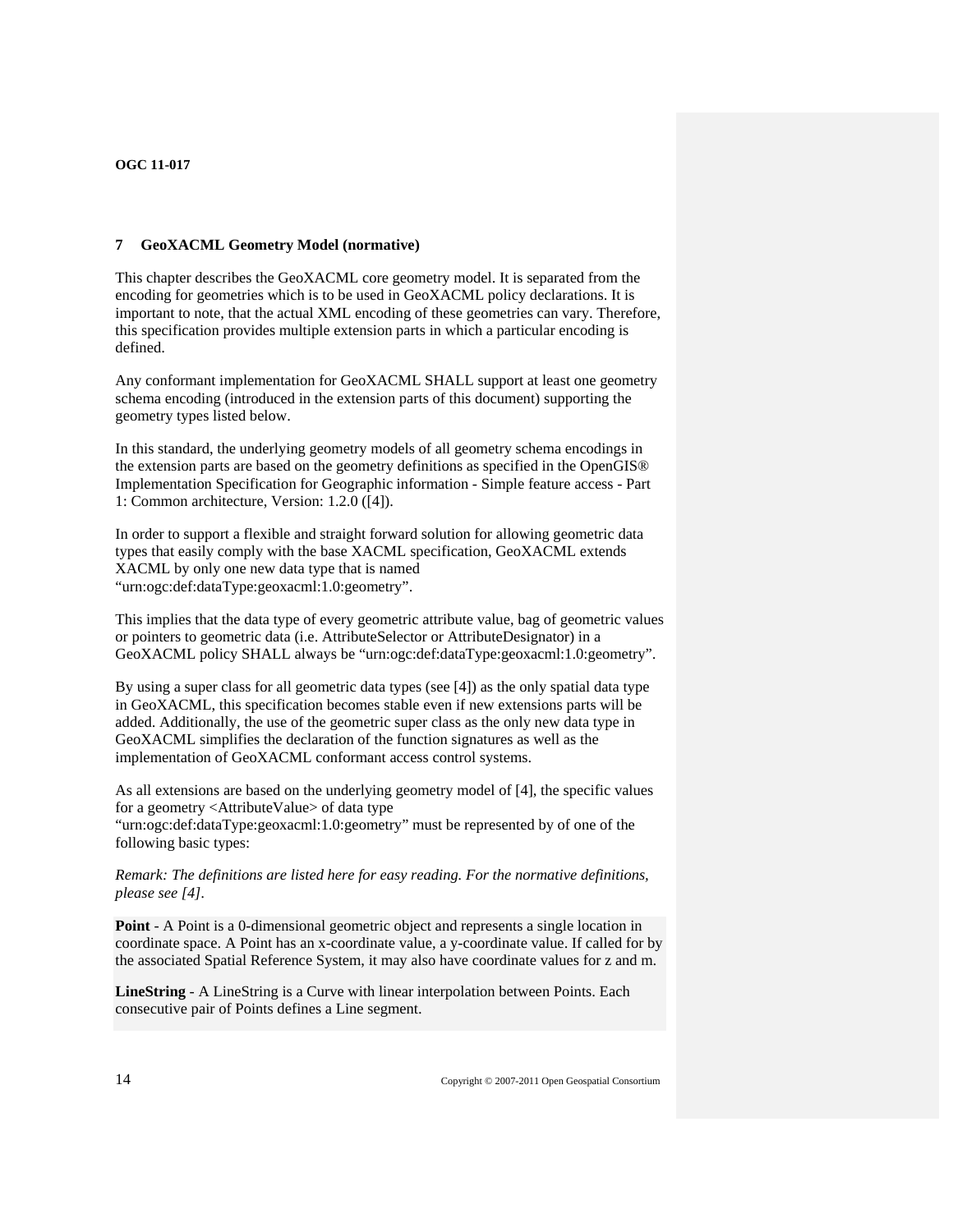**Polygon** - A Polygon is a planar Surface defined by 1 exterior boundary and 0 or more interior boundaries. Each interior boundary defines a hole in the Polygon.

**MultiPoint** - A MultiPoint is a 0-dimensional GeometryCollection. The elements of a MultiPoint are restricted to Points.

**MultiLineString -** A MultiLineString is a MultiCurve whose elements are LineStrings.

**MultiPolygon -** A MultiPolygon is a MultiSurface whose elements are Polygons.

Geometries as listed above SHALL be represented as a child node of an <AttributeValue> element. Regardless of the type of the enclosed geometry, the "DataType" attribute of the <AttributeValue> element SHALL be set to ["urn:ogc:def:dataType:geoxacml:1.0:geometry](#page-34-3)". The encoding of the enclosed geometry SHALL conform to the syntax as specified in the chosen encoding extension.

As defined in [\[4\],](#page-11-4) a geometry might be empty. The encoding of an empty geometry SHALL be compliant with the definition in the relevant extension. If necessary, an empty geometry can also be represented as an empty <AttributeValue> of data type ["urn:ogc:def:dataType:geoxacml:1.0:geometry](#page-34-3)":

<AttributeValue DataType=["urn:ogc:def:dataType:geoxacml:1.0:geometry](#page-34-3)"/>.

Please note that there is a difference between the geometric data type (as shown above) in GeoXACML and the XML encoded data type as represented in the extension(s). Like in the geometry model of SFS, the geometric data type in this standard is an abstract super class. The concrete instantiations of this super class are the XML encoded data types found in the extension(s).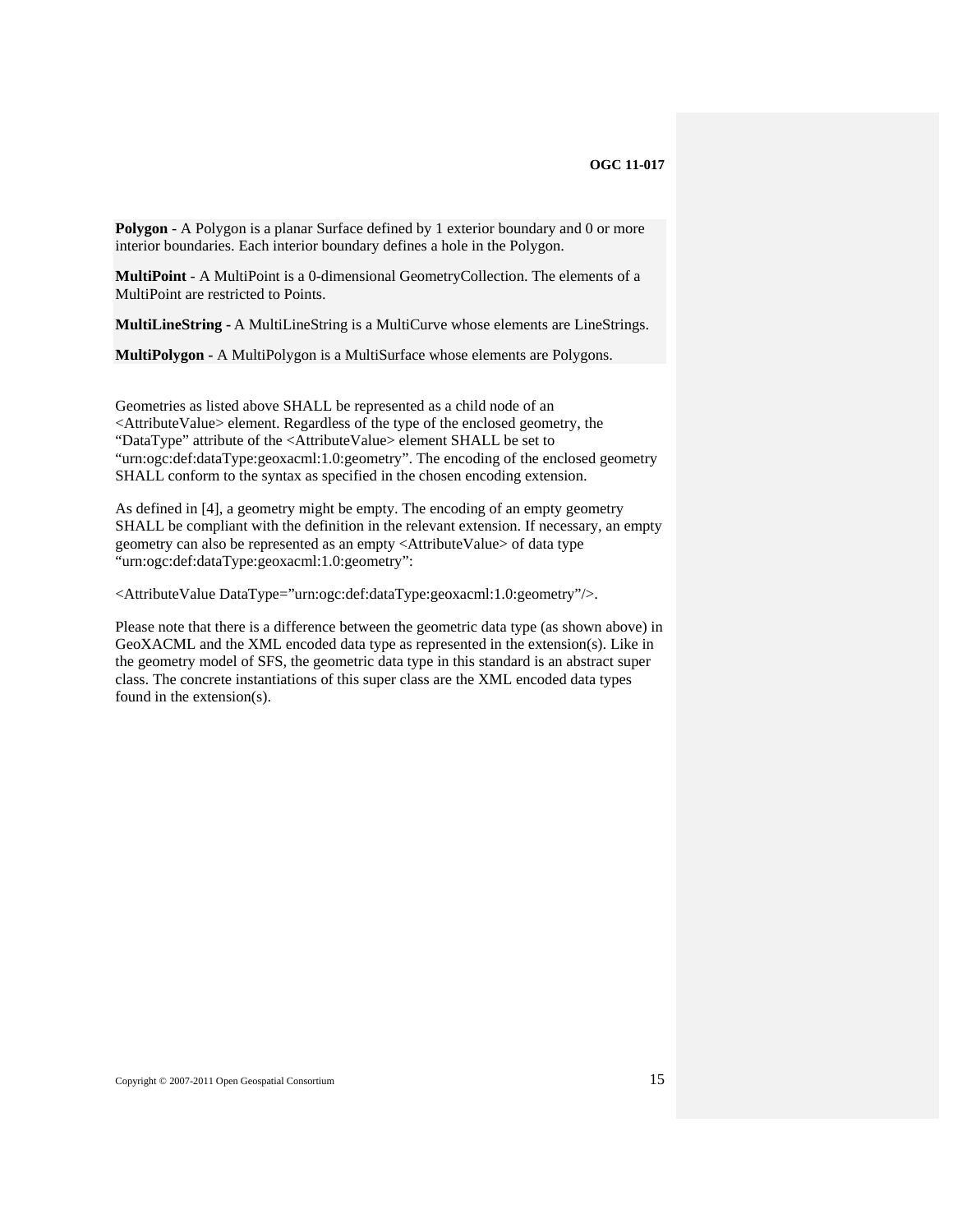# **8 GeoXACML Spatial Function Definitions (normative)**

Each of the following relational and geometric operators is supported by GeoXACML, in at least one of the conformance classes defined in Annex A. Their definition is based on the OpenGIS® Implementation Specification for Geographic information - Simple feature access - Part 1: Common architecture, Version: 1.2.0 ([\[4\]](#page-11-4)).

In case a GeoXACML defined function returns a bag of geometries, the implementation SHALL provide this as a Bag of data type

["urn:ogc:def:dataType:geoxacml:1.0:geometry](#page-34-3)". The same applies if one explicitly defines a bag of geometries in a policy. Note that all common Bag and Set Functions (see 8.3 and 8.4) can be used on Bags of data type ["urn:ogc:def:dataType:geoxacml:1.0:geometry](#page-34-3)".

If the geometric operator returns an empty Bag, this is to be represented as an empty Bag of data type ["urn:ogc:def:dataType:geoxacml:1.0:geometry](#page-34-3)".

All geometries, explicitly defined in a <Rule> element of a GeoXACML policy SHALL use only one encoding extension to this standard.

In GeoXACML, the internal unit of length is metre and the internal unit of area is square metre. Accordingly, length or area values that are either a function parameter or the result of a function, are based on GeoXACML's internal unit of length or area. In use cases, where the distance / area is specified in a different unit of measure, a conversion SHALL be achieved using the functions as defined in 8.5.

All defined functions SHALL return a XACML ProcessingError with the state INDETERMINATE if

- the XML encoded data type of the argument g is invalid or not suitable for the function according to the definition in [\[4\]](#page-11-4), or
- the processing of the underlying functionality results in an error.

In addition, all defined functions with two arguments  $g1$  and  $g2$  of any geometric data type SHALL return a XACML ProcessingError with the state INDETERMINATE if

- the combination of data types for g1 and  $g2$  is invalid according to the definition in [\[4\]](#page-11-4).
- the Coordinate Reference System definitions for  $g1$  and  $g2$  are both explicitly given but their values are different and the implementation does not support a CRS-transformation at runtime.

The Set and Bag Functions as defined in 8.3 and 8.4 are not spatial functions. Only spatial functions from 8.1 and 8.2 should be used to test spatial conditions.

**Deleted:** urn:ogc:def:dataType:geoxacml:1.0:geometry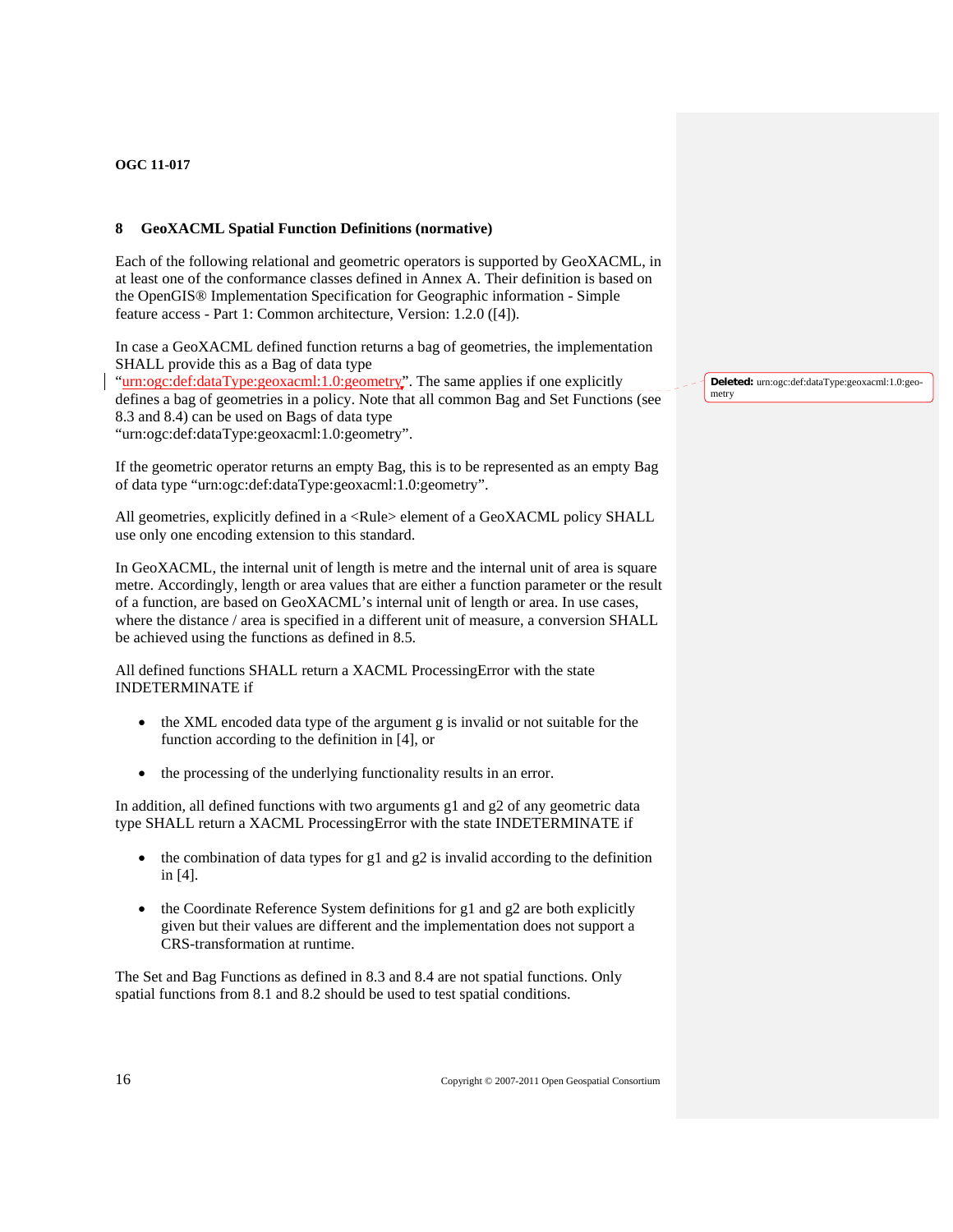#### <span id="page-26-1"></span><span id="page-26-0"></span>**8.1 Definition of Topological Functions**

All functions defined in this section SHALL take two arguments of data type ["urn:ogc:def:dataType:geoxacml:1.0:geometry](#page-34-3)" and return a value of data type "http://www.w3.org/2001/XMLSchema#boolean". In the following definitions, a geometry is treated as a representation of a possibly infinite set of points. The representations obviously are not infinite, but use a variety of interpolation algorithms.

#### **Contains(g1:Geometry, g2:Geometry) : Boolean**

This function SHALL return a TRUE value if and only if the geometry g2 lies in the closure (boundary union interior) of geometry g1 – the inverse of Within(g1: Geometry, g2: Geometry).

#### **Crosses(g1:Geometry, g2:Geometry) : Boolean**

This function SHALL return a TRUE value if and only if the geometries g1 and g2 share some but neither is contained in the other, and the dimension of the intersection is less than that of both of the geometries.

#### **Disjoint(g1:Geometry, g2:Geometry ) : Boolean**

This function SHALL return a TRUE value if and only if the geometries g1 and g2 have no point in common.

#### **Equals(g1:Geometry, g2:Geometry) : Boolean**

This function SHALL return a TRUE value if and only if the geometries g1 and g2 are equal (geometrically contain exactly the same points).

#### **Intersects(g1:Geometry, g2:Geometry) : Boolean**

This function SHALL return a TRUE value if and only if the geometries g1 and g2 have at least one point in common (the inverse of Disjoint).

#### **Overlaps(g1:Geometry, g2:Geometry) : Boolean**

This function SHALL return a TRUE value if and only if the geometries g1 and g2 share some but not all points in common, and the intersection has the same dimension as the geometries themselves.

#### **Touches(g1:Geometry, g2:Geometry) : Boolean**

This function SHALL return a TRUE value if and only if the geometries g1 and g2 have at least one boundary point in common, but no interior points.

#### **Within(g1:Geometry, g2:Geometry) : Boolean**

This function SHALL return a TRUE value if and only if the geometry g1 is spatially within geometry g2; that is if every point on g1 is also on g2.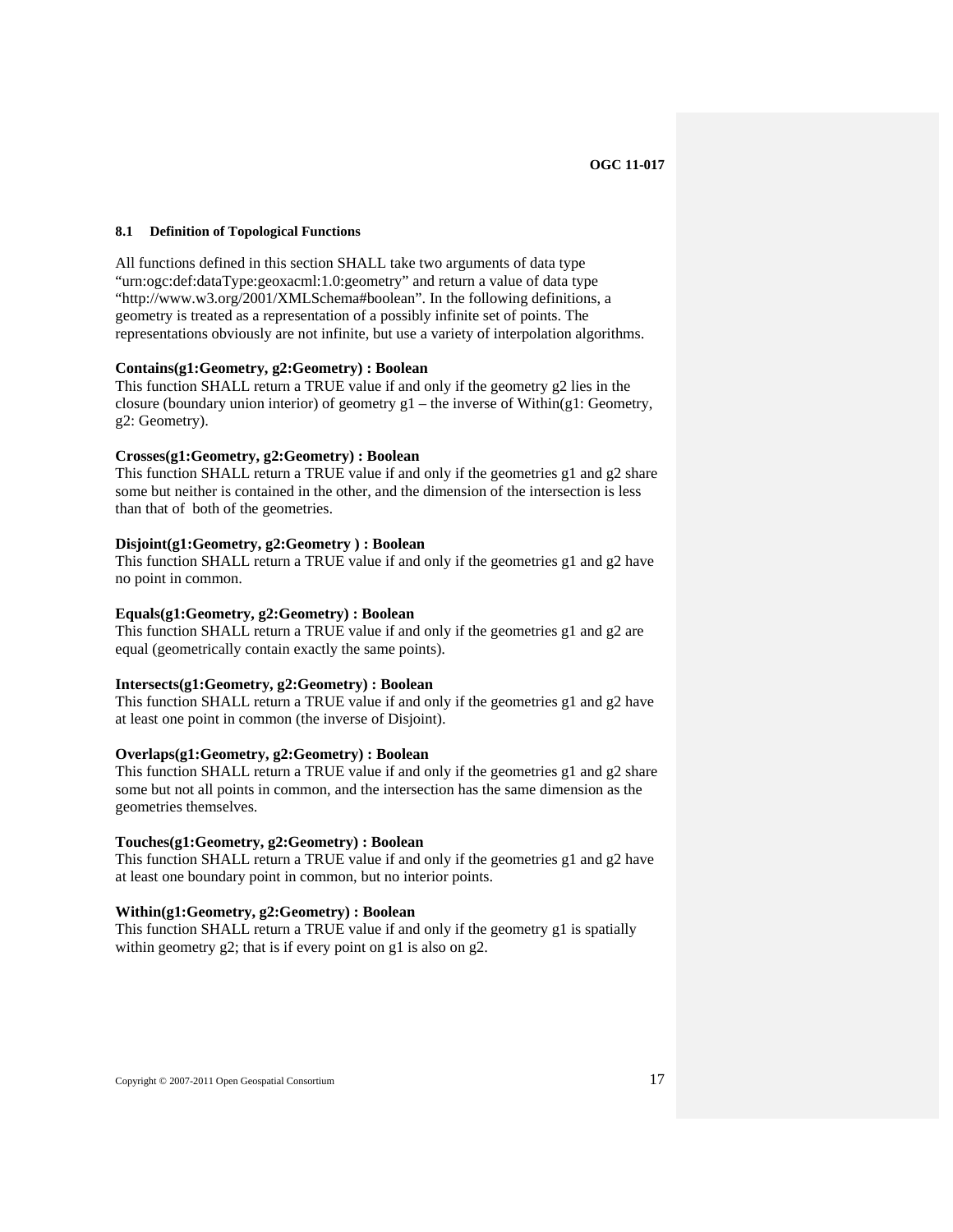#### <span id="page-27-2"></span><span id="page-27-1"></span><span id="page-27-0"></span>**8.2 Definition of Geometric Functions**

### **8.2.1 Definition of Constructive Geometric Functions**

#### **Buffer(g:Geometry, d:Double) : Bag**

This function SHALL take two arguments of data type ["urn:ogc:def:dataType:geoxacml:1.0:geometry](#page-34-3)" and "http://www.w3.org/2001/XMLSchema#double.

This function SHALL return a bag of geometry values representing the buffer of geometry g at distance d. The buffer of a geometry at distance d is the Polygon or MultiPolygon which contains all points within a distance d of the geometry. The unit of measure for the argument d SHALL be metre.

#### **Boundary(g:Geometry) : Bag**

This function SHALL take one argument of data type ["urn:ogc:def:dataType:geoxacml:1.0:geometry](#page-34-3)" and return a Bag of geometries.

This function SHALL return a bag of geometry values representing the combinatorial boundary of geometry g.

#### **ConvexHull(g:Geometry) : Geometry**

This function SHALL take one argument of data type ["urn:ogc:def:dataType:geoxacml:1.0:geometry](#page-34-3)" and return a value of the same data type.

This function SHALL return a geometric object that represents the convex hull of geometry g. The convex hull is the smallest convex polygon that contains all points of the geometry. The convex Hull for a geometry of encoding data type Point is the point itself.

# **Centroid**(**g:Geometry**) **: Geometry**

This function SHALL take one argument of data type ["urn:ogc:def:dataType:geoxacml:1.0:geometry](#page-34-3)" and return a value of the same data type. This function SHALL return the point that is the geometric centre of gravity of the geometry g.

### **Difference(g1:Geometry, g2:Geometry) : Bag**

This function SHALL take two arguments of data type ["urn:ogc:def:dataType:geoxacml:1.0:geometry](#page-34-3)" and return a Bag of geometries.

This function SHALL return a bag of geometry values representing the closure of the set difference between the two geometries g1 and g2. The difference is the set of all points which lie on g1 but not on g2.

# **SymDifference(g1:Geometry, g2:Geometry) : Bag**

This function SHALL take two arguments of data type ["urn:ogc:def:dataType:geoxacml:1.0:geometry](#page-34-3)" and return a Bag of geometries.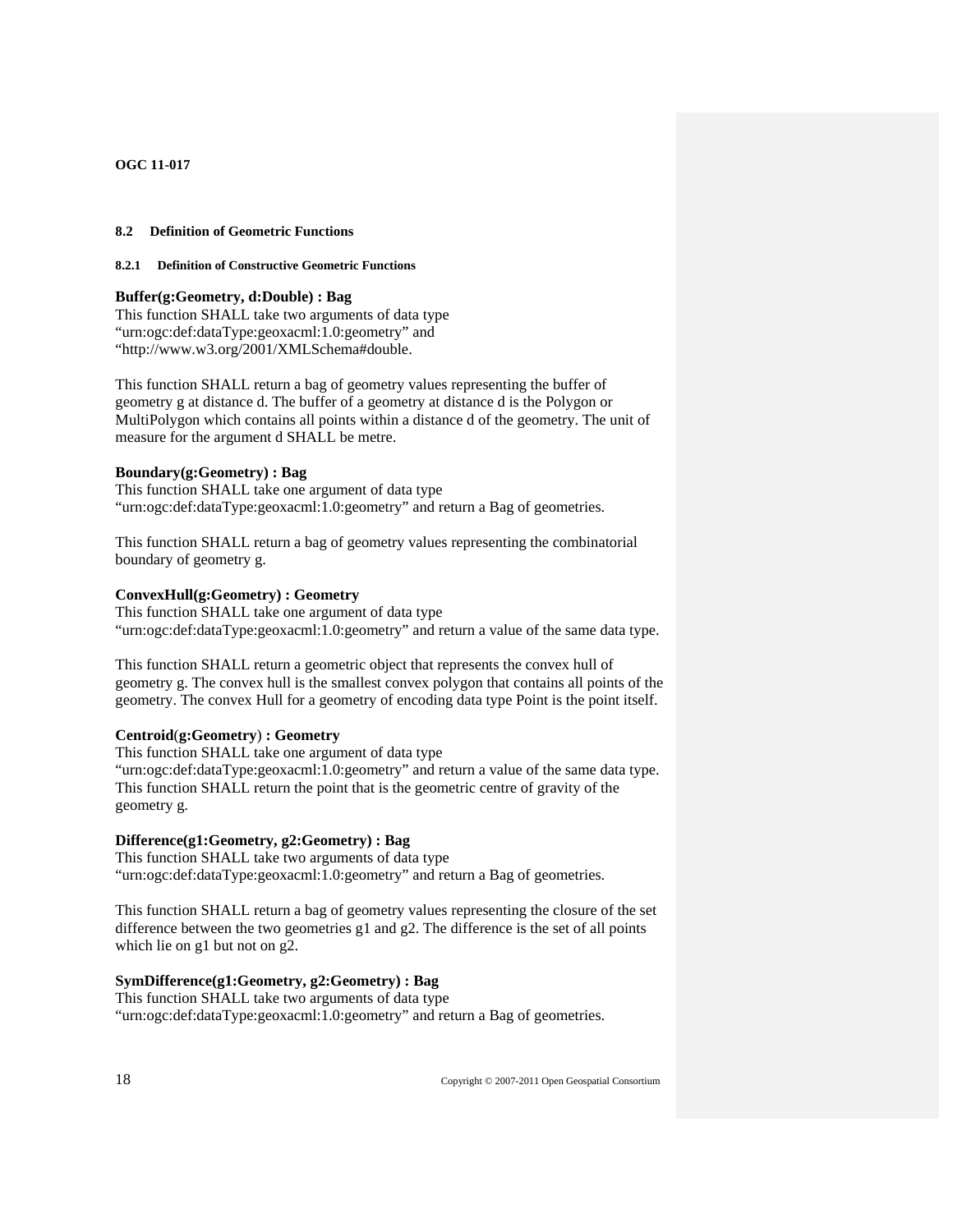<span id="page-28-0"></span>This function SHALL return a bag of geometry values representing the closure of the symmetric difference of two Geometries. The symmetric difference is the set of points which lie on either g1 or g2 but not in both.

### **Intersection(g1:Geometry, g2:Geometry) : Bag**

This function SHALL take two arguments of data type ["urn:ogc:def:dataType:geoxacml:1.0:geometry](#page-34-3)" and return a Bag of geometries.

This function SHALL return a bag of geometry values representing the Point set intersection of geometry g1 and geometry g2.

#### **Union(g1:Geometry, g2:Geometry) : Bag**

This function SHALL take two arguments of data type ["urn:ogc:def:dataType:geoxacml:1.0:geometry](#page-34-3)" and return a Bag of geometries.

This function SHALL return a bag of geometry values representing a Point set union of geometry g1 with geometry g2.

<span id="page-28-1"></span>**8.2.2 Definition of Scalar Geometric Functions** 

#### **Area(g:Geometry) : Double**

This function SHALL take one argument of data type ["urn:ogc:def:dataType:geoxacml:1.0:geometry](#page-34-3)" and return value of data type"http://www.w3.org/2001/XMLSchema# double".

This function SHALL return a value representing the area of geometry g The unit of measure for the return value SHALL be square metre. This function SHALL return zero for a geometry of encoding data type Point or LineString.

# **Distance(g1:Geometry, g2:Geometry) : Double**

This function SHALL take two arguments of data type ["urn:ogc:def:dataType:geoxacml:1.0:geometry](#page-34-3)" and return value of data type "http://www.w3.org/2001/XMLSchema# double".

This function SHALL return a value representing the shortest distance in metre between any two points in the two geometries g1 and g2.

Because the geometries are closed, it is possible to find a point on each geometric object involved, such that the distance between these 2 points is the returned distance between their geometric objects.

#### **IsWithinDistance(g1:Geometry, g2:Geometry***,* **d:Double) : Boolean**

This function SHALL take two arguments of data type ["urn:ogc:def:dataType:geoxacml:1.0:geometry](#page-34-3)", an argument of data type "http://www.w3.org/2001/XMLSchema# double" and return value of data type"http://www.w3.org/2001/XMLSchema#boolean".

Copyright © 2007-2011 Open Geospatial Consortium 19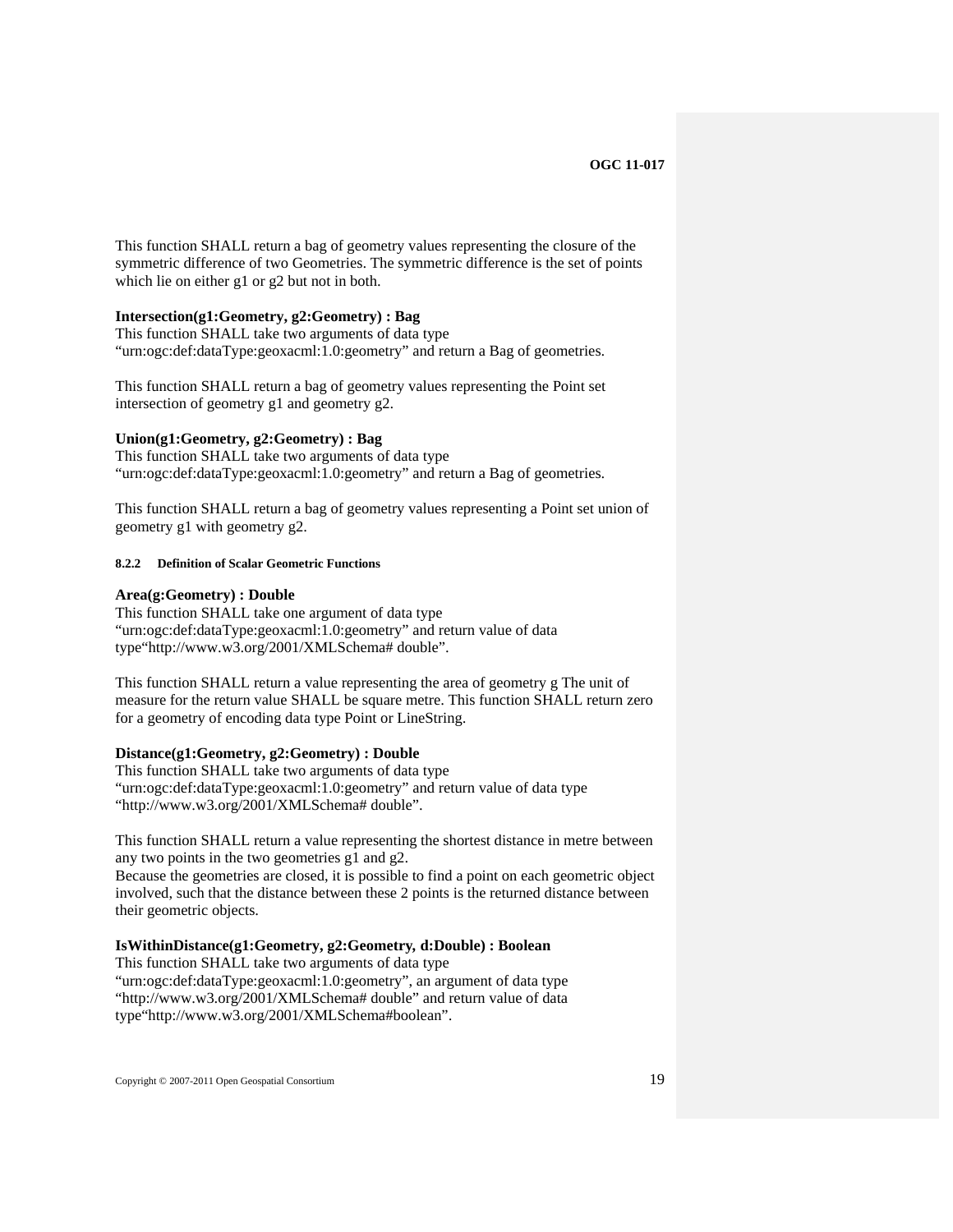<span id="page-29-0"></span>This function SHALL return a TRUE value if and only if the shortest distance between the geometries g1 and g2 is less than or equal to a specified distance d in metre.

#### **Length(g:Geometry) : Double**

This function SHALL take one argument of data type ["urn:ogc:def:dataType:geoxacml:1.0:geometry](#page-34-3)" and return value of data type "http://www.w3.org/2001/XMLSchema# double".

This function SHALL return a value representing the length of geometry g. The unit of measure for the return value SHALL be metre. This function SHALL return zero for a geometry of encoding data type Point. This function SHALL return the perimeter for a geometry of encoding data type Polygon.

#### <span id="page-29-1"></span>**8.2.3 Definition of Functions to check special characteristics**

All functions defined in this section SHALL take one argument of data type ["urn:ogc:def:dataType:geoxacml:1.0:geometry](#page-34-3)" and return value of data type "http://www.w3.org/2001/XMLSchema#boolean".

#### **IsSimple(g:Geometry) : Boolean**

This function SHALL return a TRUE value if and only if geometry g has no anomalous geometric points, such as self intersection or self tangency. Simple curves intersect themselves only at their endpoints (only if they are also closed, see next function).

# **IsClosed(g:Geometry) : Boolean**

This function SHALL return a TRUE value for a curve g if and only if the start and end point of the curve g are identical. For a point, a finite set of points or an empty geometry this function SHALL return TRUE. Surfaces require a 3D space to close. In general, a closed geometry has an empty boundary.

#### **IsValid(g:Geometry) : Boolean**

This function SHALL return a TRUE value if and only if the geometry g is valid as specified in [\[4\]](#page-11-4).

*Remark: Even though it is implicit that geometries (to be processed by the PDP) are valid, this operator allows explicit checking similar to Exception handling in the Java programming language. Java defines checked exceptions that must be handled by the programmer and unchecked exceptions, where handling in the source code is optional. The intended use of the IsValid operator is similar to unchecked exceptions.*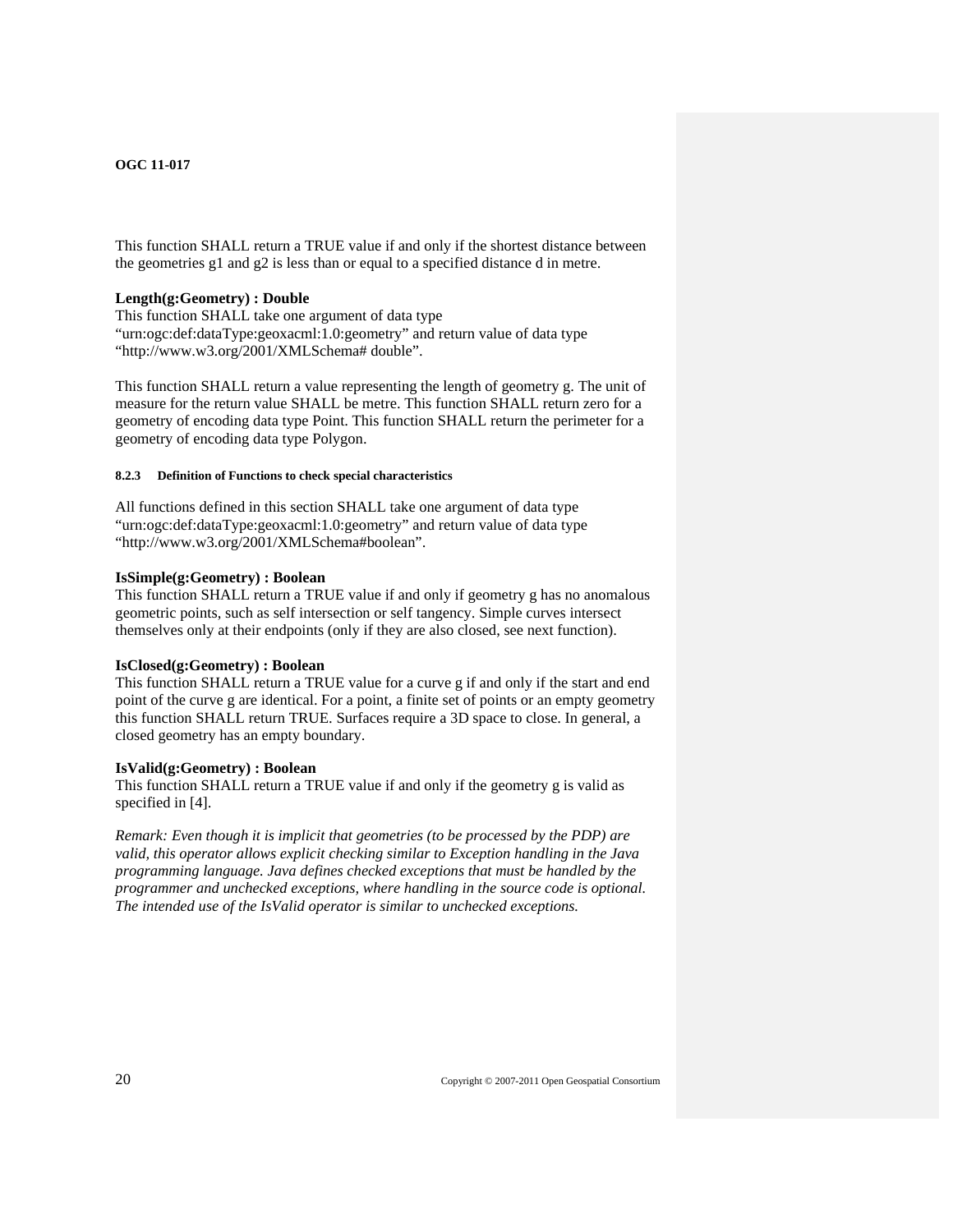#### <span id="page-30-1"></span><span id="page-30-0"></span>**8.3 Definition of Bag Functions**

#### **GeometryOneAndOnly(b: Bag) : Geometry**

This function SHALL take a bag with values of data type Geometry as an argument and SHALL return a value of data type "[urn:ogc:def:dataType:geoxacml:1.0:geometry](#page-34-3)".

This function SHALL return the value of the only element in the bag b.

This function SHALL return a XACML ProcessingError with state INDETERMINATE if the geometry bag b does not have exactly one value.

#### **GeometryBagSize(b: Bag) : Integer**

This function SHALL take a bag with values of data type ["urn:ogc:def:dataType:geoxacml:1.0:geometry](#page-34-3)"as an argument and SHALL return a value of data type "http://www.w3.org/2001/XMLSchema#integer".

This function SHALL return a value indicating the number of elements in the bag.

# **GeometryIsIn(g:Geometry, b: Bag) : Boolean**

This function SHALL take as argument a value of data type ["urn:ogc:def:dataType:geoxacml:1.0:geometry](#page-34-3)"as the first argument, a bag with values of data type "[urn:ogc:def:dataType:geoxacml:1.0:geometry](#page-34-3)"as the second argument and SHALL return an "http://www.w3.org/2001/XMLSchema#boolean".

The function SHALL return a TRUE value if and only if the first argument matches by the function ["urn:ogc:def:function:geoxacml:1.0:geometry-equals](#page-34-4)**"** any value in the bag.

#### **GeometryBag(g\*:Geometry) : Bag**

This function SHALL take any number of arguments whose values are all of data type ["urn:ogc:def:dataType:geoxacml:1.0:geometry](#page-34-3)"and return a bag of geometries containing the values of the arguments*.*

An application of this function to zero arguments SHALL produce an empty bag of datatype "[urn:ogc:def:dataType:geoxacml:1.0:geometry](#page-34-3)**"**.

*Remark: The Bag Functions as defined by GeoXACML can be used in conjunction with XACML higher-order bag functions as defined in [\[1\]](#page-11-2), A.3.12.*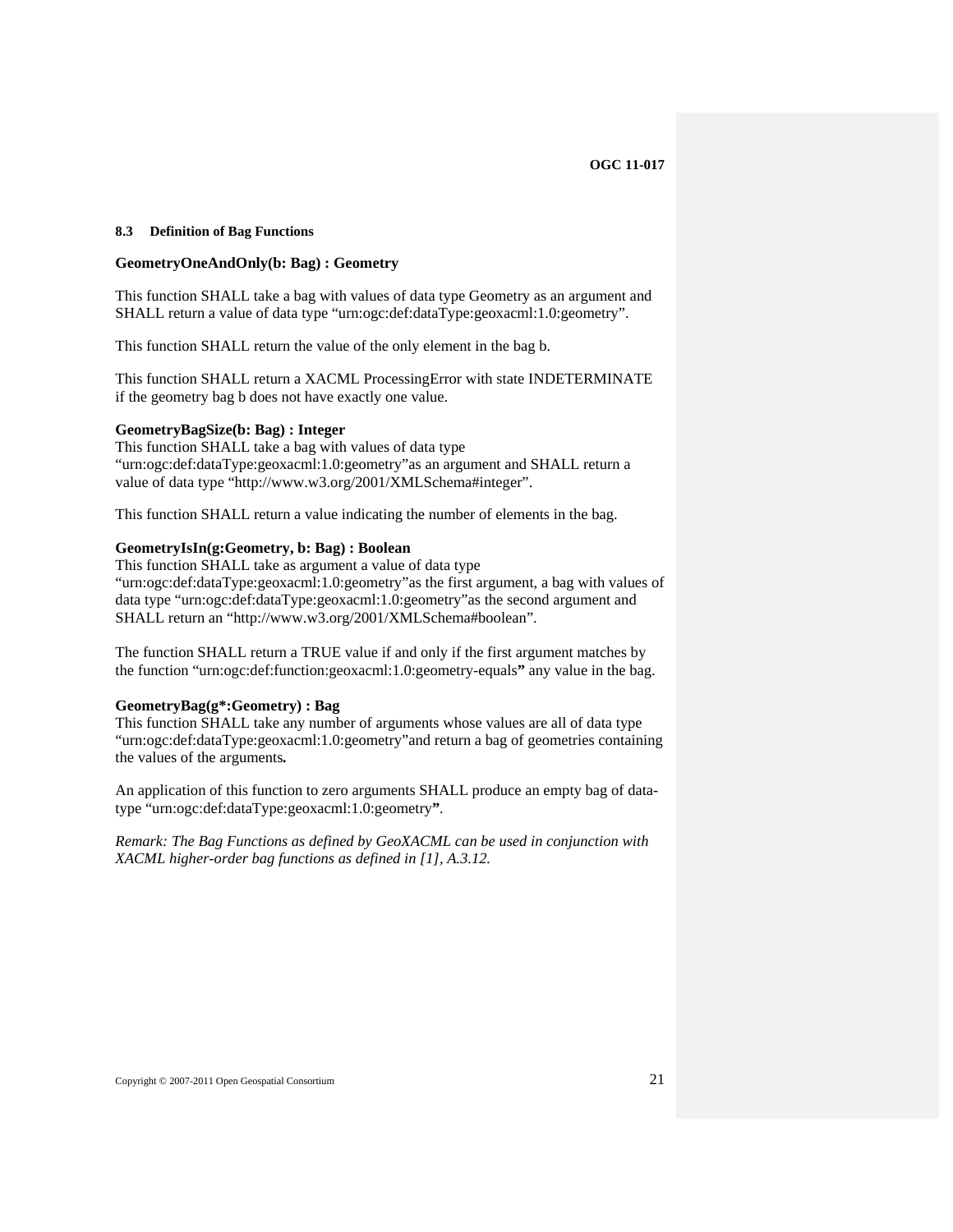#### <span id="page-31-1"></span><span id="page-31-0"></span>**8.4 Definition of Set Functions**

These functions operate on bags of data type ["urn:ogc:def:dataType:geoxacml:1.0:geometry](#page-34-3)" mimicking sets by eliminating duplicate elements from a geometry bag.

### **GeometryBagIntersection(b1: Bag, g2: Bag) : Bag**

This function SHALL take two arguments that are both a bag of data type ["urn:ogc:def:dataType:geoxacml:1.0:geometry](#page-34-3)".

This function SHALL return a bag of data type ["urn:ogc:def:dataType:geoxacml:1.0:geometry](#page-34-3)" such that it contains only elements that are common between the bags b1 and b2, which is determined by ["urn:ogc:def:function:geoxacml:1.0:geometry-equals"](#page-34-4). No duplicates, as determined by ["urn:ogc:def:function:geoxacml:1.0:geometry-equals"](#page-34-4), SHALL exist in the result.

#### **GeometryBagAtLeastOneMemberOf(b1: Bag, b2: Bag) : Boolean**

This function SHALL take two arguments that are both a bag of data type ["urn:ogc:def:dataType:geoxacml:1.0:geometry](#page-34-3)" and SHALL return a "http://www.w3.org/2001/XMLSchema#boolean".

The function SHALL evaluate to TRUE if and only if at least one element of the bag b1 is contained in the second bag b2 as determined by ["urn:ogc:def:function:geoxacml:1.0:geometry-is-in](#page-36-3)".

# **GeometryBagUnion(b1: Bag, b2: Bag) : Bag**

This function SHALL take two arguments that are both a bag of data type ["urn:ogc:def:dataType:geoxacml:1.0:geometry](#page-34-3)".

This function SHALL return a bag of data type ["urn:ogc:def:dataType:geoxacml:1.0:geometry](#page-34-3)" such that it contains all elements of both bags b1 and b2. No duplicates, as determined by ["urn:ogc:def:function:geoxacml:1.0:geometry-equals"](#page-34-4), SHALL exist in the result.

# **GeometryBagSubset(b1: Bag, b2: Bag) : Boolean**

This function SHALL take two arguments that are both a bag of data type ["urn:ogc:def:dataType:geoxacml:1.0:geometry](#page-34-3)" and SHALL return a "http://www.w3.org/2001/XMLSchema#boolean".

This function SHALL return a TRUE value if and only if the bag b1 is a subset of the bag b2. Each argument SHALL be considered to have had its duplicates removed, as determined by "[urn:ogc:def:function:geoxacml:1.0:geometry-equals](#page-34-4)", before the subset calculation.

#### **GeometrySetEquals(b1: Bag, b2: Bag) : Boolean**

This function SHALL take two arguments that are both a bag of data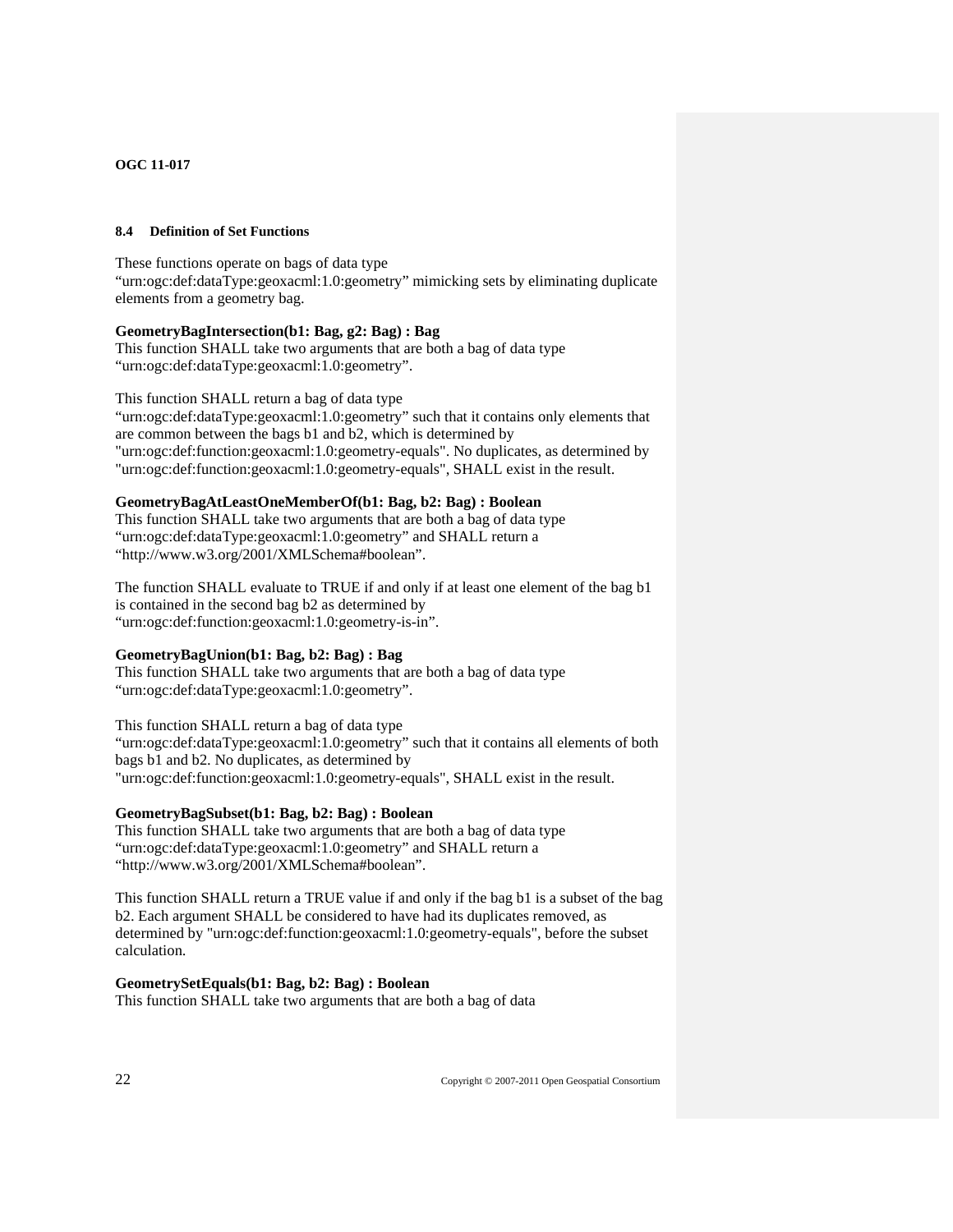type["urn:ogc:def:dataType:geoxacml:1.0:geometry](#page-34-3)" and SHALL return a "http://www.w3.org/2001/XMLSchema#boolean".

This function SHALL return the result of applying "urn:oasis:names:tc:xacml:1.0:function:and" to the application of "urn:ogc:def:function:geoxacml:1.0:geometry-bag-subset" to bag b1 and bag b2 and the application of "urn:ogc:def:function:geoxacml:1.0:geometry-bag-subset" to bag b2 and bag b1.

*Remark: The Set Functions as defined by GeoXACML can be used in conjunction with XACML higher-order bag functions as defined in [\[1\]](#page-11-2), A.3.12.*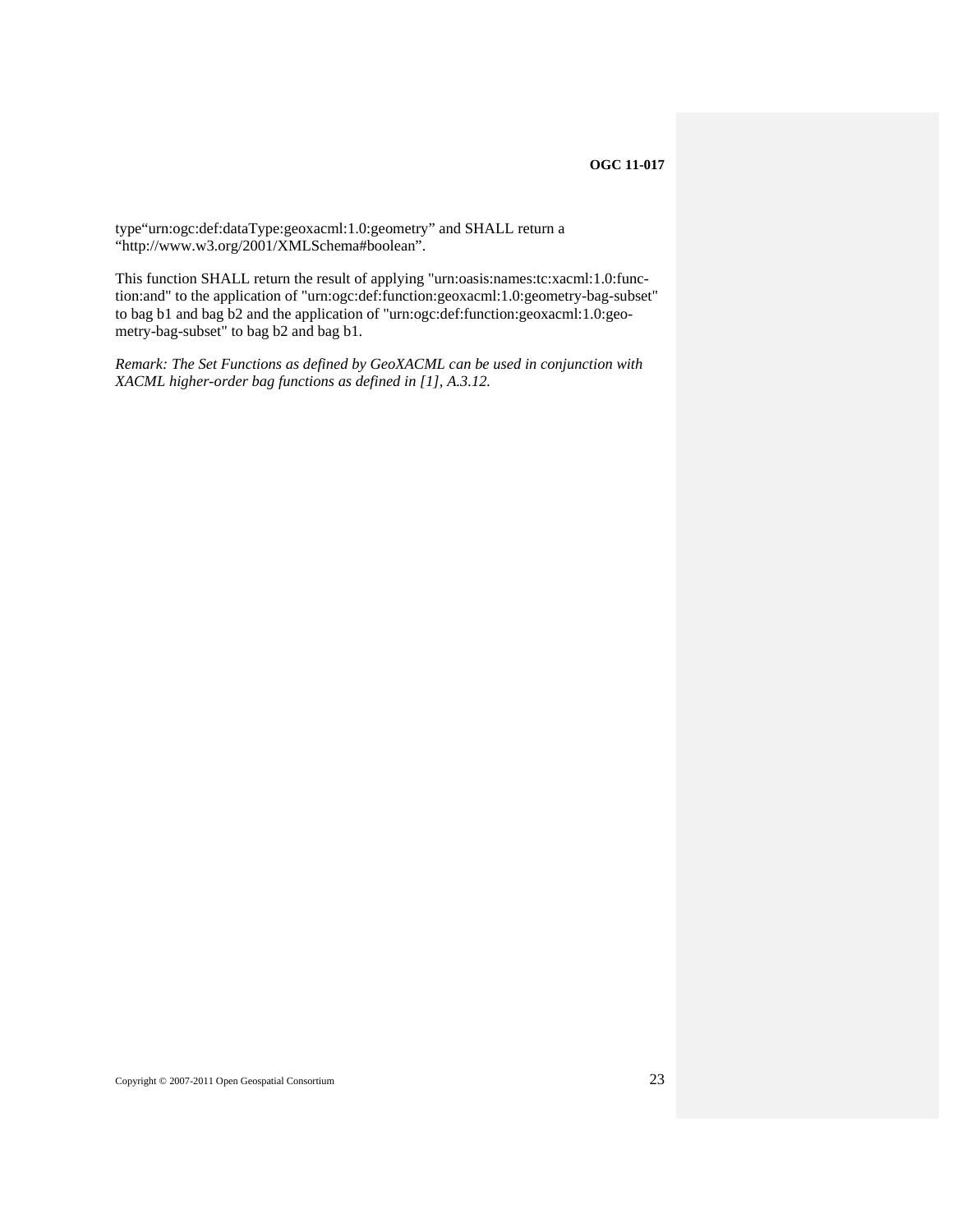#### <span id="page-33-0"></span>**8.5 Definition of Conversion Functions**

As stated before, in GeoXACML the only internal [unit](http://en.wikipedia.org/wiki/Units_of_measurement) of [length](http://en.wikipedia.org/wiki/Length) is metre and the only internal unit of area is square metre. This implies that all length / area arguments in rules that are based on different units of measure have to be converted into metre / square metre, before they are processed by the corresponding functions (e.g. IsWithinDistance or Buffer function). This can be achieved by using the appropriate conversion function as defined below.

# <span id="page-33-1"></span>**ConvertToMetre(d:Double, u:String) : Double**

This function SHALL take one argument of data type "http://www.w3.org/2001/XML-Schema#double" and one argument of data type http://www.w3.org/2001/XML-Schema#string, representing a length unit of measure. This function SHALL return a value of data type "http://www.w3.org/2001/XMLSchema# double".

This function converts the distance value d given in the unit of measure u into the corresponding distance value based on the basic unit metre.

This function SHALL return a XACML ProcessingError with state INDETERMINATE if the unit of measure, as given by the parameter u, cannot be converted to metre.

#### **ConvertToSquareMetre(a:Double, u:String) : Double**

This function SHALL take one argument of data type "http://www.w3.org/2001/XMLSchema# double" and one argument of data type [http://www.w3.org/2001/XMLSchema#string,](http://www.w3.org/2001/XMLSchema#string) representing an area unit of measure. This function SHALL return a value of data type "http://www.w3.org/2001/XMLSchema# double".

This function converts the area value a given in the unit of measure u into the corresponding area value based on the basic unit square metre.

This function SHALL return a XACML ProcessingError with state INDETERMINATE if the unit of measure, as given by the parameter u, cannot be converted to square metre.

*Remark: In order to avoid unnecessary conversions at runtime, it is highly recommended to state distance and area literals in rules directly in metre and square metre.*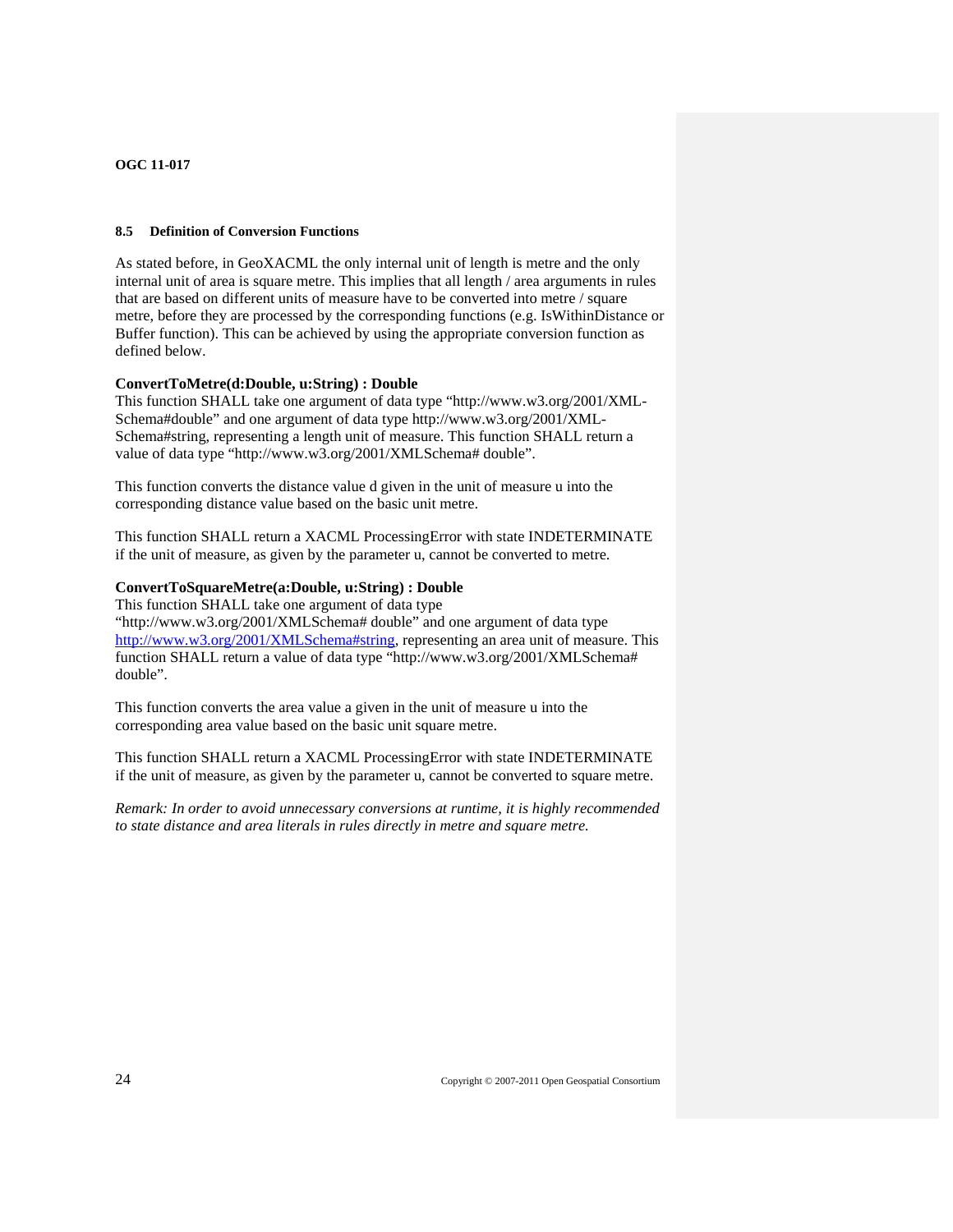## <span id="page-34-0"></span>**9 GeoXACML Identifier Definitions (normative)**

<span id="page-34-1"></span>The implementation MUST use the attributes associated with the following identifiers in the way GeoXACML has defined. The second column in the tables refers to the name of the functions as used in Chapter 8 of this specification or in [\[1\]](#page-11-2).

# **9.1 Identifier for Geometry**

The following identifier SHALL be used to reference the geometric data type Geometry.

<span id="page-34-3"></span>

| <b>URN</b>                                 | Data Type |
|--------------------------------------------|-----------|
| urn:ogc:def:dataType:geoxacml:1.0:geometry | Geometry  |

# **Table 1 — GeoXACML Geometry URN**

In order to construct geometric data types using a specific encoding scheme, GeoXACML defines more URNs in the existing extensions.

#### <span id="page-34-2"></span>**9.2 Identifiers for Topological Functions**

In order to define functions for testing topological relations, GeoXACML defines the following URNs.

<span id="page-34-4"></span>

| <b>URN</b>                                            | <b>Function</b>   |
|-------------------------------------------------------|-------------------|
| urn:ogc:def:function:geoxacml:1.0:geometry-equals     | Equals            |
| urn:ogc:def:function:geoxacml:1.0:geometry-disjoint   | Disjoint          |
| urn:ogc:def:function:geoxacml:1.0:geometry-touches    | Touches           |
| urn:ogc:def:function:geoxacml:1.0:geometry-crosses    | Crosses           |
| urn:ogc:def:function:geoxacml:1.0:geometry-within     | Within            |
| urn:ogc:def:function:geoxacml:1.0:geometry-contains   | Contains          |
| urn:ogc:def:function:geoxacml:1.0:geometry-overlaps   | Overlaps          |
| urn:ogc:def:function:geoxacml:1.0:geometry-intersects | <b>Intersects</b> |

**Table 2 — Topological Function URNs**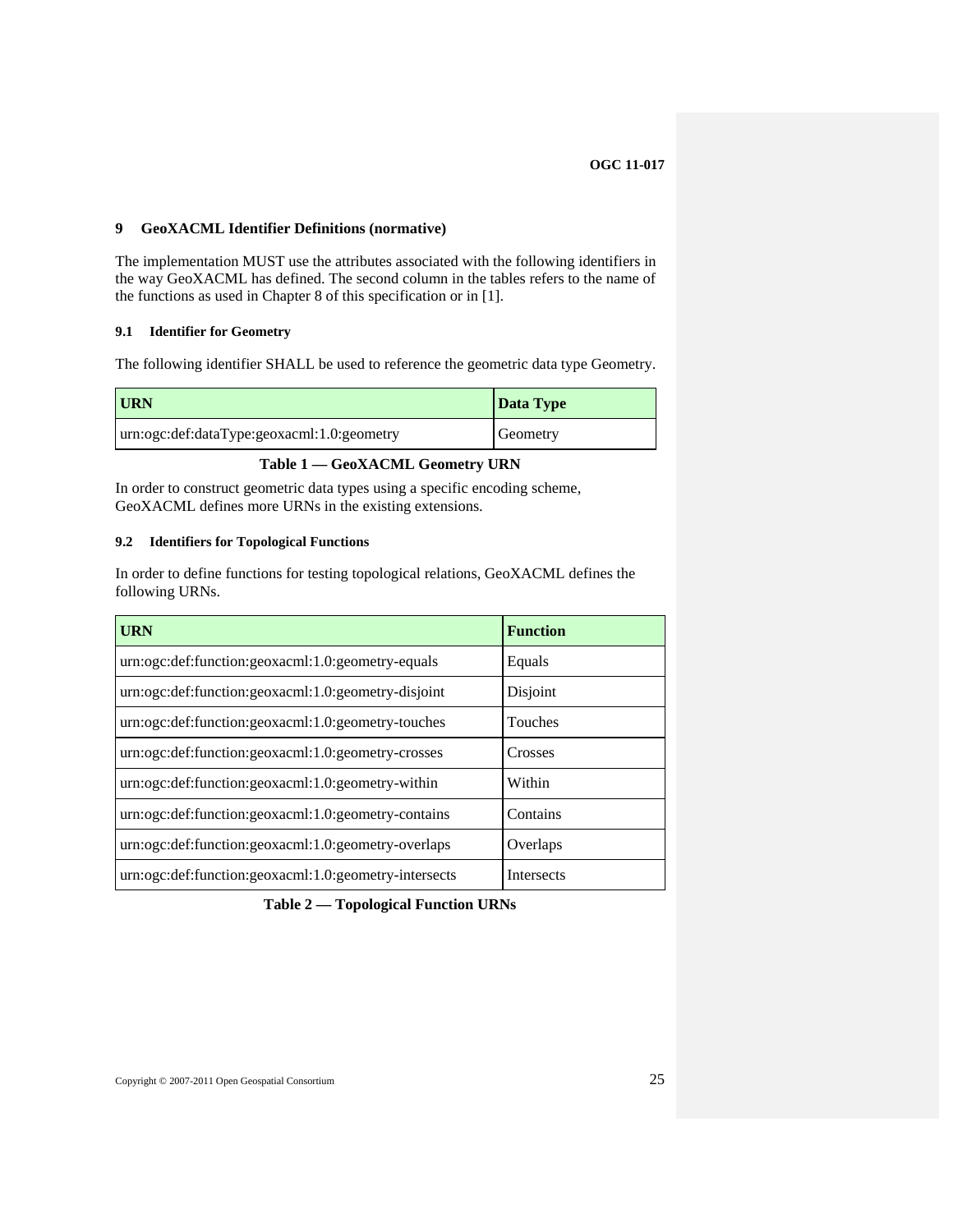# <span id="page-35-2"></span><span id="page-35-1"></span><span id="page-35-0"></span>**9.3 Identifiers for Geometric Functions**

In order to express and enforce more complex access restrictions based on spatial analysis, GeoXACML defines the following geometric function URNs.

# **9.3.1 Identifiers for Constructive Geometric Functions**

| <b>URN</b>                                                | <b>Geometric Function</b> |
|-----------------------------------------------------------|---------------------------|
| urn:ogc:def:function:geoxacml:1.0:geometry-buffer         | <b>Buffer</b>             |
| urn:ogc:def:function:geoxacml:1.0:geometry-boundary       | Boundary                  |
| urn:ogc:def:function:geoxacml:1.0:geometry-union          | Union                     |
| urn:ogc:def:function:geoxacml:1.0:geometry-intersection   | Intersection              |
| urn:ogc:def:function:geoxacml:1.0:geometry-difference     | <b>Difference</b>         |
| urn:ogc:def:function:geoxacml:1.0:geometry-sym-difference | SymDifference             |
| urn:ogc:def:function:geoxacml:1.0:geometry-centroid       | Centroid                  |
| urn:ogc:def:function:geoxacml:1.0:geometry-convex-hull    | <b>ConvexHull</b>         |

**Table 3 — Constructive geometric function URNs** 

# <span id="page-35-3"></span>**9.3.2 Identifiers for Scalar Geometric Functions**

| <b>URN</b>                                                    | <b>Geometric Function</b> |
|---------------------------------------------------------------|---------------------------|
| urn:ogc:def:function:geoxacml:1.0:geometry-distance           | Distance                  |
| urn:ogc:def:function:geoxacml:1.0:geometry-is-within-distance | <b>IsWithinDistance</b>   |
| urn:ogc:def:function:geoxacml:1.0:geometry-length             | Length                    |
| urn:ogc:def:function:geoxacml:1.0:geometry-area               | Area                      |

**Table 4 — Scalar geometric function URNs**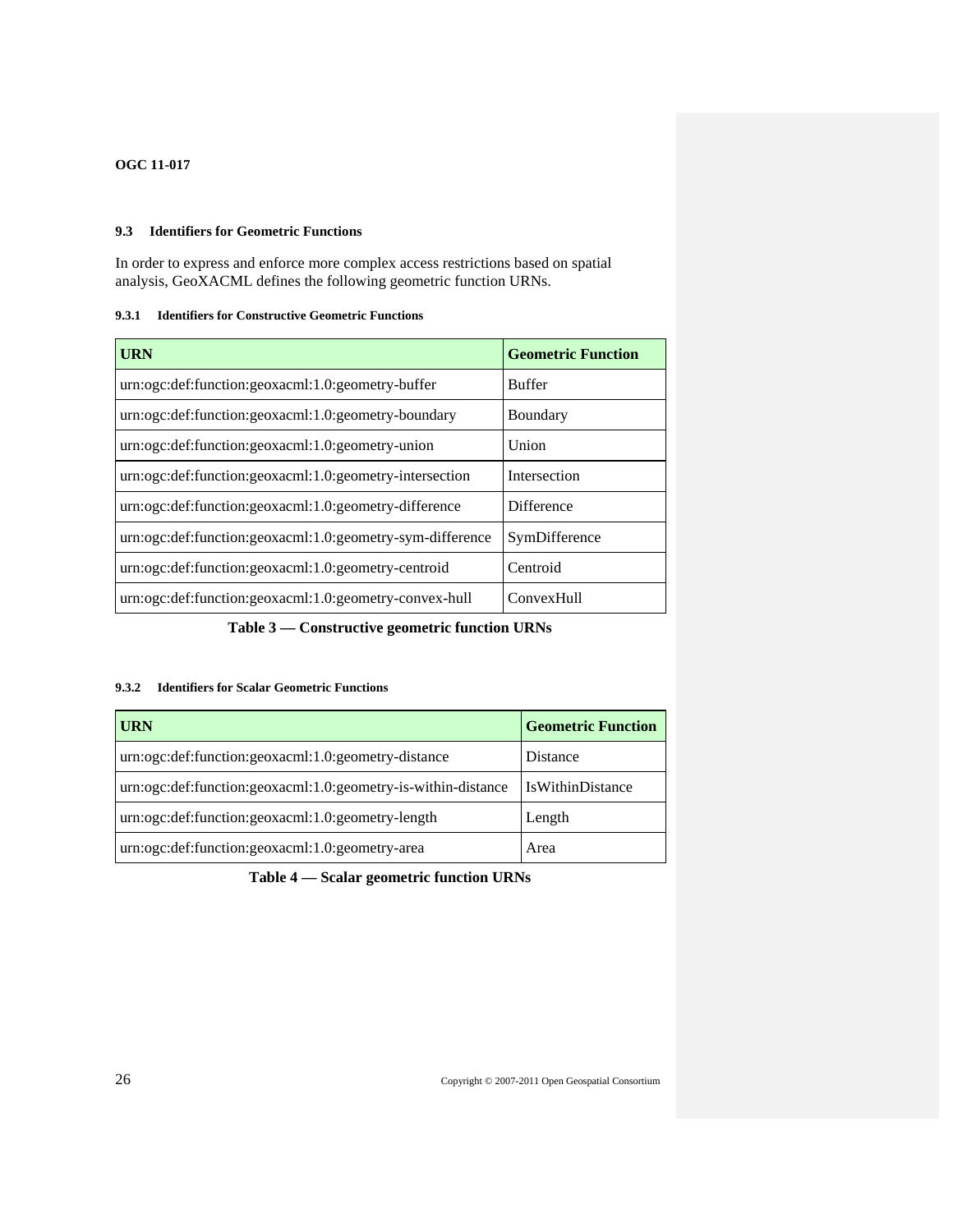#### <span id="page-36-1"></span><span id="page-36-0"></span>**9.3.3 Identifiers for Miscellaneous Geometric Functions**

| <b>URN</b>                                           | <b>Geometric Function</b> |
|------------------------------------------------------|---------------------------|
| urn:ogc:def:function:geoxacml:1.0:geometry-is-simple | <b>IsSimple</b>           |
| urn:ogc:def:function:geoxacml:1.0:geometry-is-closed | <b>IsClosed</b>           |
| urn:ogc:def:function:geoxacml:1.0:geometry-is-valid  | <b>IsValid</b>            |

**Table 5 — Miscellaneous geometric function URNs** 

# <span id="page-36-2"></span>**9.4 Identifiers for Bag Functions for XACML Bags containing Geometries**

In order to operate on bags containing geometries, GeoXACML defines the following geometric bag function URNs.

Remark: GeoXACML does not define new Bag Functions but leverages the Bag Functions for geometries as defined in the XACML specification (see [\[1\],](#page-11-2) A.3.10).

<span id="page-36-3"></span>

| <b>URN</b>                                              | <b>Bag Function</b> |
|---------------------------------------------------------|---------------------|
| urn:ogc:def:function:geoxacml:1.0:geometry-one-and-only | GeometryOneAndOnly  |
| urn:ogc:def:function:geoxacml:1.0:geometry-bag-size     | GeometryBagSize     |
| urn:ogc:def:function:geoxacml:1.0:geometry-is-in        | GeometryIsIn        |
| urn:ogc:def:function:geoxacml:1.0:geometry-bag          | GeometryBag         |

**Table 6 — Geometric Bag Function URNs**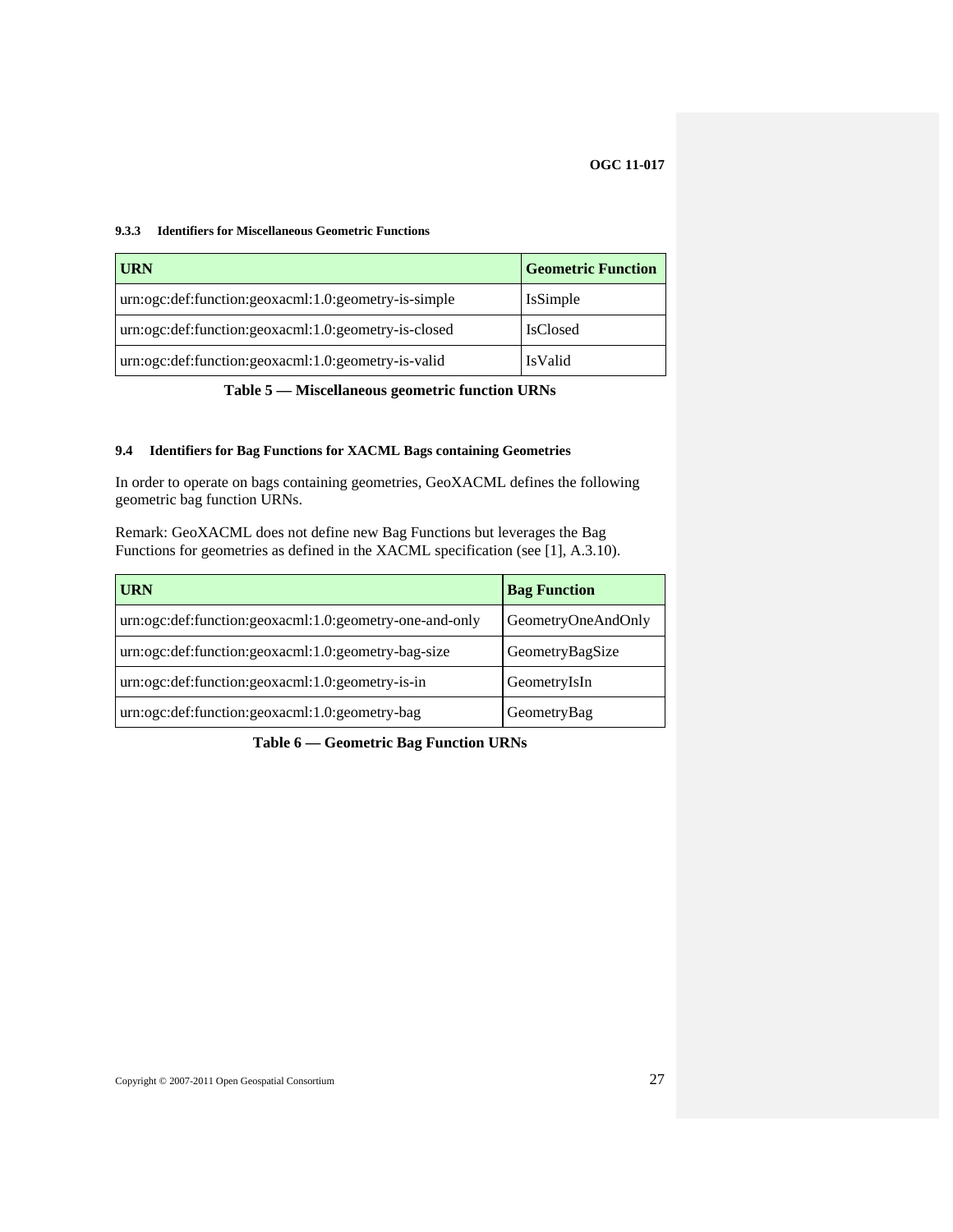# <span id="page-37-1"></span><span id="page-37-0"></span>**9.5 Identifiers for geometric Set Functions**

In order to analyse geometric bags, GeoXACML defines the following geometric set function URNs.

| <b>URN</b>                                                            | <b>Set Function</b>            |
|-----------------------------------------------------------------------|--------------------------------|
| urn:ogc:def:function:geoxacml:1.0:geometry-bag-<br>intersection       | GeometryBagIntersection        |
| urn:ogc:def:function:geoxacml:1.0:geometry-at-least-one-<br>member-of | GeometryAtLeastOneMem<br>berOf |
| urn:ogc:def:function:geoxacml:1.0:geometry-bag-union                  | GeometryBagUnion               |
| urn:ogc:def:function:geoxacml:1.0:geometry-bag-subset                 | GeometryBagSubset              |
| urn:ogc:def:function:geoxacml:1.0:geometry-set-equals                 | GeometrySetEquals              |

# **Table 7 — Geometric Set Function URNs**

# <span id="page-37-2"></span>**9.6 Identifiers for conversion Functions**

In order to convert units of measure, GeoXACML defines the following conversion function URNs.

| URN                                                       | <b>Set Function</b>  |
|-----------------------------------------------------------|----------------------|
| urn:ogc:def:function:geoxacml:1.0:convert-to-metre        | l ConvertToMetre     |
| urn:ogc:def:function:geoxacml:1.0:convert-to-square-metre | ConvertToSquareMetre |

**Table 8 — Conversion Function URNs**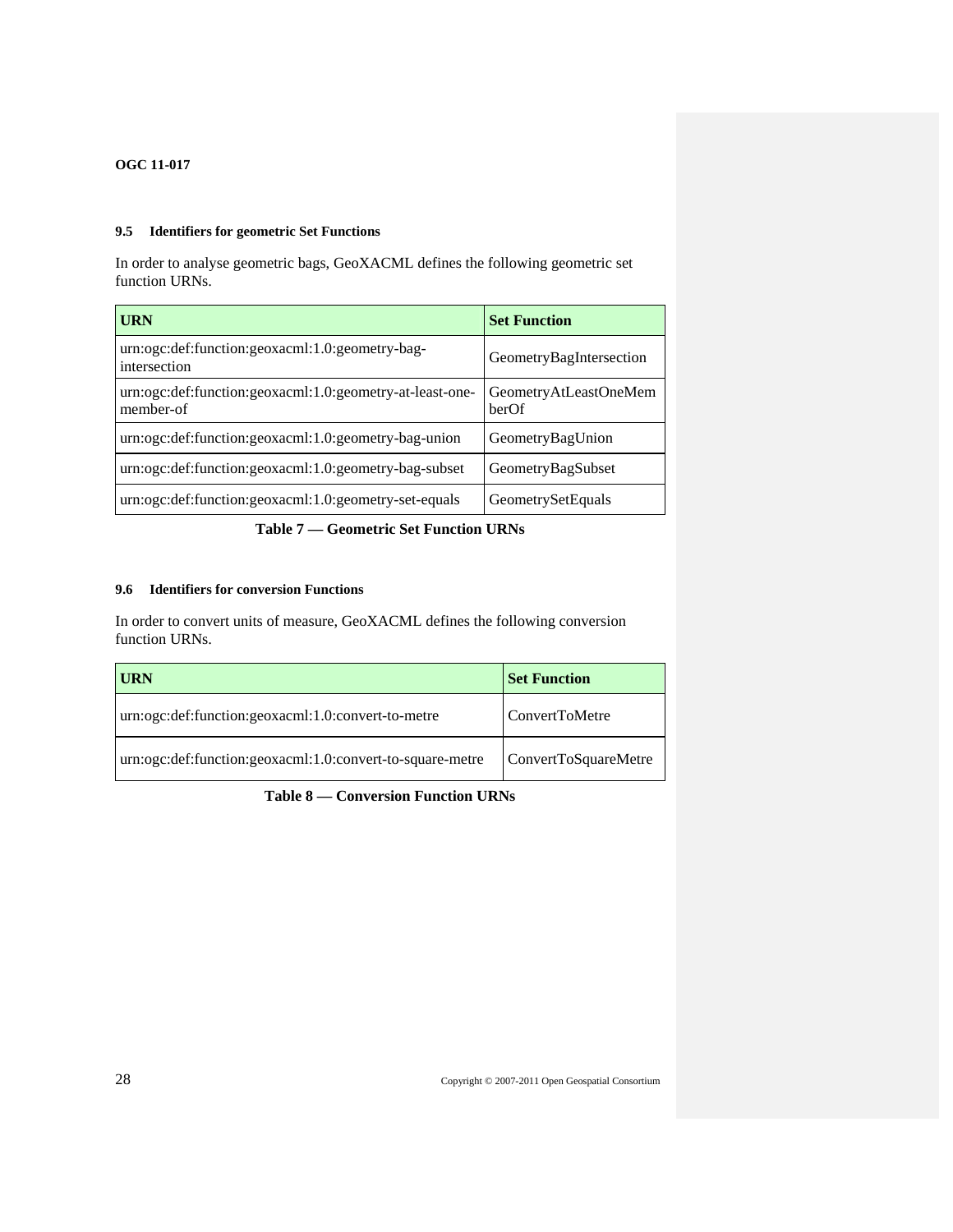# **Annex A GeoXACML Conformance Tables (normative)**

<span id="page-38-1"></span><span id="page-38-0"></span>This Annex defines which GeoXACML attribute, identifier, data type and function definitions are mandatory to be implemented toward BASIC or STANDARD conformance.

<span id="page-38-2"></span>*Note: "I" means to be implemented toward BASIC conformance. "II" means to be implemented in addition to "I" towards STANDARD conformance.*

#### **A.1 Schema elements**

<span id="page-38-3"></span>GeoXACML does not define any new schema elements. Any conformant GeoXACML process MUST be able to prove XACML conformance

# **A.2 Identifier Prefixes**

The following identifier prefixes are reserved by GeoXACML.

*Note: Because they are part of the GeoXACML URN definitions, they MUST therefore be implemented in the BASIC conformance class.* 

#### **Identifier**

[urn:ogc:def:dataType:geoxacml:1.0:geometry](#page-34-3)

urn:ogc:def:function:geoxacml:1.0

Any conformant GeoXACML process MUST be able to pass tests as defined in Annex B which include these identifier prefixes.

#### **A.3 Algorithms**

<span id="page-38-4"></span>GeoXACML does not define any new algorithms.

#### **A.4 Status Codes**

<span id="page-38-5"></span>GeoXACML does not define any new status codes.

### **A.5 Data Type**

<span id="page-38-6"></span>

|                                            | <b>Conformance</b> |
|--------------------------------------------|--------------------|
| Data Type                                  | <b>Class</b>       |
| urn:ogc:def:dataType:geoxacml:1.0:geometry |                    |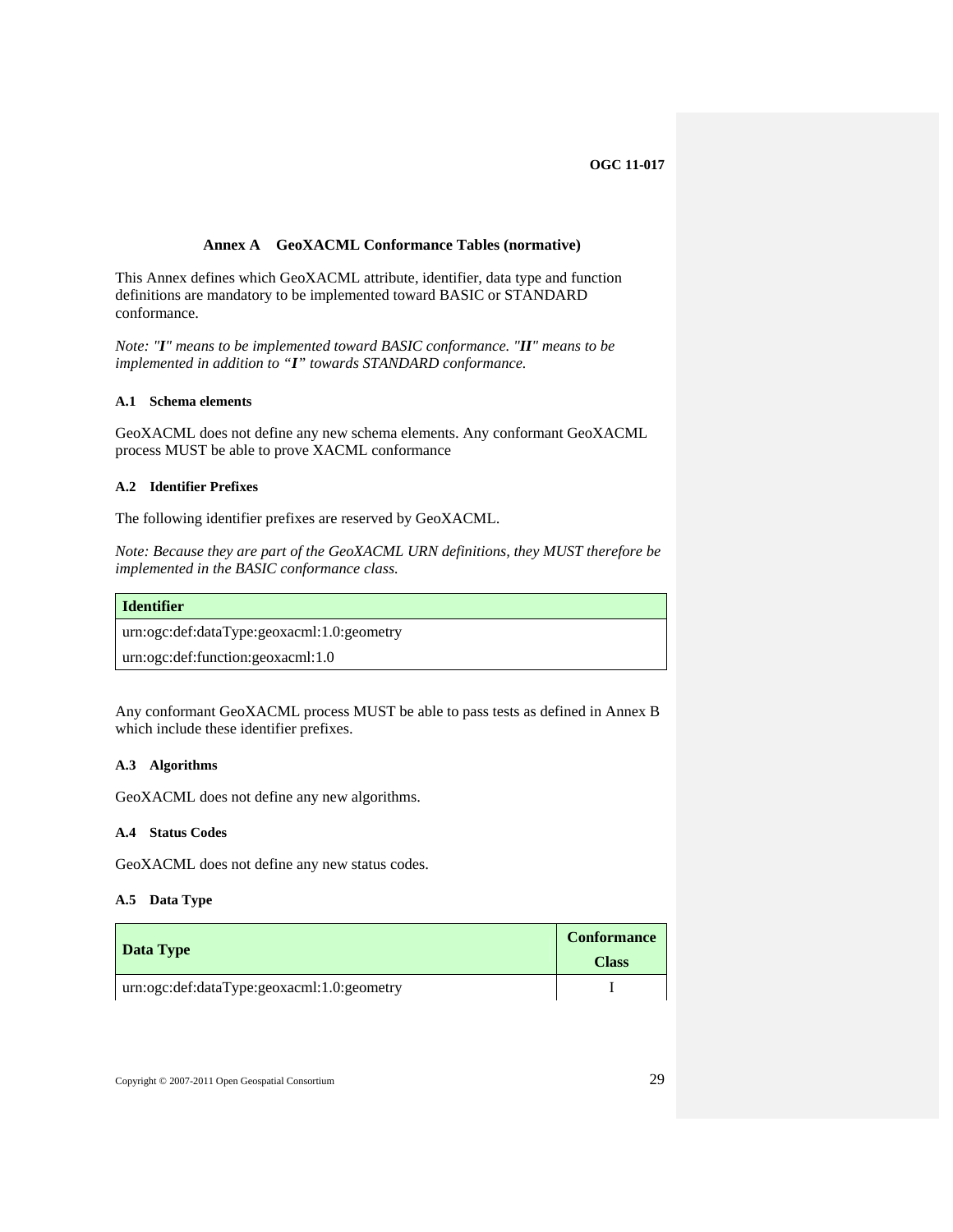# <span id="page-39-1"></span><span id="page-39-0"></span>**A.6 Functions**

In order to pass the BASIC conformance level, an implementation MUST process ALL function URNs marked "I" for ALL test cases defined in Annex B.3.

<span id="page-39-2"></span>In order to pass the STANDARD conformance level, an implementation MUST process ALL function URNs marked "II" for ALL test cases defined in Annex B.3.

### **A.6.1 Topological Functions**

| <b>Functions</b>                                      | <b>Conformance</b><br><b>Class</b> |
|-------------------------------------------------------|------------------------------------|
| urn:ogc:def:function:geoxacml:1.0:geometry-equals     |                                    |
| urn:ogc:def:function:geoxacml:1.0:geometry-disjoint   |                                    |
| urn:ogc:def:function:geoxacml:1.0:geometry-touches    |                                    |
| urn:ogc:def:function:geoxacml:1.0:geometry-crosses    |                                    |
| urn:ogc:def:function:geoxacml:1.0:geometry-within     |                                    |
| urn:ogc:def:function:geoxacml:1.0:geometry-contains   |                                    |
| urn:ogc:def:function:geoxacml:1.0:geometry-overlaps   |                                    |
| urn:ogc:def:function:geoxacml:1.0:geometry-intersects |                                    |

Any BASIC level conformant GeoXACML process MUST be able to pass tests as defined in B.5 which include all of the functions above.

# **A.6.2 Bag Functions**

<span id="page-39-3"></span>

| <b>Functions</b>                                        | <b>Conformance</b> |
|---------------------------------------------------------|--------------------|
|                                                         | <b>Class</b>       |
| urn:ogc:def:function:geoxacml:1.0:geometry-one-and-only |                    |
| urn:ogc:def:function:geoxacml:1.0:geometry-bag-size     |                    |
| urn:ogc:def:function:geoxacml:1.0:geometry-is-in        |                    |
| urn:ogc:def:function:geoxacml:1.0:geometry-bag          |                    |

Any BASIC level conformant GeoXACML process MUST be able to pass tests as defined in B.5 which include all of the above functions.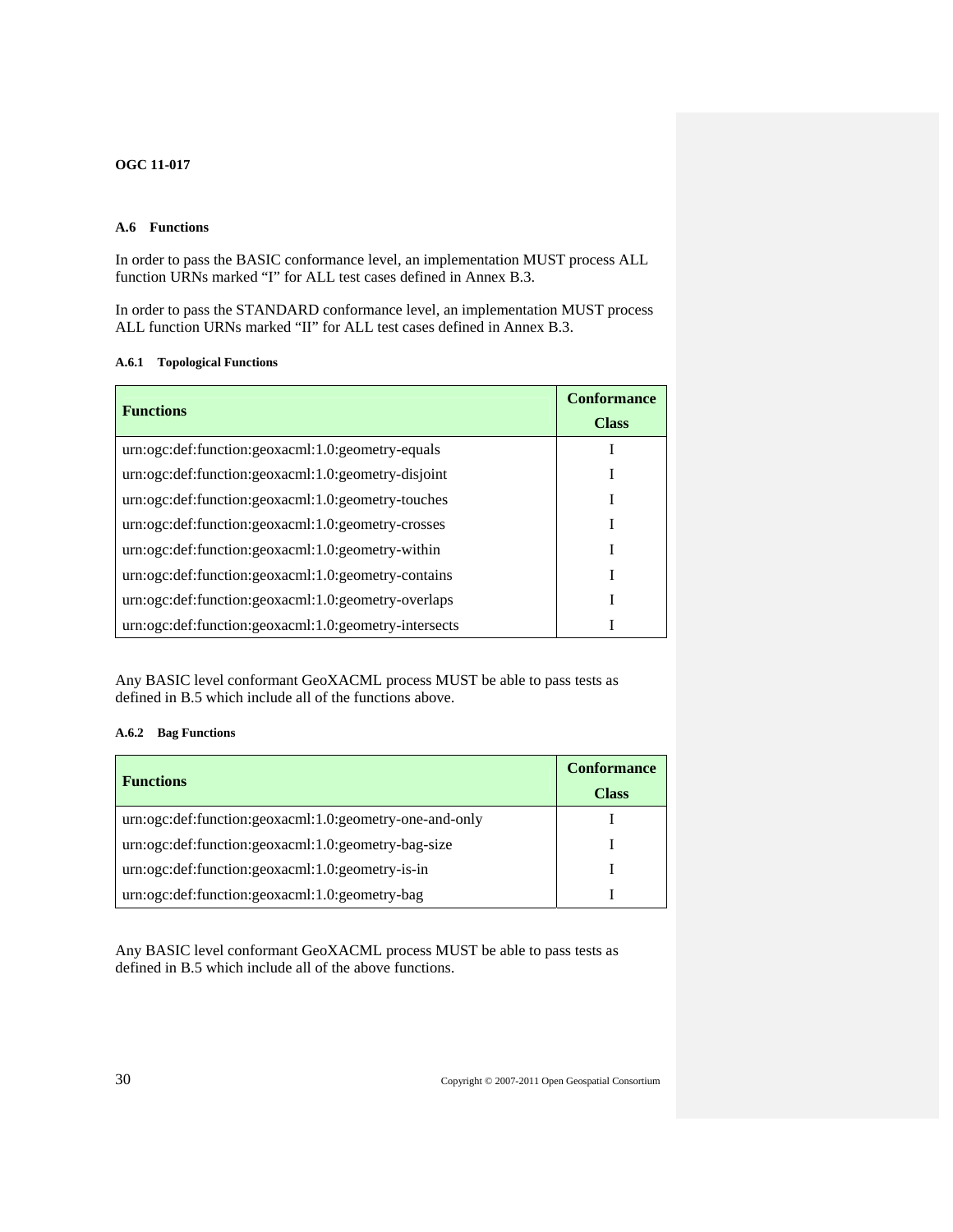### <span id="page-40-1"></span><span id="page-40-0"></span>**A.6.3 Set Functions**

| <b>Functions</b>                                                          | <b>Conformance</b> |
|---------------------------------------------------------------------------|--------------------|
|                                                                           | <b>Class</b>       |
| urn:ogc:def:function:geoxacml:1.0:geometry-bag-intersection               |                    |
| urn:ogc:def:function:geoxacml:1.0:geometry-bag-at-least-one-<br>member-of |                    |
| urn:ogc:def:function:geoxacml:1.0:geometry-bag-union                      |                    |
| urn:ogc:def:function:geoxacml:1.0:geometry-bag-subset                     |                    |
| urn:ogc:def:function:geoxacml:1.0:geometry-set-equals                     |                    |

Any BASIC level conformant GeoXACML process MUST be able to pass tests as defined in B.5 which include all of the functions above.

# <span id="page-40-2"></span>**A.6.4 Geometric Functions**

| <b>Functions</b>                                              | <b>Conformance</b> |
|---------------------------------------------------------------|--------------------|
|                                                               | <b>Class</b>       |
| urn:ogc:def:function:geoxacml:1.0:geometry-buffer             | $_{\rm II}$        |
| urn:ogc:def:function:geoxacml:1.0:geometry-boundary           | $\mathbf{I}$       |
| urn:ogc:def:function:geoxacml:1.0:geometry-convex-hull        | $\mathbf{I}$       |
| urn:ogc:def:function:geoxacml:1.0:geometry-centroid           | $\mathbf{I}$       |
| urn:ogc:def:function:geoxacml:1.0:geometry-difference         | $\mathbf{I}$       |
| urn:ogc:def:function:geoxacml:1.0:geometry-sym-difference     | $\mathbf{I}$       |
| urn:ogc:def:function:geoxacml:1.0:geometry-intersection       | $\mathbf{I}$       |
| urn:ogc:def:function:geoxacml:1.0:geometry-union              | $\mathbf{I}$       |
| urn:ogc:def:function:geoxacml:1.0:geometry-area               | $\mathbf{I}$       |
| urn:ogc:def:function:geoxacml:1.0:geometry-distance           | $\rm II$           |
| urn:ogc:def:function:geoxacml:1.0:geometry-is-within-distance | $\mathbf{I}$       |
| urn:ogc:def:function:geoxacml:1.0:geometry-length             | $\mathbf{I}$       |
| urn:ogc:def:function:geoxacml:1.0:geometry-is-simple          | $\mathbf{I}$       |
| urn:ogc:def:function:geoxacml:1.0:geometry-is-closed          | $\mathbf{I}$       |
| urn:ogc:def:function:geoxacml:1.0:geometry-is-valid           | $\mathbf{I}$       |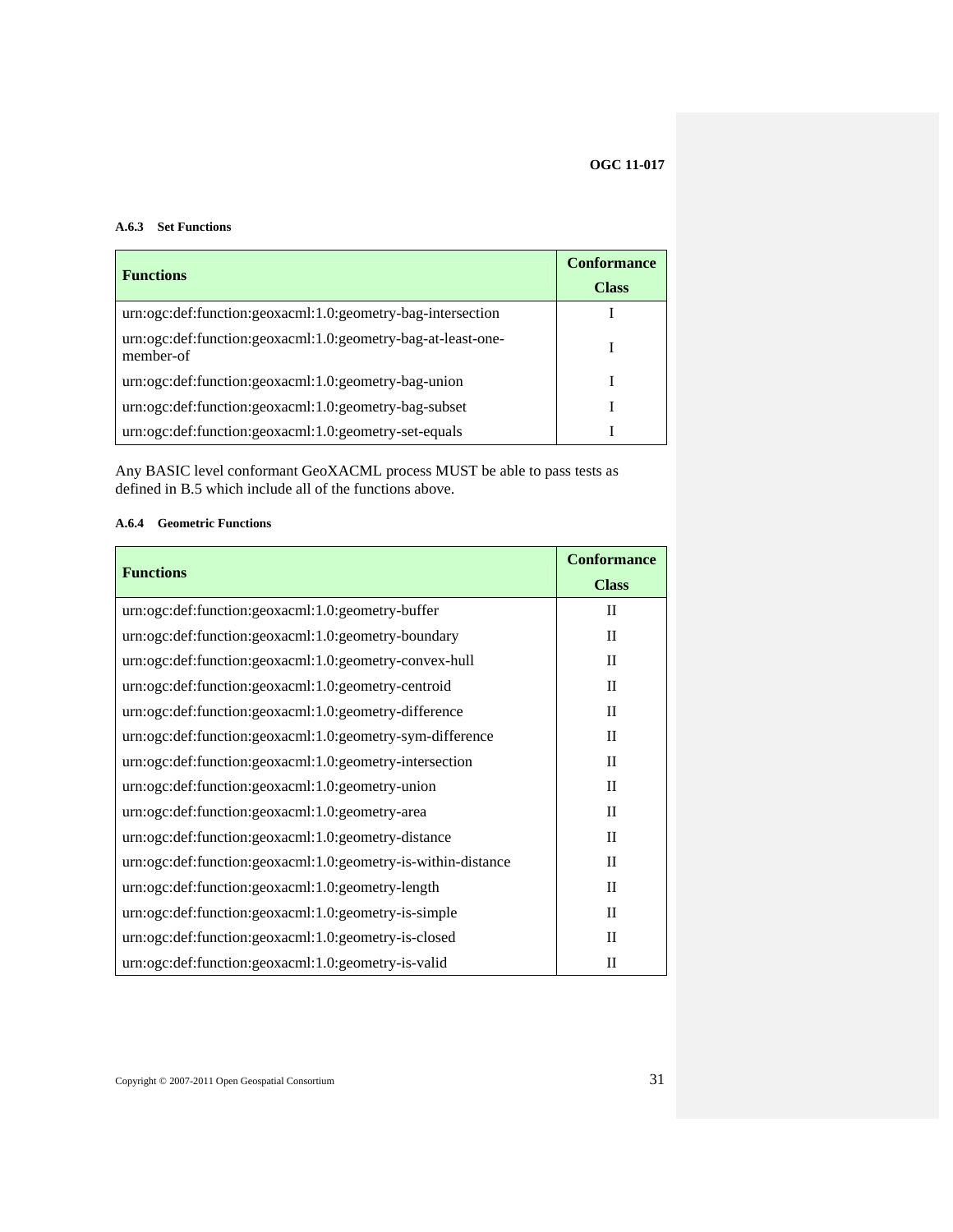<span id="page-41-1"></span><span id="page-41-0"></span>Any STANDARD level conformant GeoXACML process MUST be able to pass tests as defined in B.5 which include all of the functions above.

# **A.6.5 Conversion Functions**

| <b>Functions</b>                                          | <b>Conformance</b><br><b>Class</b> |
|-----------------------------------------------------------|------------------------------------|
| urn:ogc:def:function:geoxacml:1.0:convert-to-metre        |                                    |
| urn:ogc:def:function:geoxacml:1.0:convert-to-square-metre |                                    |

| For the function "urn:ogc:def:function:geoxacml:1.0:convert-to-metre" any STANDARD<br>Deleted: BASIC<br>level conformance GeoXACML process SHALL support all possible conversions to<br>metre, as listed in [5], table "LENGTH".                                          |
|---------------------------------------------------------------------------------------------------------------------------------------------------------------------------------------------------------------------------------------------------------------------------|
| For the function "urn:ogc:def:function:geoxacml:1.0:convert-to-square-metre" any<br>STANDARD level conformance GeoXACML process SHALL support all possible<br>Deleted: BASIC<br>conversions to square metre, as listed in [5], table "AREA AND SECOND MOMENT<br>OF AREA". |
| Any STANDARD level conformant GeoXACML process MUST be able to pass tests as<br>Deleted: BASIC<br>defined in B.5 which include all of the functions above.                                                                                                                |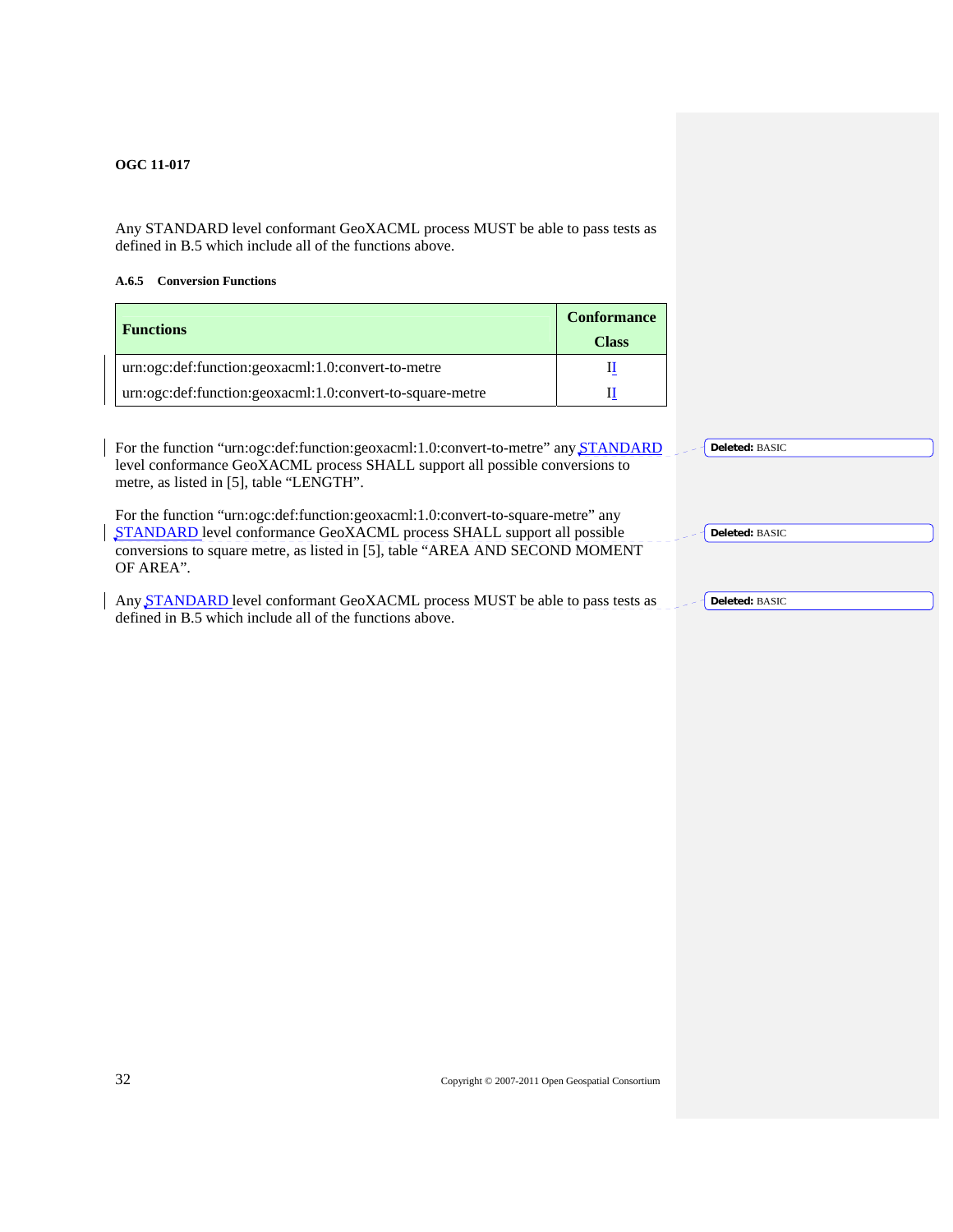#### <span id="page-42-0"></span>**Annex B GeoXACML Conformance Definition and Tests (normative)**

<span id="page-42-1"></span>This section lists those portions of the specification that SHALL be satisfied in an implementation of a PDP that claims conformance with GeoXACML v1.0.

<span id="page-42-2"></span>Because the conformance to GeoXACML relies on the conformance to XACML, it is strongly recommended that the implementation satisfies all tests defined in [\[14\].](#page-54-6)

#### **B.1 Conformance Class Definition**

GeoXACML has two conformance classes:

- a) The **BASIC (I)** conformance class, which MUST be satisfied by all PDP implementations, consists of ALL tests for ALL definitions that are label "**I**".
- b) The **STANDARD (II)** conformance class MUST satisfy the BASIC class tests and MUST further satisfy ALL tests for ALL definitions that are label "**II**".

#### <span id="page-42-3"></span>**B.2 Aspect Definitions**

GeoXACML has two different aspect groups for testing:

- **Aspect group A**: Data Type
- **Aspect group B**: Function

The individual aspects for each group are defined in section 9 of this specification and in the used extension(s).

### **B.3 Conformance Test Case Definitions**

<span id="page-42-4"></span>Each test in the test suite will be associated to a particular requirement or constraint in this standard (the aspect), and the test format will follow the following pattern:

- 1. Test Purpose: To determine if the candidate process satisfies a particular aspect of this standard. For BASIC conformance, only BASIC aspects will be included in the test sample instance For STANDARD conformance, any aspects from BASIC AND STANDARD conformance SHALL be included in the test sample instance.
- 2. Test Method: A GeoXACML instance document using that particular aspect(s) will be present for processing, and the process should respond properly
- 3. Reference: Each test will reference the aspect to be tested

Aspects to be tested in this specification are GeoXACML data type and function definitions. For each aspect, conformance test cases from the following three different categories MUST be processed: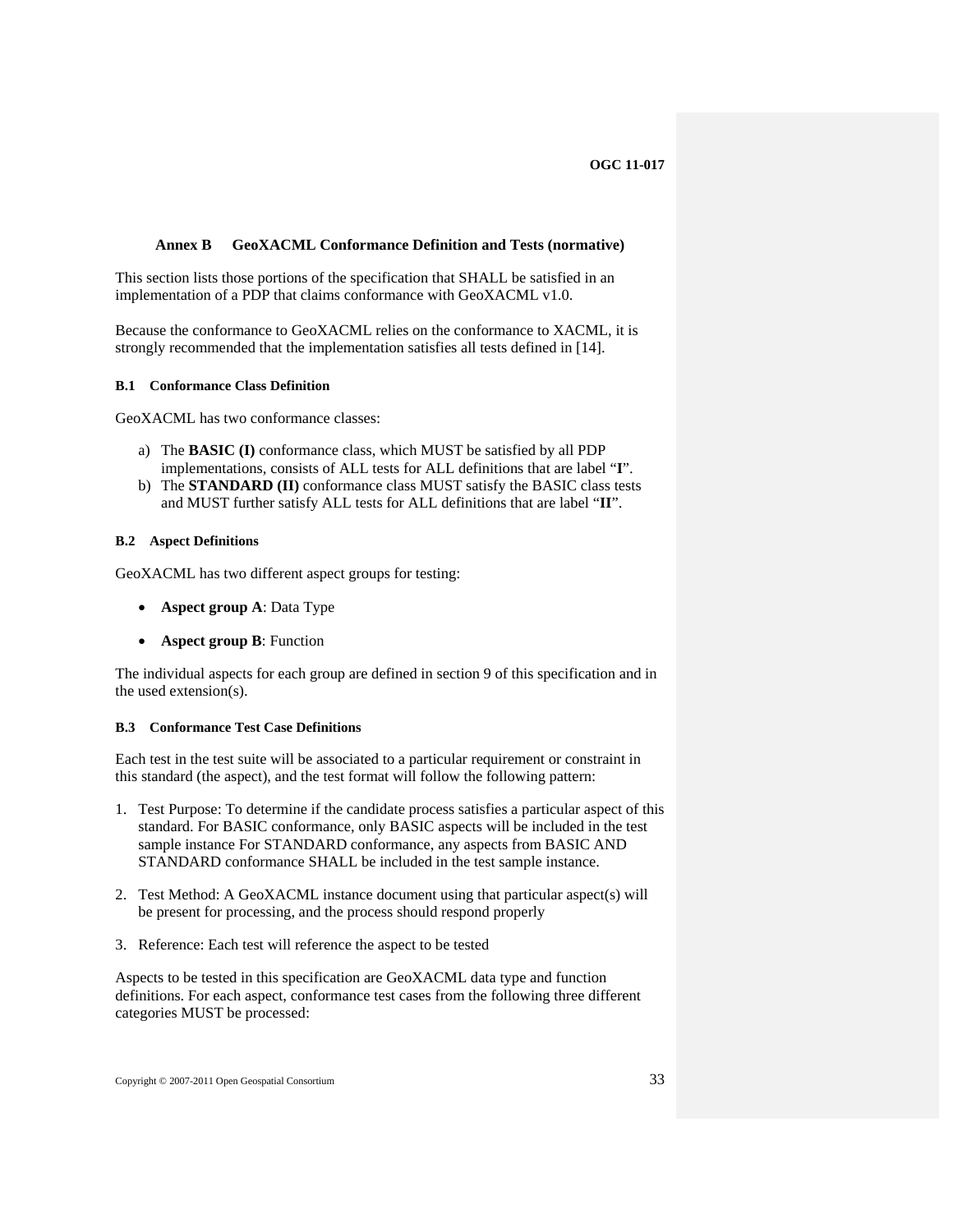- <span id="page-43-0"></span>• Category "**Policy Language Encoding**" (**PLE**) defines conformance test cases that focus on the capability of the implementation being able to properly process the XACML conformant XML encoding for GeoXACML defined geometric data types and functions. These test cases are fundamental and have to be run first.
- Category "**Logical and Syntactical Processing**" (**LSP**) defines conformance test cases to ensure the capability of the implementation to properly understand the syntax of GeoXACML defined functions and geometric data types, as defined in the used extension(s). The test cases also ensure that implementations properly process defined geometric data types and functions according to their logic. These test cases assume that tests from the PLE category have completed with no error.
- Category "**Exception Behaviour and Processing**" (**EBP**) defines conformance test cases that focus on the capability of the implementation being able to properly process error situations of GeoXACML defined functions and geometric data types as defined in the used extension(s). One important aspect of these test cases is to ensure proper and interoperable handling of invalid geometry attribute values or geometric function results. These test cases are to be run at last because they rely on the error free completion of PLE and LSP tests.

A set of test cases for each conformance class and category has been created to assist in the process of testing an implementation towards conformance. These test cases are hosted by OGC and can be located from the GeoXACML Specification page. The site hosting the test cases contains a full description of the test cases and how to execute them.

| <b>Test Case</b> | <b>Description</b>                                                                                                             | <b>Result</b>                                  |
|------------------|--------------------------------------------------------------------------------------------------------------------------------|------------------------------------------------|
| PLE.1            | Validate GeoXACML policy file against the<br>XACML policy schema as defined in [2] by<br>using a XML schema validation engine. | Validation succeeds with<br>no errors          |
| PLE.2            | PDP to process GeoXACML policy file                                                                                            | PDP does not report any<br>unknown identifiers |
| PLE <sub>3</sub> | PDP to process authorization decision request<br>using AttributeDesignator                                                     | PDP does not report any<br>unknown identifiers |
| PLE.4            | PDP to process authorization decision request<br>using AttributeSelector                                                       | PDP does not report any<br>unknown identifiers |

# <span id="page-43-1"></span>**B.4 PLE Conformance Tests**

#### **B.4.1 Towards BASIC Conformance**

<span id="page-43-2"></span>Create a GeoXACML policy file containing all aspects from group A and group B, marked "**I**".

• Perform PLE.1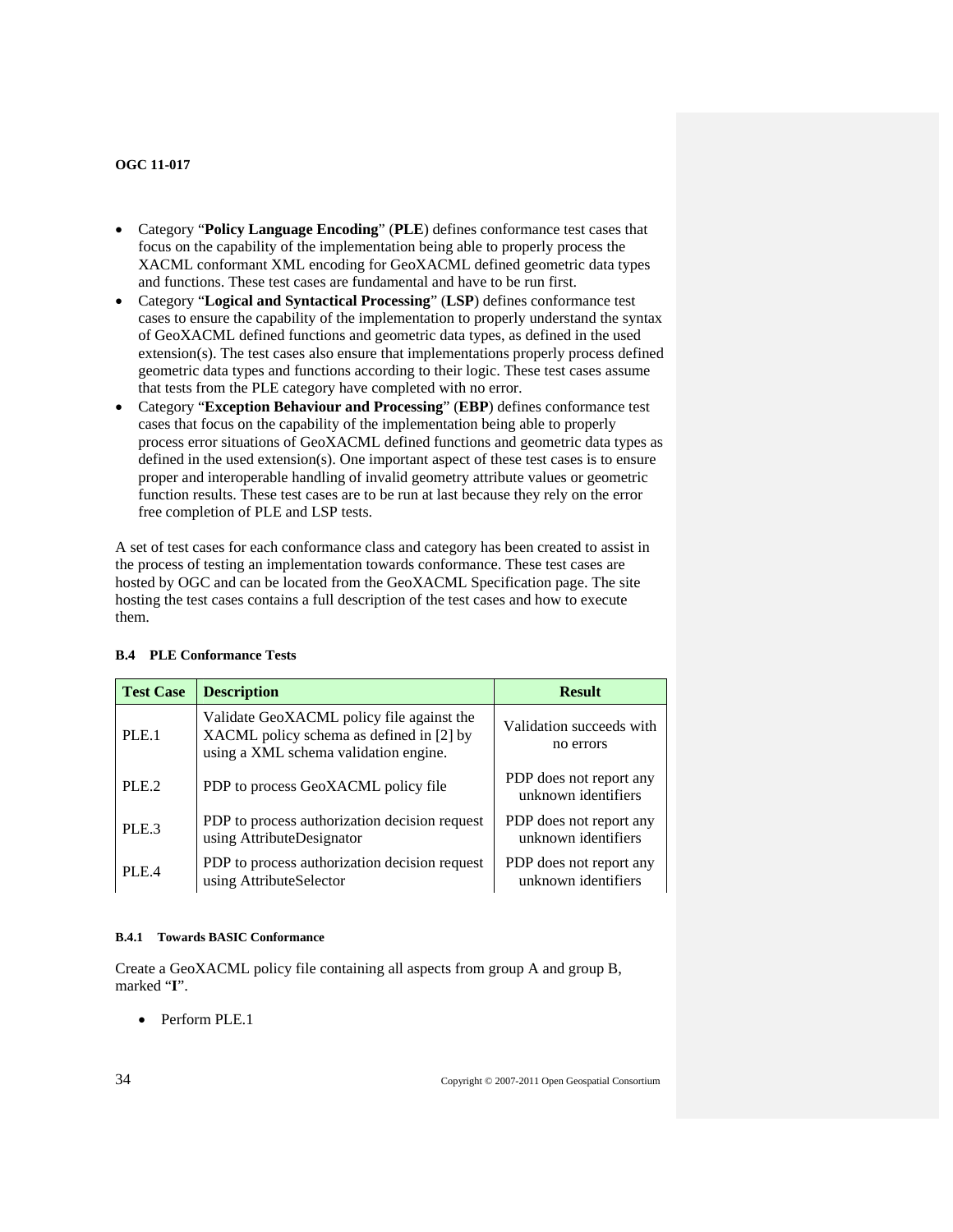<span id="page-44-0"></span>• Perform PLE.2

Create a XACML authorization decision request where each request is containing at least one aspect from Group A, marked "**I**".

- Perform PLE.3
- Perform PLE.4

# <span id="page-44-1"></span>**B.4.2 Towards STANDARD Conformance**

Create a GeoXACML policy file containing all aspects from group A and group B, marked "**II**".

- Perform PLE.1
- Perform PLE.2

Create a XACML authorization decision request where each request is containing at least one aspect from Group A, marked "**II**".

- Perform PLE.3
- Perform PLE.4

#### <span id="page-44-2"></span>**B.5 LSP Conformance Tests**

|       | <b>Test Case</b> Description                                                                 | <b>Result</b> |
|-------|----------------------------------------------------------------------------------------------|---------------|
| LSP.1 | Have PDP to process GeoXACML policy file<br>and validate Function result for error-free case | As defined    |

# **B.5.1 Towards BASIC Conformance**

# <span id="page-44-3"></span>**B.5.1.1 Testing Aspects from Group A**

N/A

# **B.5.1.2 Testing Aspects from Group B**

Execute test LSP.1 on each aspect for each valid combination on aspects from Group A, marked as "**I**".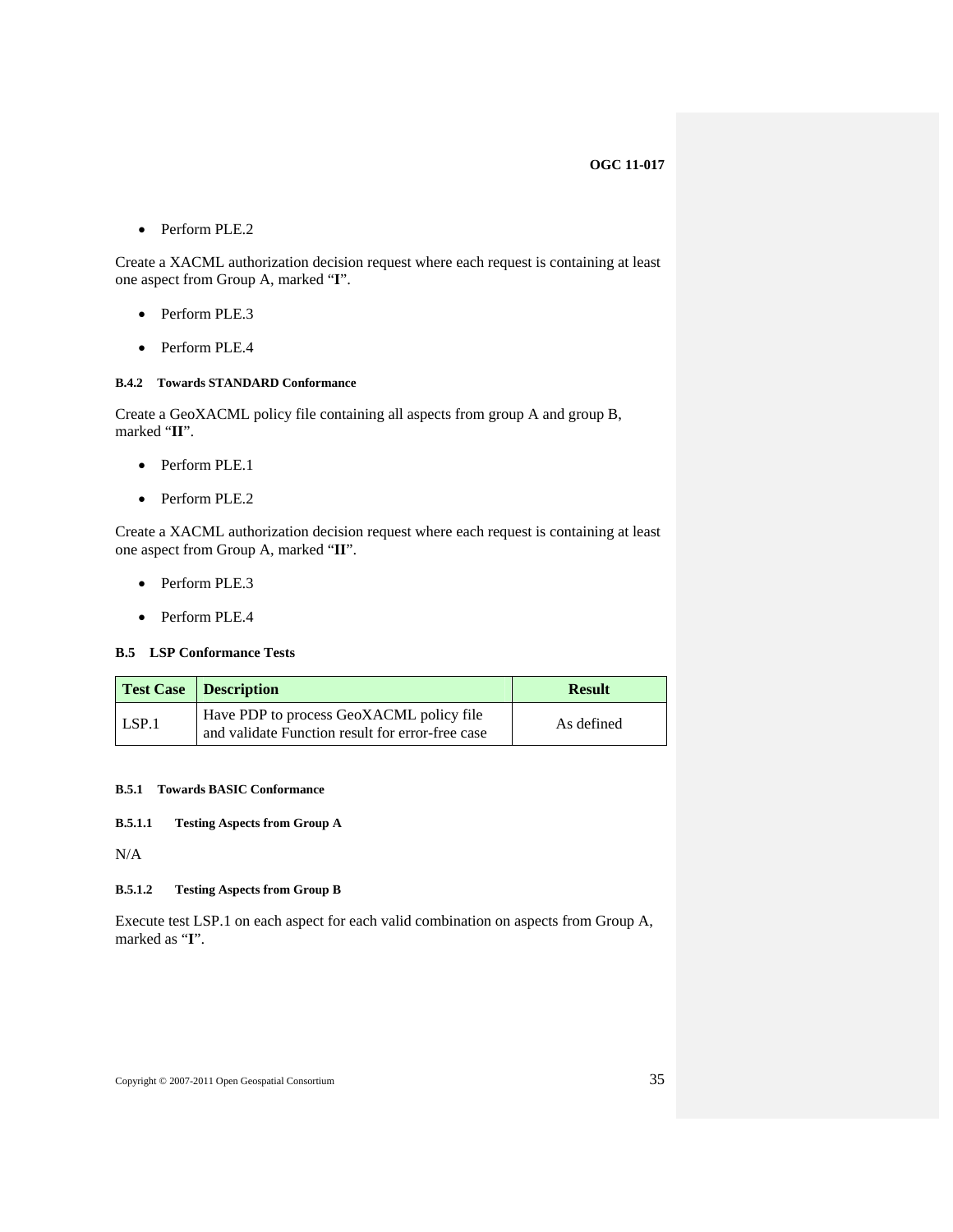#### <span id="page-45-1"></span><span id="page-45-0"></span>**B.5.2 Towards STANDARD Conformance**

**B.5.2.1 Testing Aspects from Group A** 

N/A

# **B.5.2.2 Testing Aspects from Group B**

<span id="page-45-2"></span>Execute test LSP.1 on each aspect for each valid combination on aspects from Group A, marked as "**II**".

# **B.6 EBP Conformance Tests**

| <b>Test Case</b> | <b>Description</b>                                                          | <b>Result</b>                      |
|------------------|-----------------------------------------------------------------------------|------------------------------------|
| EBP.1            | PDP to process authorization decision request<br>with <b>valid</b> aspect   | PDP MUST report no<br>error        |
| EBP.2            | PDP to process authorization decision request<br>with <b>invalid</b> aspect | PDP MUST report<br>ProcessingError |
| EBP.3            | PDP to process policy file with <b>valid</b> aspect                         | PDP MUST report no<br>error        |
| EBP.4            | PDP to process policy file with <b>invalid</b> aspect                       | PDP MUST report<br>ProcessingError |

#### <span id="page-45-3"></span>**B.6.1 Tests toward BASIC Conformance**

### **B.6.1.1 Testing Aspects from Group A**

Execute test EBP.1, EBP.2, EBP.3 and EBP.4 on each aspect, marked as "**I**".

# **B.6.1.2 Testing Aspects from Group B**

Execute test EBP.3 and EBP.4 on each aspect, marked as "**I**".

### **B.6.2 Tests toward STANDARD Conformance**

**B.6.2.1 Testing Aspects from Group A** 

<span id="page-45-4"></span>Execute test EBP.1, EBP.2, EBP.3 and EBP.4 on each aspect, marked as "**II**".

#### **B.6.2.2 Testing Aspects from Group B**

Execute test EBP.3 and EBP.4 on each aspect, marked as "**II**".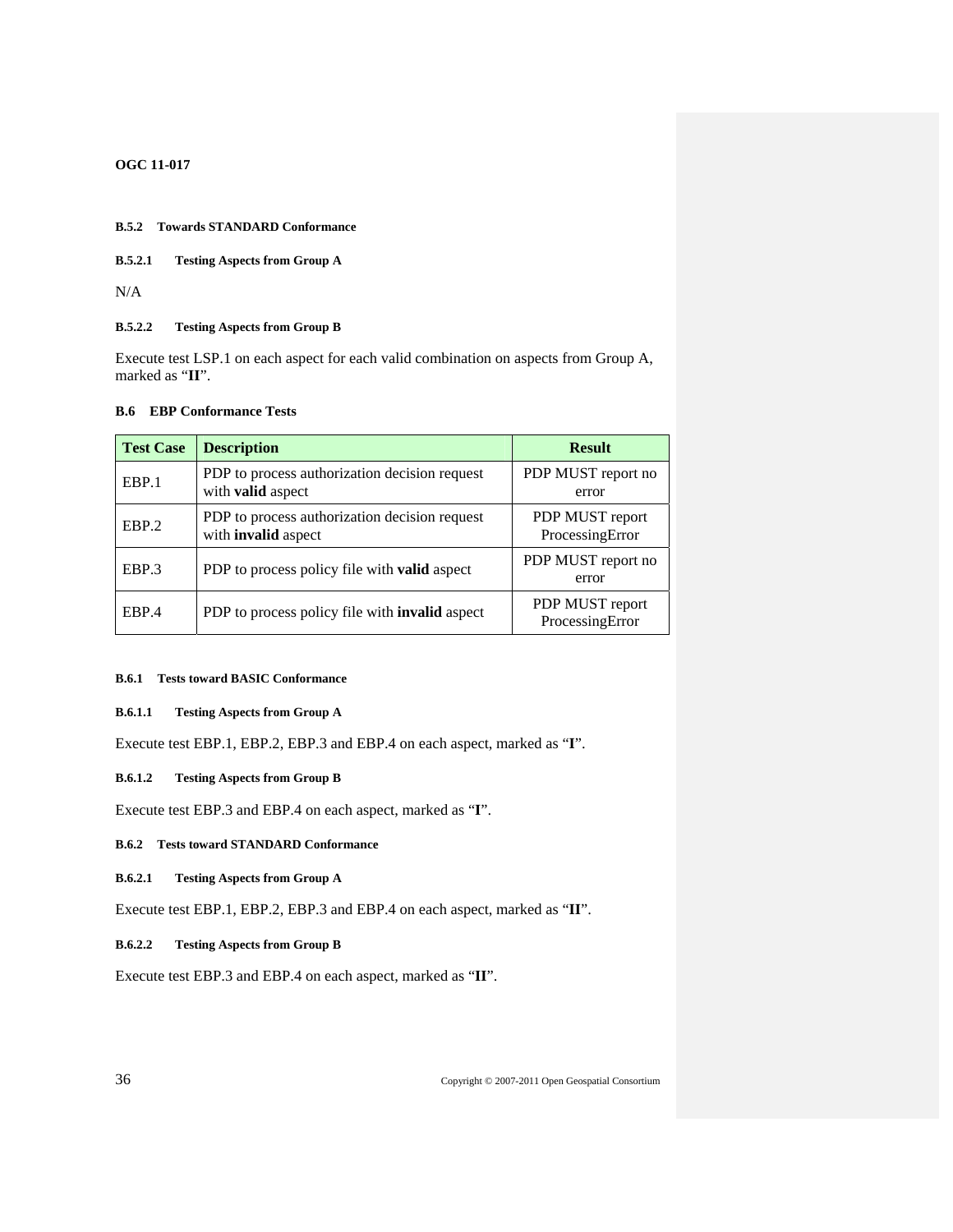# <span id="page-46-1"></span><span id="page-46-0"></span>**Annex C Example for protecting a OpenGIS® Web Service (informative)**

# <span id="page-46-2"></span>**C.1 Example Infrastructure**

For the scope of this example let's assume that a Web Map Service (see [\[12\]\)](#page-54-7) or a Web Feature Service (see [\[13\]](#page-54-8)) exists that shall be protected by access control. The example infrastructure, as illustrated in figure C.1, is based on the distributed access control system as introduced in the XACML standard and is applicable to both services.



**Figure C.1 — Example Infrastructure to protect a OpenGIS® Web Service**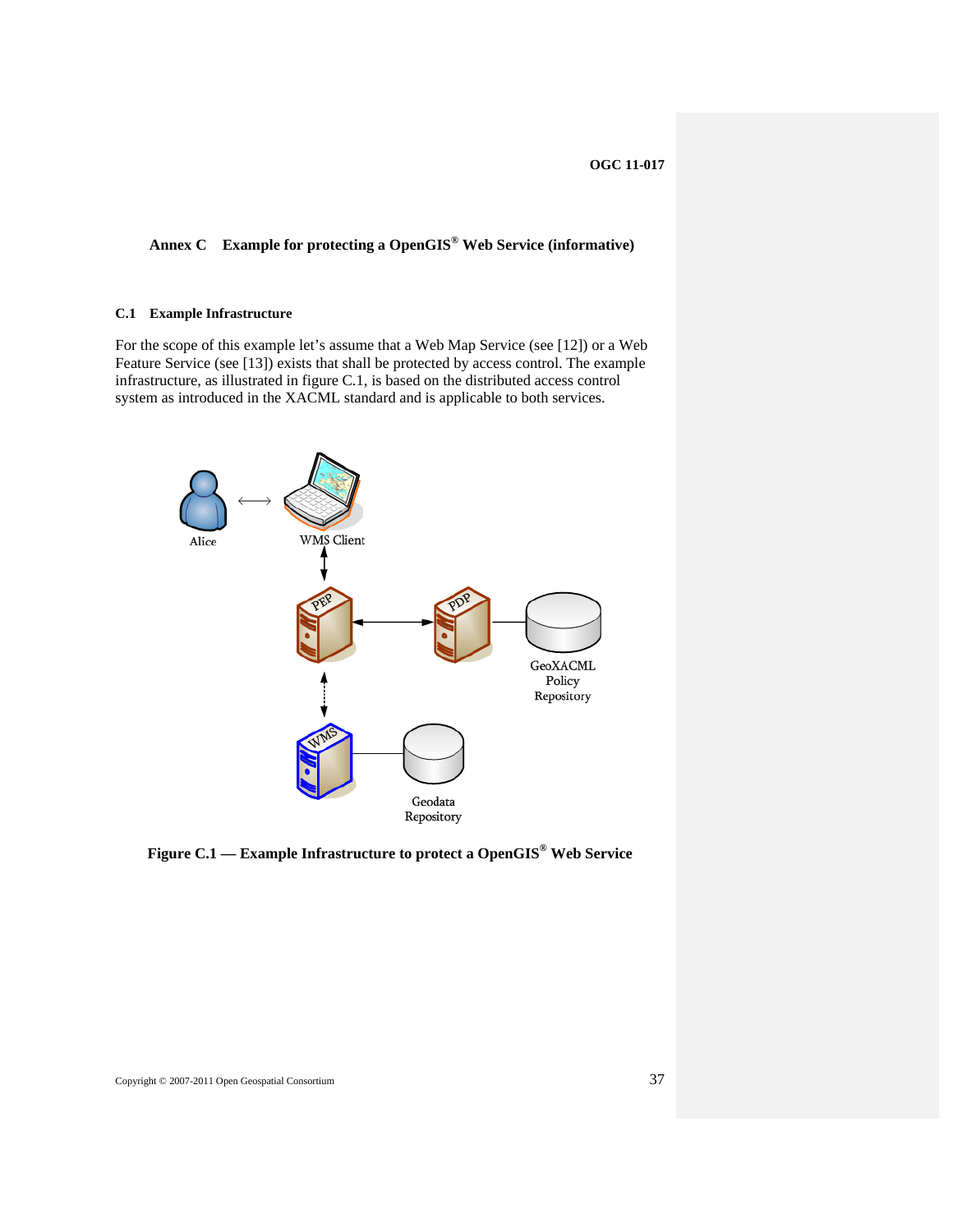#### <span id="page-47-1"></span><span id="page-47-0"></span>**C.2 Managing Access to a WMS**

<span id="page-47-2"></span>The WMS provides different operations of which two are subject for access control: The GetMap operation allows the retrieval of maps and the GetFeatureInfo operation allows the retrieval of additional information, displayed on the map.

#### **C.2.1 Protect access to a particular layer for GetMap operations**

In this scenario, Alice can request maps from layer Capitals only.

```
<Rule xmlns="urn:oasis:names:tc:xacml:2.0:policy:schema:os"
xmlns:xsi="http://www.w3.org/2001/XMLSchema-instance"
xsi:schemaLocation="urn:oasis:names:tc:xacml:2.0:policy:schema:os 
access_control-xacml-2.0-policy-schema-os.xsd" Effect="Permit"
RuleId="Protection Scenario C.2.1">
    <Target>
        <Subjects>
            <Subject>
                <SubjectMatch
MatchId="urn:oasis:names:tc:xacml:1.0:function:string-equal">
                    <AttributeValue
DataType="http://www.w3.org/2001/XMLSchema#string">Alice</AttributeValue>
                    <SubjectAttributeDesignator
DataType="http://www.w3.org/2001/XMLSchema#string"
AttributeId="urn:oasis:names:tc:xacml:1.0:subject:subject-id"/>
                </SubjectMatch>
            </Subject>
         </Subjects> 
        <Actions>
            <Action>
                <ActionMatch
MatchId="urn:oasis:names:tc:xacml:1.0:function:string-equal">
                    <AttributeValue
DataType="http://www.w3.org/2001/XMLSchema#string">map</AttributeValue>
                    <ActionAttributeDesignator
AttributeId="urn:oasis:names:tc:xacml:1.0:action:action-id"
DataType="http://www.w3.org/2001/XMLSchema#string"/>
                </ActionMatch>
            </Action>
        </Actions> 
    </Target>
    <Condition>
         <Apply FunctionId="urn:oasis:names:tc:xacml:1.0:function:all-of">
            <Function
FunctionId="http://www.geoxacml.org/1.0/function#equals"/>
                <AttributeSelector
RequestContextPath="//wms:GetMap/*/sld:NamedLayer/sld:Name"
DataType="http://www.w3.org/2001/XMLSchema#string"/>
                <AttributeValue
DataType="http://www.w3.org/2001/XMLSchema#string">Capitals</AttributeValue>
        </Apply>
    </Condition>
</Rule>
```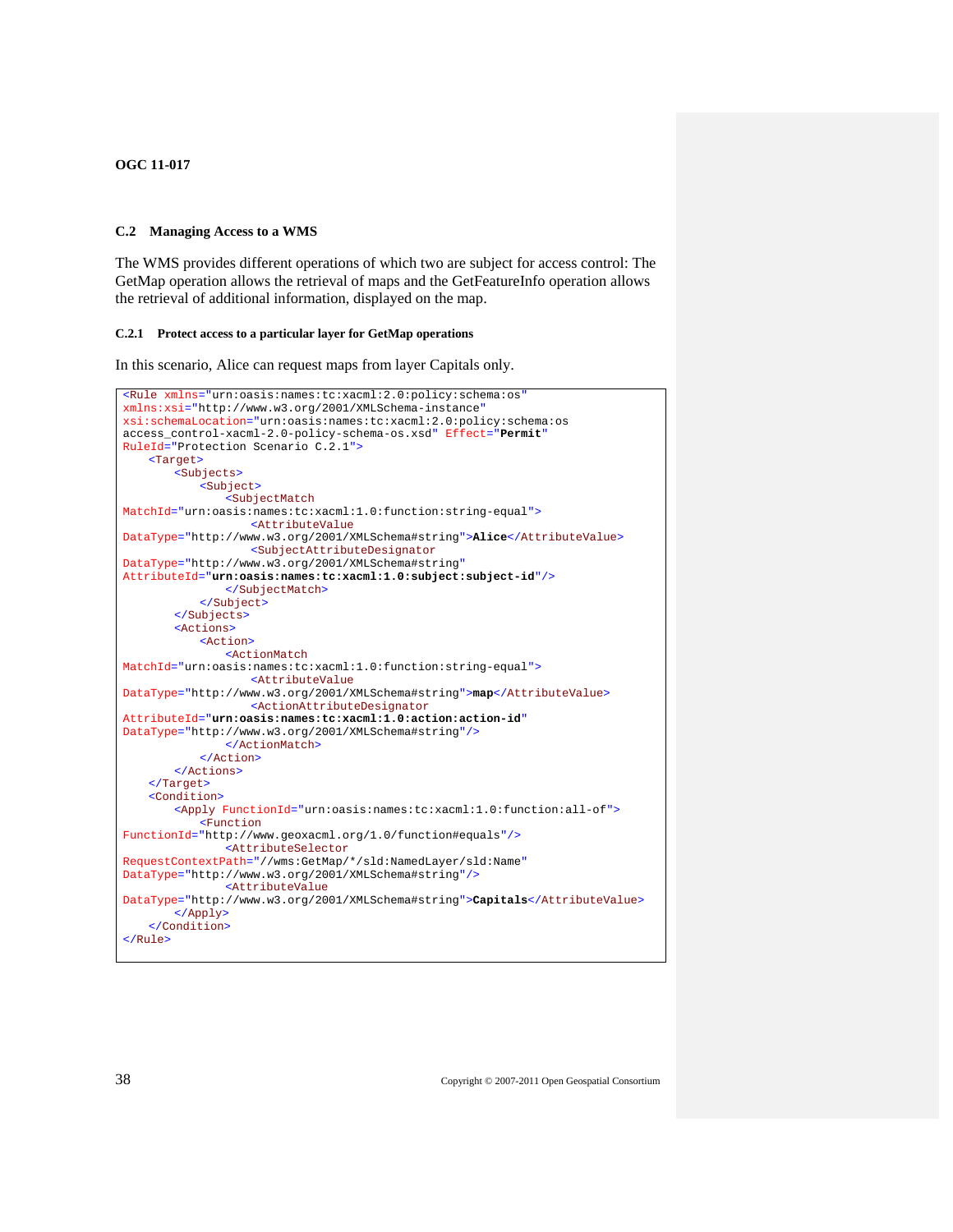#### <span id="page-48-1"></span><span id="page-48-0"></span>**C.2.2 Protect access to a particular area using the GetMap operation**

In this scenario, Alice is allowed to obtain maps around the world but not for the area of North and South America. See figure C.2 for the protected area.



**Figure C.2 — Example restricted Area** 

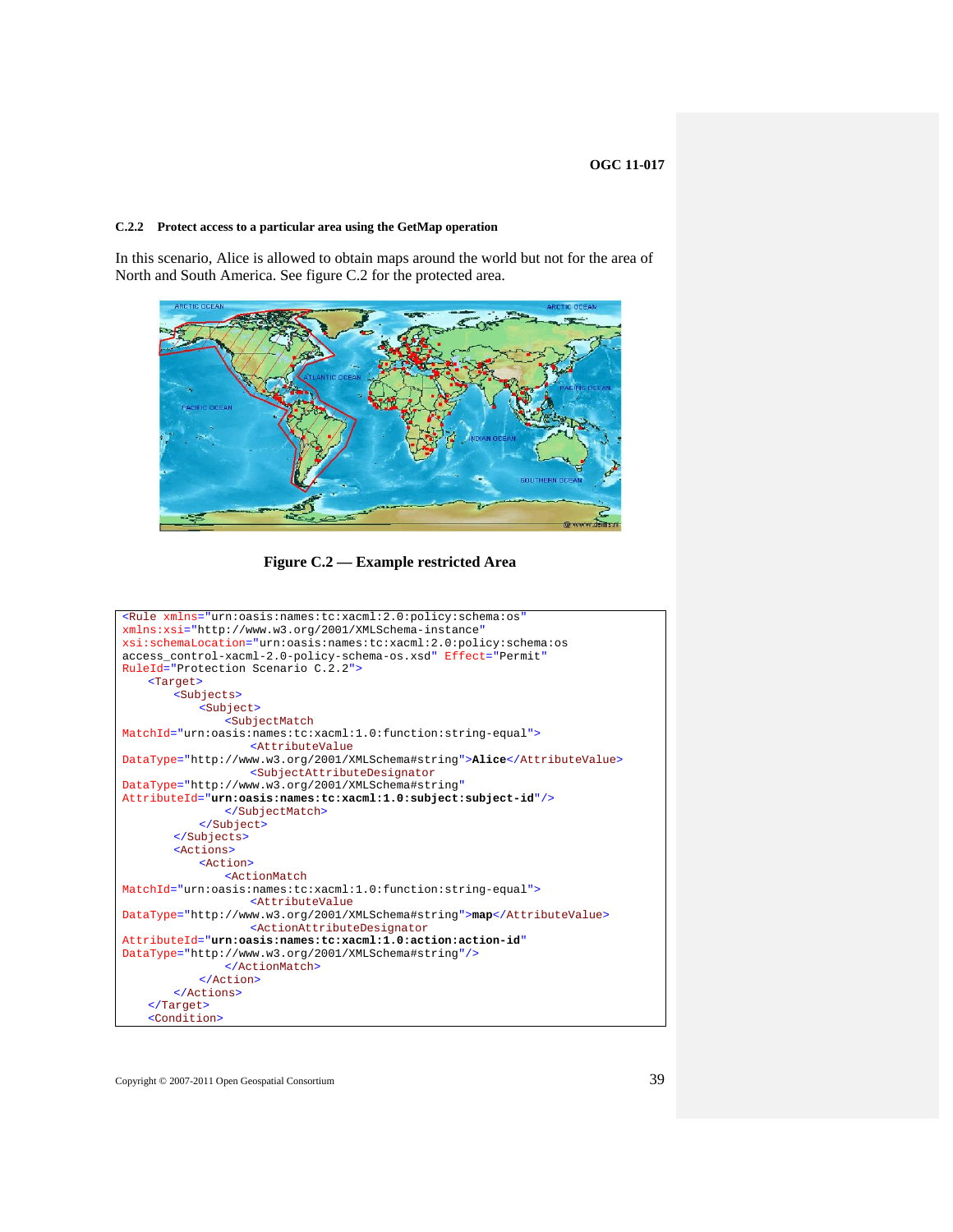```
 Because the encoding of the condition, using GeoXACML definitions
        depended on the geometry encoding to be used, please 
        see Figure C.1 of the associated extension! 
   </Condition>
</Rule>
```
#### <span id="page-49-1"></span>**C.2.3 Protect access to a particular area using the GetFeatureInfo operation**

In this scenario, Alice is allowed to obtain feature information from layer Capitals for parts of Europe only. See figure C.3 for the allowed area.



**Figure C.3 — Example permitted Area** 

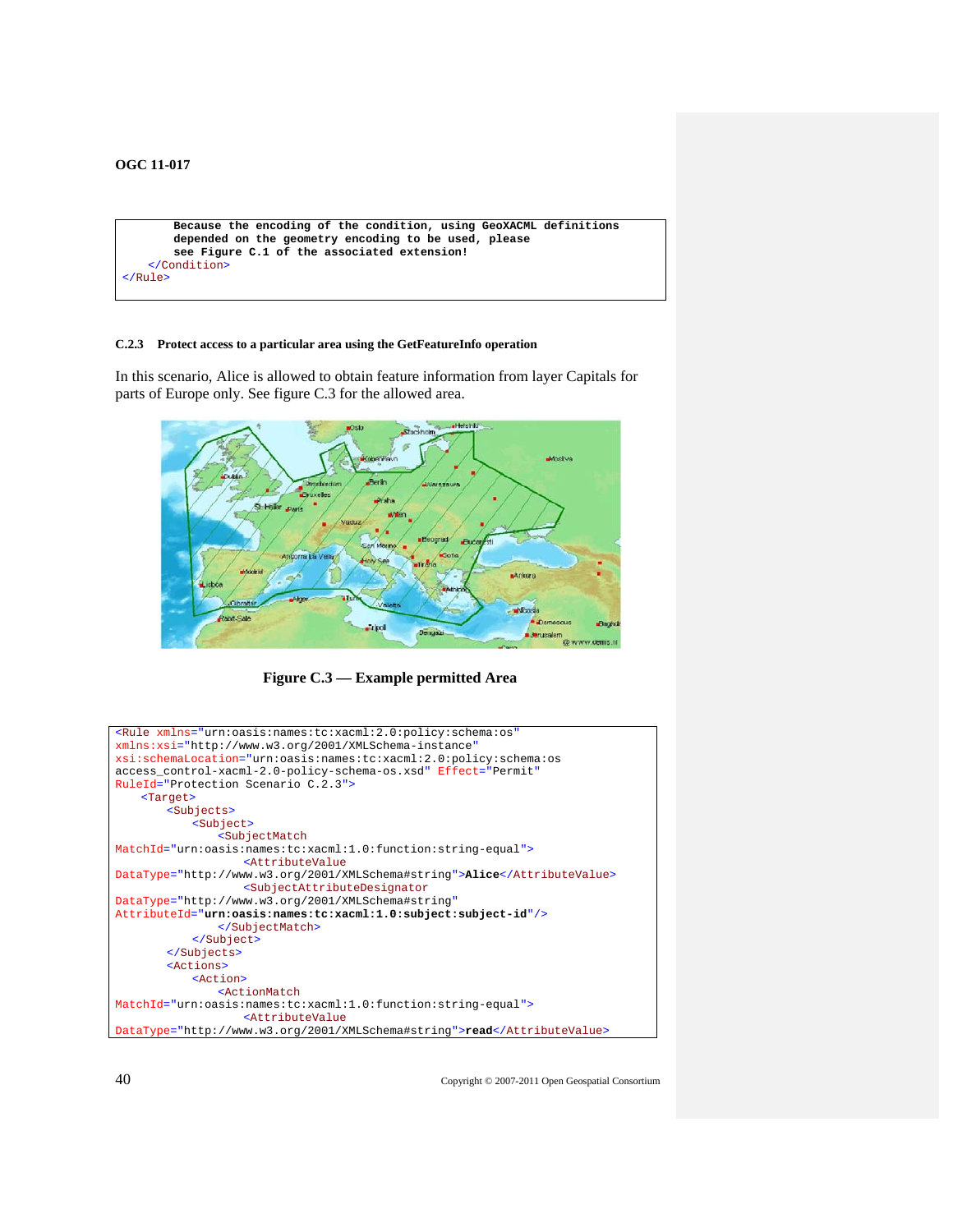```
 <ActionAttributeDesignator
AttributeId="urn:oasis:names:tc:xacml:1.0:action:action-id"
DataType="http://www.w3.org/2001/XMLSchema#string"/>
               </ActionMatch>
            </Action>
       </Actions> 
   </Target>
   <Condition>
       Because the encoding of the condition, using GeoXACML definitions 
        depended on the geometry encoding to be used, please 
        see Figure C.2 of the associated extension! 
   </Condition>
</Rule>
```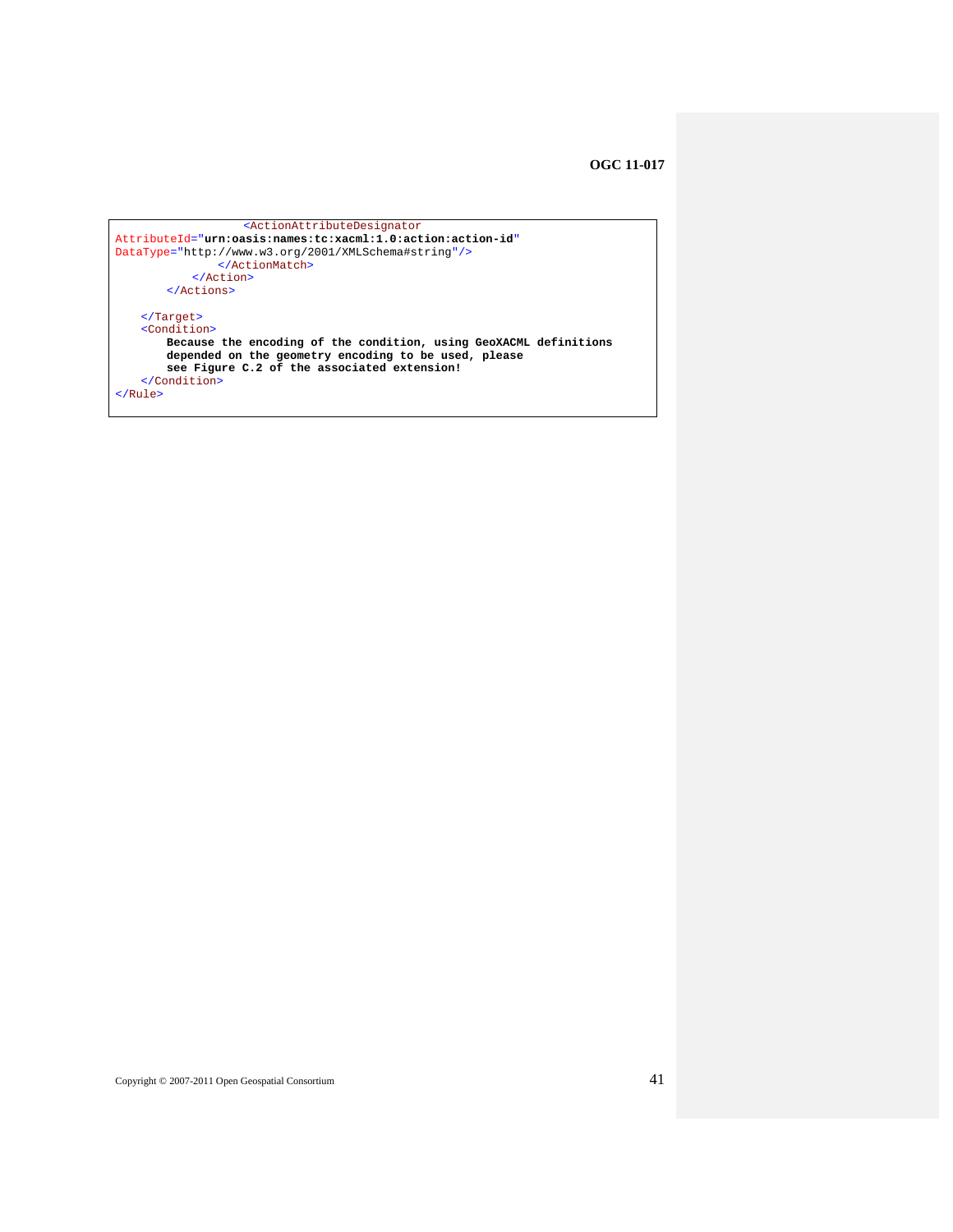#### <span id="page-51-1"></span><span id="page-51-0"></span>**C.3 Managing Access to a WFS**

<span id="page-51-2"></span>The (transactional) WFS provides multiple operations which are candidates for applying access control: The GetFeature operation allows retrieval of feature information encoded in GML; the Transaction operation allows for the insertion, modification or deletion of features through the WFS interface.

#### **C.3.1 Protect access to particular feature types using the GetFeature operation**

In this scenario, Alice is allowed to obtain feature instances only of type ows4:Road\_L and ows4:River\_L.

```
<Rule xmlns="urn:oasis:names:tc:xacml:2.0:policy:schema:os"
xmlns:xsi="http://www.w3.org/2001/XMLSchema-instance"
xsi:schemaLocation="urn:oasis:names:tc:xacml:2.0:policy:schema:os 
access_control-xacml-2.0-policy-schema-os.xsd" Effect="Permit" RuleId="
Protection Scenario C.3.1">
   <Description>Alice can make GetFeature requests for ows4:Road_L and 
ows4:River_L</Description>
   <Target>
        <Subjects>
            <Subject>
                <SubjectMatch
MatchId="urn:oasis:names:tc:xacml:1.0:function:string-equal">
                    <AttributeValue
DataType="http://www.w3.org/2001/XMLSchema#string">Alice</AttributeValue>
                   <SubjectAttributeDesignator
SubjectCategory="urn:oasis:names:tc:xacml:1.0:subject-category:access-
subject" AttributeId="urn:oasis:names:tc:xacml:1.0:subject:subject-id"
DataType="http://www.w3.org/2001/XMLSchema#string"/>
                </SubjectMatch>
            </Subject>
        </Subjects>
        <Resources>
            <Resource> 
                <ResourceMatch
MatchId="urn:oasis:names:tc:xacml:1.0:function:integer-less-than">
                    <AttributeValue
DataType="http://www.w3.org/2001/XMLSchema#integer">0</AttributeValue>
                   <AttributeSelector
RequestContextPath="count(//wfs:Query[@typeName='ows4:Road_L'])"
DataType="http://www.w3.org/2001/XMLSchema#integer"/>
               </ResourceMatch>
            </Resource>
            <Resource> 
                <ResourceMatch
MatchId="urn:oasis:names:tc:xacml:1.0:function:integer-less-than">
                   <AttributeValue
DataType="http://www.w3.org/2001/XMLSchema#integer">0</AttributeValue>
                   <AttributeSelector
RequestContextPath="count(//wfs:Query[@typeName='ows4:River_L'])"
DataType="http://www.w3.org/2001/XMLSchema#integer"/>
               </ResourceMatch>
            </Resource>
        </Resources> 
        <Actions>
            <Action>
                <ActionMatch
MatchId="urn:oasis:names:tc:xacml:1.0:function:string-equal">
```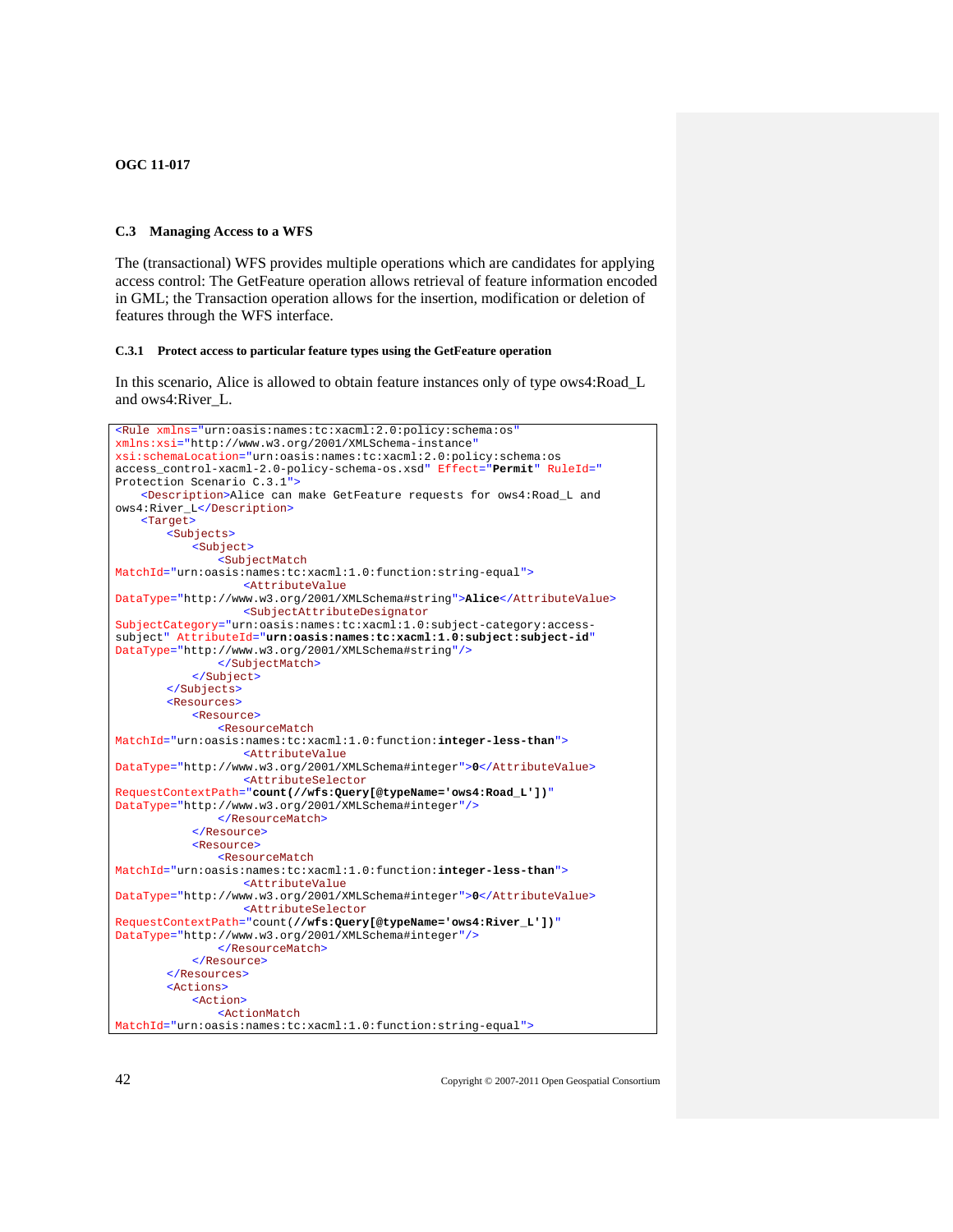```
 <AttributeValue
DataType="http://www.w3.org/2001/XMLSchema#string">read</AttributeValue>
                    <ActionAttributeDesignator
AttributeId="urn:oasis:names:tc:xacml:1.0:action:action-id"
DataType="http://www.w3.org/2001/XMLSchema#string"/>
                </ActionMatch>
            </Action>
        </Actions>
   </Target>
</Rule>
```
#### <span id="page-52-1"></span>**C.3.2 Protect access to a particular area and feature types using the Transaction operation**

In this scenario, Alice is allowed to insert features for the area around the airport (see figure C.4) for features of type ows4:Helipad\_P only.



**Figure C.4: Access Control Area[2](#page-52-2) for inserting helipad feature information** 

<?xml version="1.0" encoding="UTF-8"?> <Rule xmlns="urn:oasis:names:tc:xacml:2.0:policy:schema:os" xmlns:xsi="http://www.w3.org/2001/XMLSchema-instance" xsi:schemaLocation="urn:oasis:names:tc:xacml:2.0:policy:schema:os access\_control-xacml-2.0-policy-schema-os.xsd" Effect="**Permit**" RuleId="Protection Scenario C.3.2">

<span id="page-52-2"></span>2 (-74.96789132745889, 39.383275615837945), (-74.96789132745889, 39.296675134185634), (- 74.94733464747071, 39.268245683138154), (-74.78331858373527, 39.265621426118386), (- 74.78638021692498, 39.38546249668775), (-74.96789132745889, 39.383275615837945), (- 74.96789132745889, 39.383275615837945), (-74.96789132745889, 39.383275615837945)

1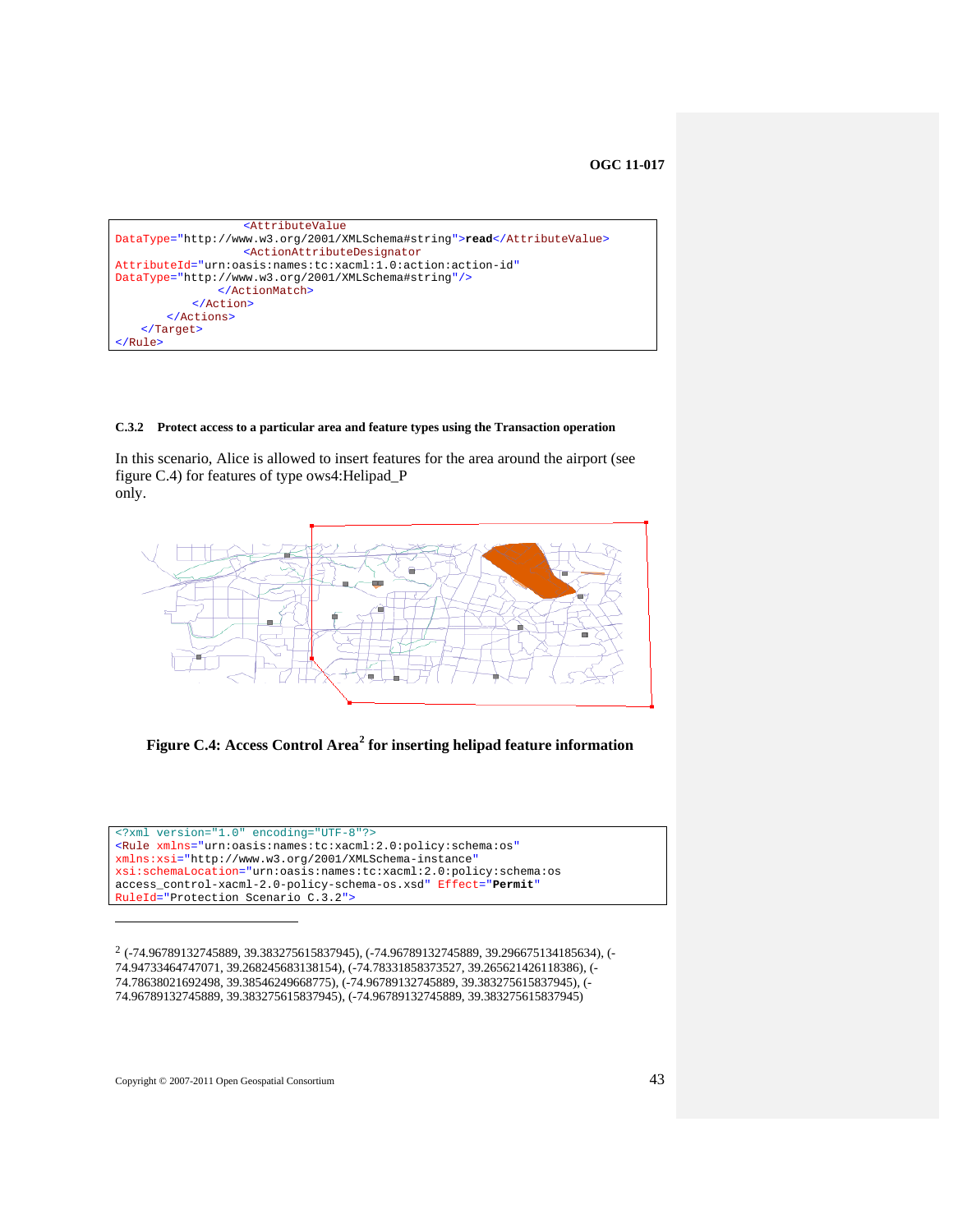```
<Description>Alice can Insert features of type ows4:HeliPad_P2 WITHIN area 
around the airport</Description>
    <Target>
        <Subjects>
            <Subject>
                <SubjectMatch
MatchId="urn:oasis:names:tc:xacml:1.0:function:string-equal">
                   <AttributeValue
DataType="http://www.w3.org/2001/XMLSchema#string">Alice</AttributeValue>
                   <SubjectAttributeDesignator
SubjectCategory="urn:oasis:names:tc:xacml:1.0:subject-category:access-subject"
AttributeId="urn:oasis:names:tc:xacml:1.0:subject:subject-id"
DataType="http://www.w3.org/2001/XMLSchema#string"/>
                </SubjectMatch>
            </Subject>
        </Subjects>
        <Resources>
            <Resource>
                <ResourceMatch
MatchId="urn:oasis:names:tc:xacml:1.0:function:integer-less-than">
                    <AttributeValue
DataType="http://www.w3.org/2001/XMLSchema#integer">0</AttributeValue>
                    <AttributeSelector
RequestContextPath="count(//wfs:Insert/ows4:HeliPad_P2)"
DataType="http://www.w3.org/2001/XMLSchema#integer"/>
                </ResourceMatch>
            </Resource>
        </Resources>
        <Actions>
            <Action>
                <ActionMatch
MatchId="urn:oasis:names:tc:xacml:1.0:function:string-equal">
                    <AttributeValue
DataType="http://www.w3.org/2001/XMLSchema#string">insert</AttributeValue>
                    <ActionAttributeDesignator
AttributeId="urn:oasis:names:tc:xacml:1.0:action:action-id"
DataType="http://www.w3.org/2001/XMLSchema#string"/>
                </ActionMatch>
            </Action>
        </Actions>
   </Target>
    <Condition>
        Because the encoding of the condition, using GeoXACML definitions 
        depended on the geometry encoding to be used, please 
        see Figure D.3 of the associated extension! 
   </Condition>
</Rule>
```
44 Copyright © 2007-2011 Open Geospatial Consortium